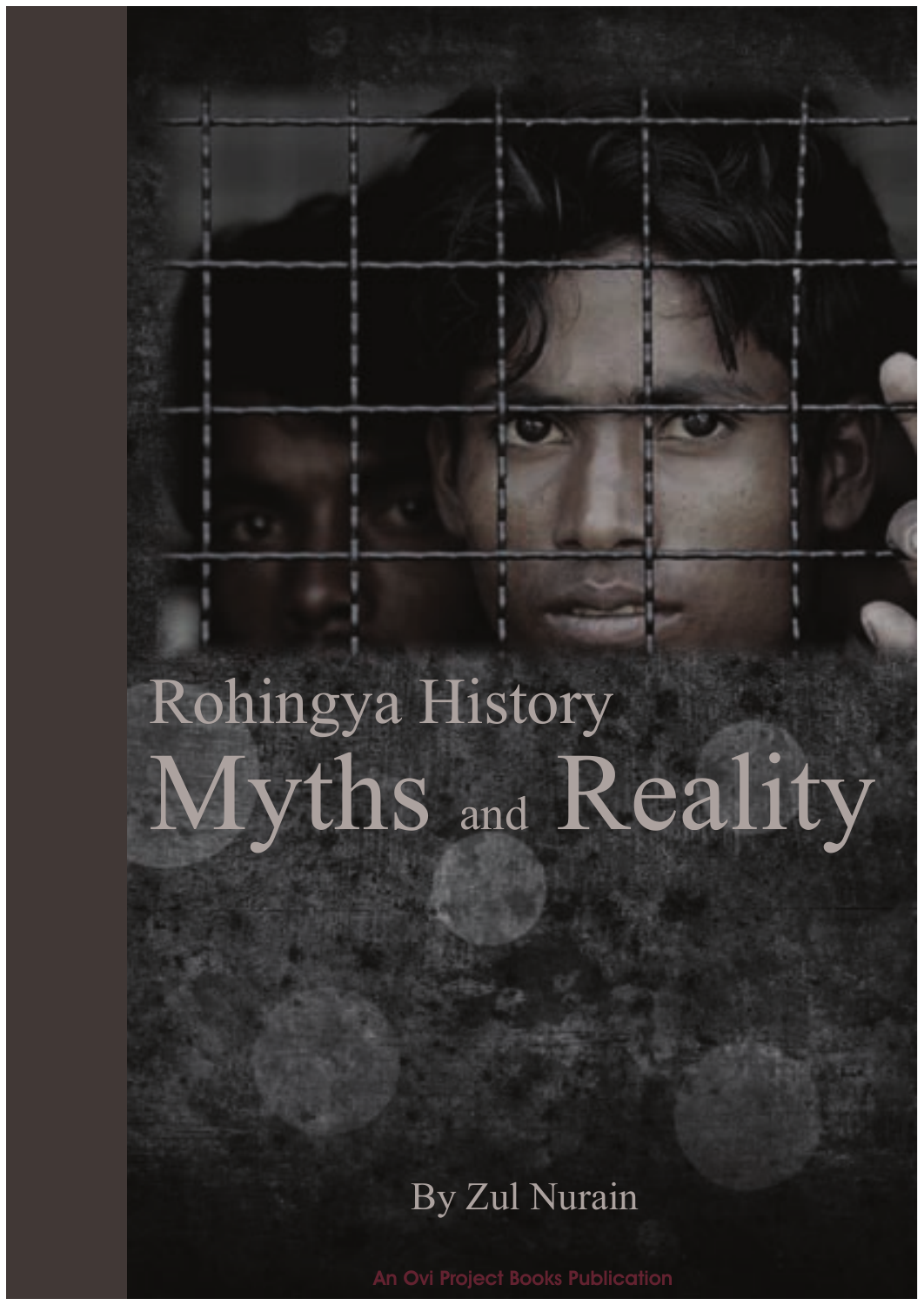# **Rohingya History: Myth and Reality**

**By Zul Nurain**

The material in this e-book is copyright. You may save an electronic copy or print out parts of this website solely for your own use provided that you do not modify such copy.

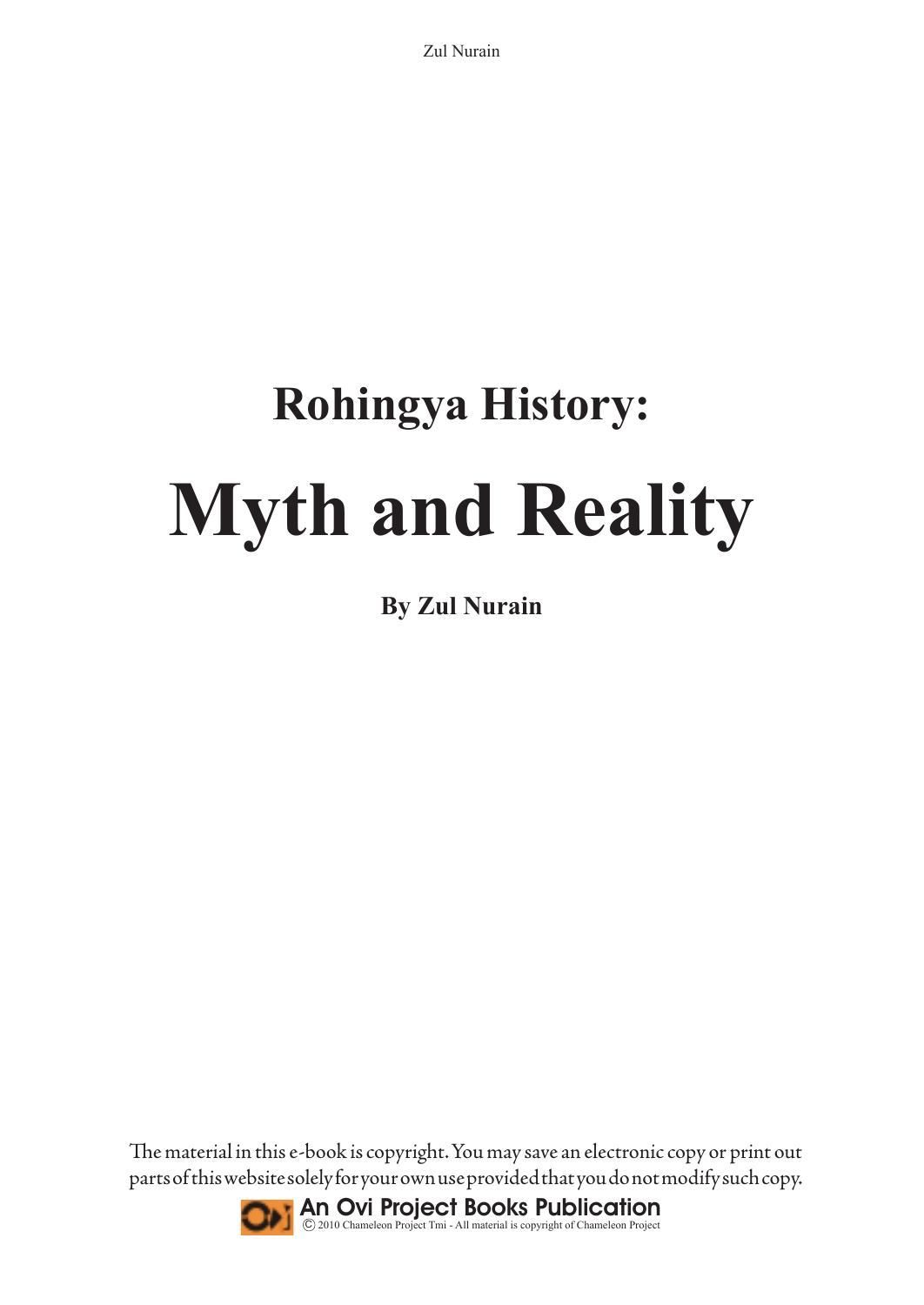# **Introduction**

During the last few years, I came across some historical works on the Rohingya history by some native Rohingyas and some illustrious history scholars such as Martin Smith and Professor Dr. than Tun. The works of native writers include: an attempt to solve the differences of opinions on Rohingya history, the hidden chapters of Arakan history, Wesali and its people, Rationale to be considered by Rohingya critics - all in Burmese and Towards understanding Arakan history, Rudiments of Arakan history – in English. Some of these works are already on a website, based in Japan. One of the above treatises: The Hidden Chapters of Arakan History was found to be pirated by one pseudo historian, Zaw Min Htut in Japan who produced and distributed it widely with his own name as the writer: An insult to the original author. But the problem is some readers and viewers of above works came on heel to criticize and condemn those works as baseless, false and fabricated. This censorious group collected a lot of critical articles and published it in Japan in 2003. The name of their critique is Criticism on Rohingya's false history. As far as my historical knowledge concerned my study of those works informs me that those are not Esoof Fables and make believe. They are well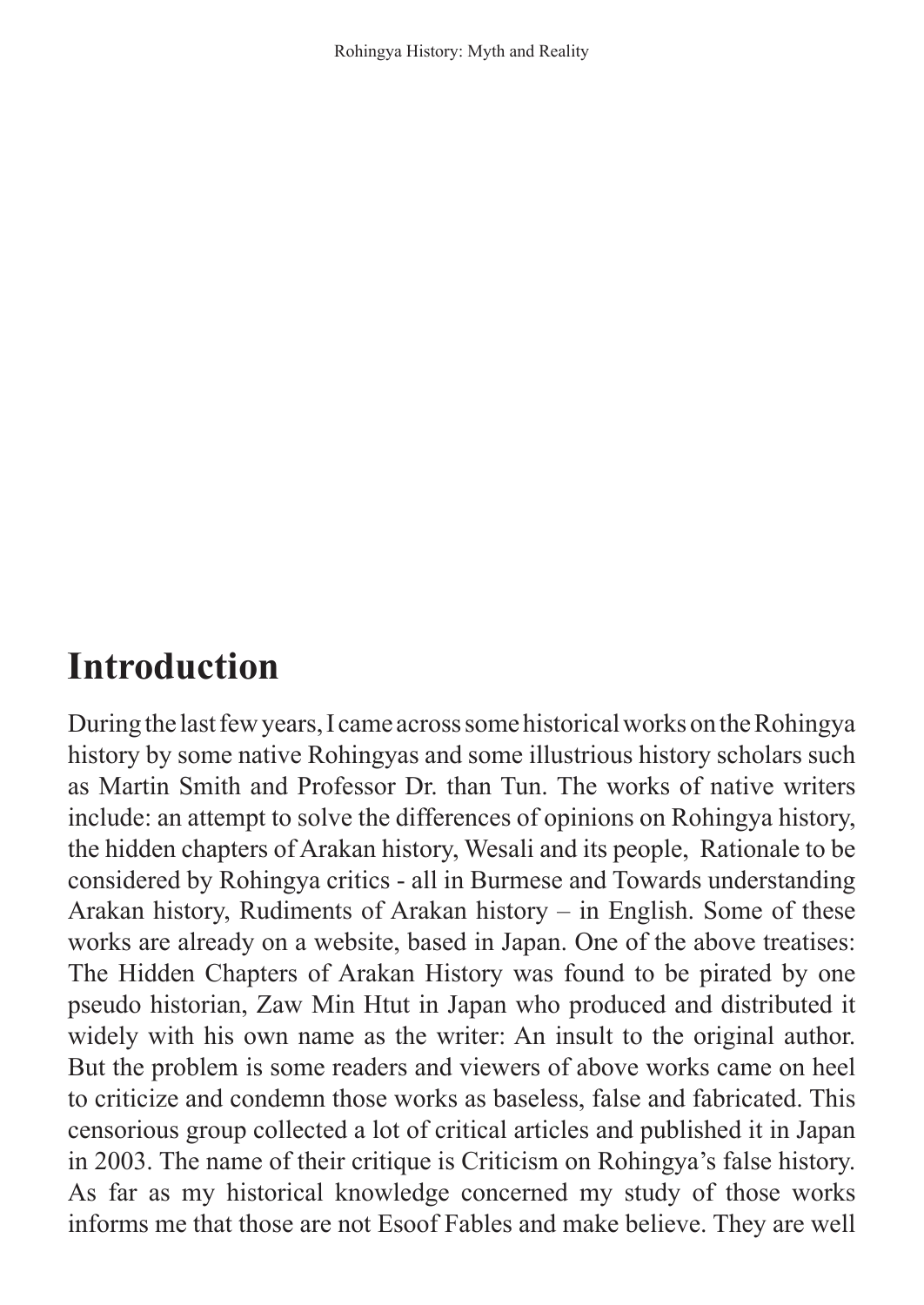referenced, better documented with reliable source materials. The critics are not confined to criticizing natives, they boldly refute what Dr. Than Tun and Martin Smith write: These two are not alley writers but highly respected history scholars. Dr. Than Tun's comment on Rohingya's historicity is a bold, brave as well as a benevolent deed. Everyone should note the tight and risky atmosphere in which he shed light on Rohingya history. His remark on Muslim rulers in north Arakan and the relativity of present day Rohingya with them is not an imagination. He documented his remarks with "Ava" age inscription with their registration numbers. So we must say all above works had already given a vindication for Rohingya and their history.

Constructive comments and criticism always help a writer to review and improve his works. Actually history is always an endless blending of facts and imagination. But I find those treatises above contain less imagination compared the facts there in which are drawn from the works of authentic writers whose works based principally on primary source materials. The writer's comments and opinion makings were seen minimized. Perhaps it is just to avoid refutation and criticism from Rohingya's opponents. Thus the native's works highlight on the facts of history; judgment on those is left for the readers and viewers to make for themselves.

Experiences have shown it is traditional and habitual to this censorious group to come on heel to decry any historical documents that shed light on Rohingya's historical background. The fact is they have an inculcated mindset and are overwhelmed by traditional chauvinism. If actually won't be an exaggeration if I say they are suffering from Rohingya Phobia. There is no therapy for it unless they change their outworn ideas. The point not to forget is, on our side there are a lot of issues in Rakhine version of Arakan history that we can disprove with facts and figures. So the censorious readers and viewers of Rohingya historical works should think over if you point out one finger to others, another four will stand against you. One living in glass house should not throw stones on others. Rakhine version of Arakan history is embellished with legends, lutes and makes believe. But we are not going to turn over all those in the interest of maintaining unity among coursing. We cautiously avoid to comment on the misinterpretation of Arakan history by some native historians and some amateur writers just to refrain from rift and friction among us. But now due to their (the critics) ridiculous and irrational criticism of above works I have to take this steps. The critics' maybe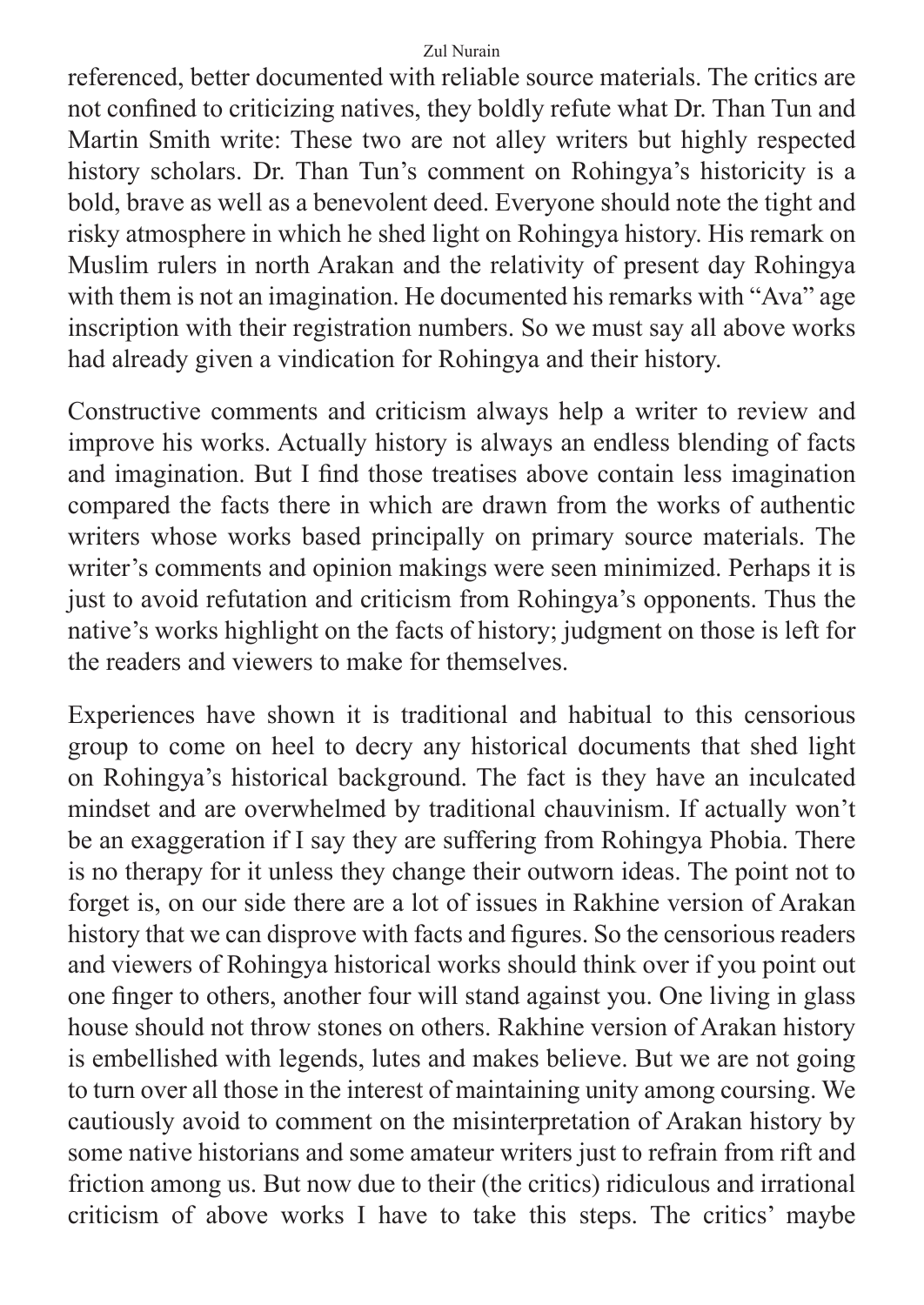historians, professional or amateur. But they are biased and blindfolded by ultra-nationalistic tendency. Their decry is not based on reality and historical facts but on their chaurinism and malevolence against Rohingya. Hence my task now is to give a precise and comprehensive explanation of above censorious critique.

The author of '' Towards Understanding Arakan's History: Rudiments of Arakan history said his book was overseen thoroughly by many senior Burmese historians who include one of the most respected history Professor Dr. Than Tun, he said Dr. Than Tun had edited his treatise and had given an invaluable forwarding too. Here the complementation of Dr. Than Tun alone is sufficient, I think, for the critics to change their mind and accept reality of Arakan history.

Refutation and decry on Rohingya history of momentum when foreign historians and international media began to shed light on the historicity of Rohingya, especially immediately after the Rihingya refugee crisis in 1991. Remarkable critics in this context are U Khin Maung Win of New York whose articles appeared in "Far Eastern Economics Review" July issue 1991 and U Khin Maung Saw of Hamburg University who read a paper on this subject.(Rohingya History) in a conference on Myanmar affairs in 1993. Their works were full of illusions not based on real facts and authentic references. What they write are based on hear and say and traditional Rakhine Legends, tales and delusions. U Khin Maung Saw's writing is of very much bigotry. He ignored the works of illustrious scholars. He ridiculously criticized Martin Smith, a Myanmar specialist, who wrote same articles shedding light on Rohingya's historical background. Again when Professor Dr. Than Tun referring to Myanmar stone inscriptions writes. "There were Muslim rulers in north Arakan, who were very friendly with "Avak", are (Myanmar King). Perhaps, it was Bengal turned Islam  $(12<sup>th</sup>$  century A.D). The present day Rohingya of Mayyu may be descendents of those early Muslims, criticism of his articles began to grow louder. (Dr. Than Tun's remark see "Kliya magazine, August, 1994", "North Arakan". The final word of his critics is what Dr. Than Tun writes in against traditional Rakhine historical conception (see. Criticism of Rohingya's false history, Japan,2003). The so called traditional concept cannot enclose the discovery of history. History is a subject, the more we study, the more we discover. There are a lot of many things that are not yet discovered by historians. Denying latest finding in the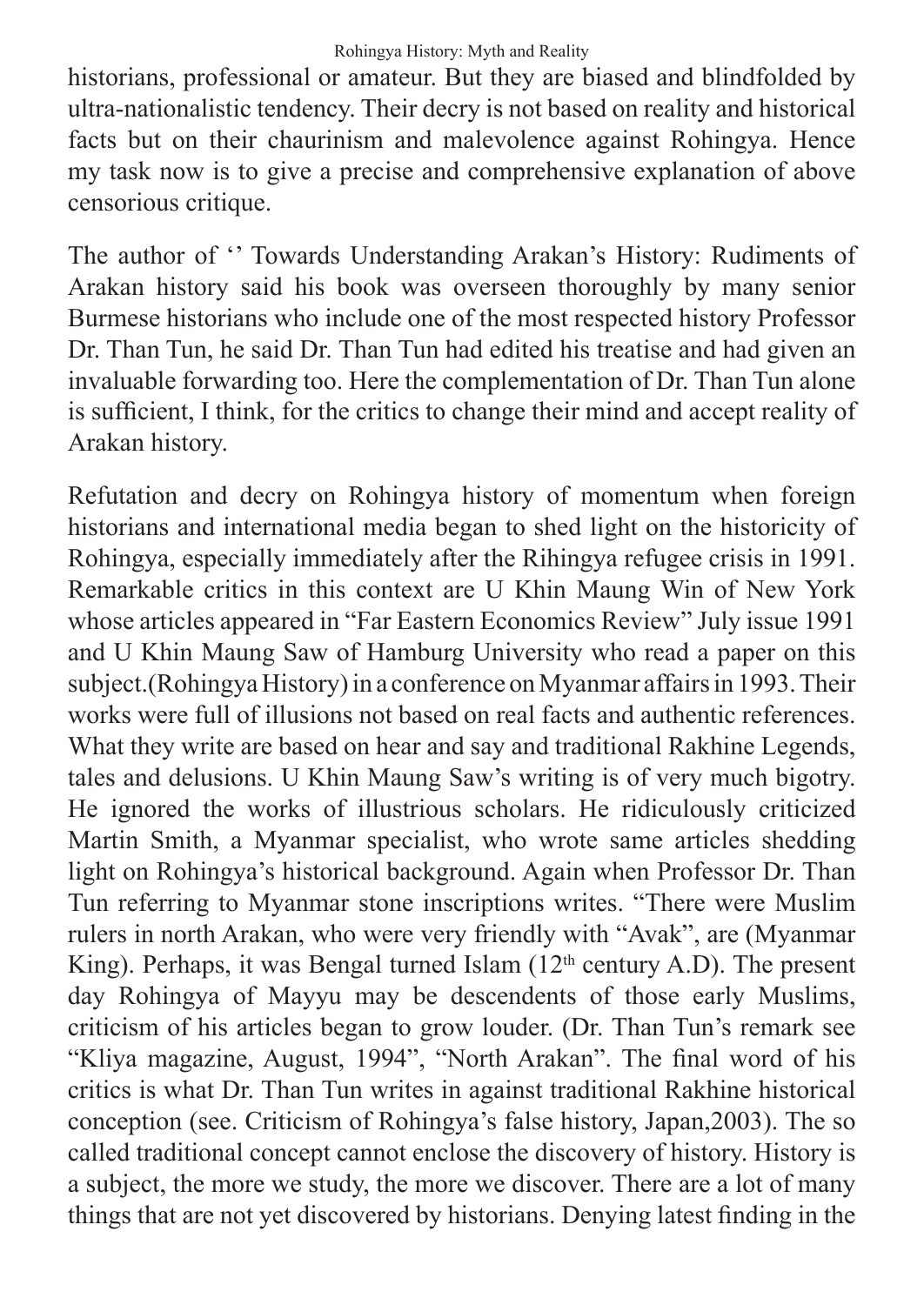name of traditional concept is neither logical nor scientific. What we must accept is the latest discovery of Arakan history by prominent, illustrious historians such as Dr. Than Tun, Martin Smith, Dr. Pamela Gutman, Dr. J.L.Lieder of France and Dr. S.B Kunango of Bangladesh is the only thing that can solve the lifelong imbroglio of Arakan history. We can see a sea of difference between traditional version of history and what the above scholars bring into light virulence against a race should not blind us. We must reconcile to logic and reasons.

To accept the true non-historical work is free of or void of criticism. These may be various dimension of a subject in question. But decry and criticism on the above works of Rohingya are virtually ridiculous and aggressive just only because this works above unveil longtime deliberately hidden chapters of Arakan history. These critics are not courageous enough to accept the reality of history. They are misted by writers of older generations who knowingly adulterated and misinterpreted Arakan history. Facts were mixed with legends and delusion, some facts were prevaricated just to suit Rakhine taste and obliterate Rohingya from historical landscape of Arakan. This inculcated mind set of theirs is difficult to fade away.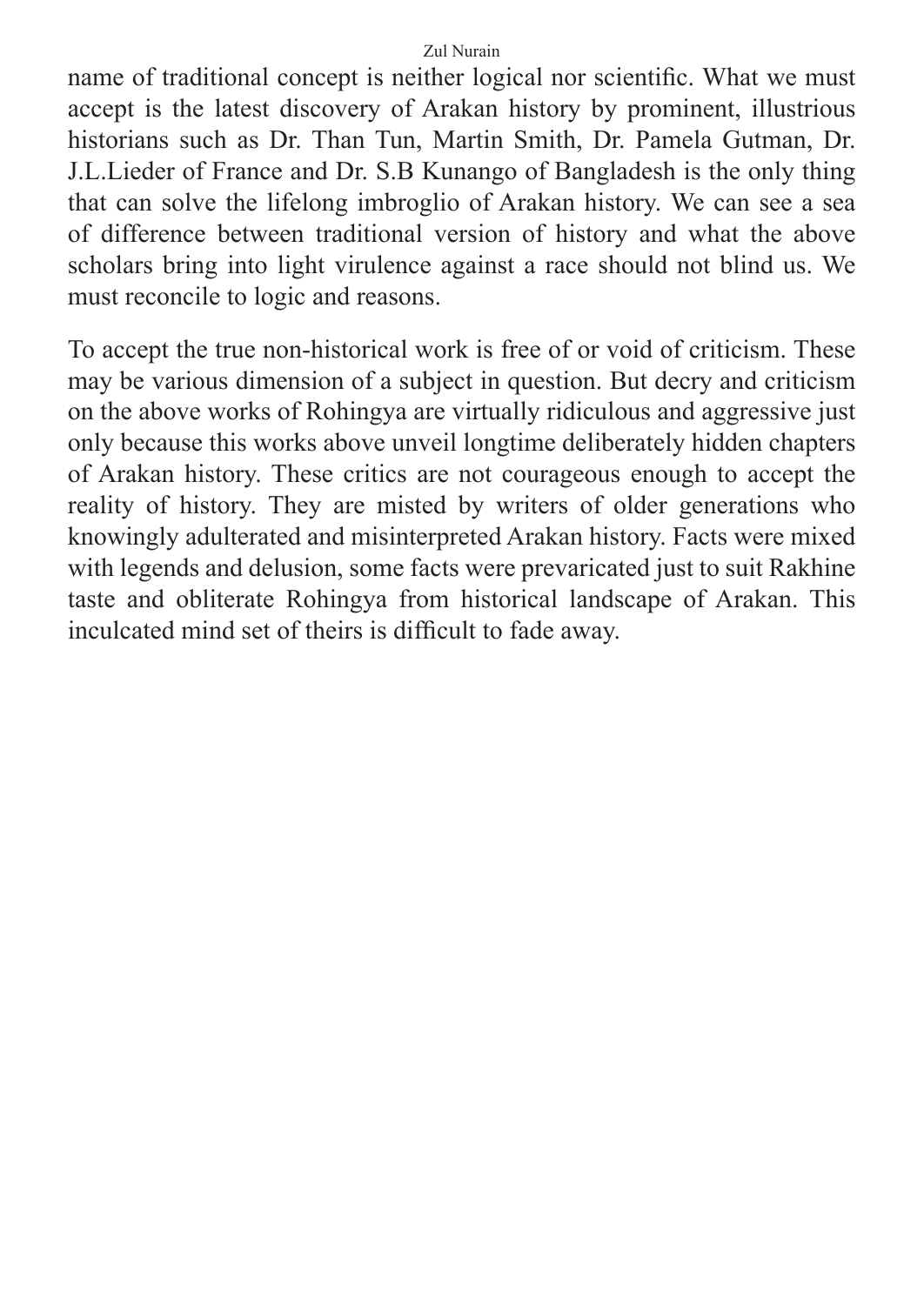# **Motives behind the Criticism**

Depriving Rohingya of its history and portraying them as aliens, as if they entered Arakan during British rule and there after, have been the cardinal motives of Rakhine historians and politicians. Most of their history books have been written after British occupation of Arakan. A dichotomy between Rakhine and Rohingya took root at least a century ago then. Rakhine do not want to share the history with Rohingya who have never been alien to the land. So Rakhine have manual to obliterate the part of Muslim role as far as possible. A lot of this role Muslims or Rohingya had played in Arakan's socio-political life was deliberately hidden. The above works of Rohingya dedicated to unearth those hidden chapters. This attempt just hits the nail right on the top .This effort of unrevealing initiated the bigots and jealous. Here in the words of Professor Robert. J. Samuelson," the discovery of history is always and exhausting project, part adventure, and part ordered because the past is surrounded in its own secret of time, place, belief, motivation and personality." It is quite true in the case of Arakan history.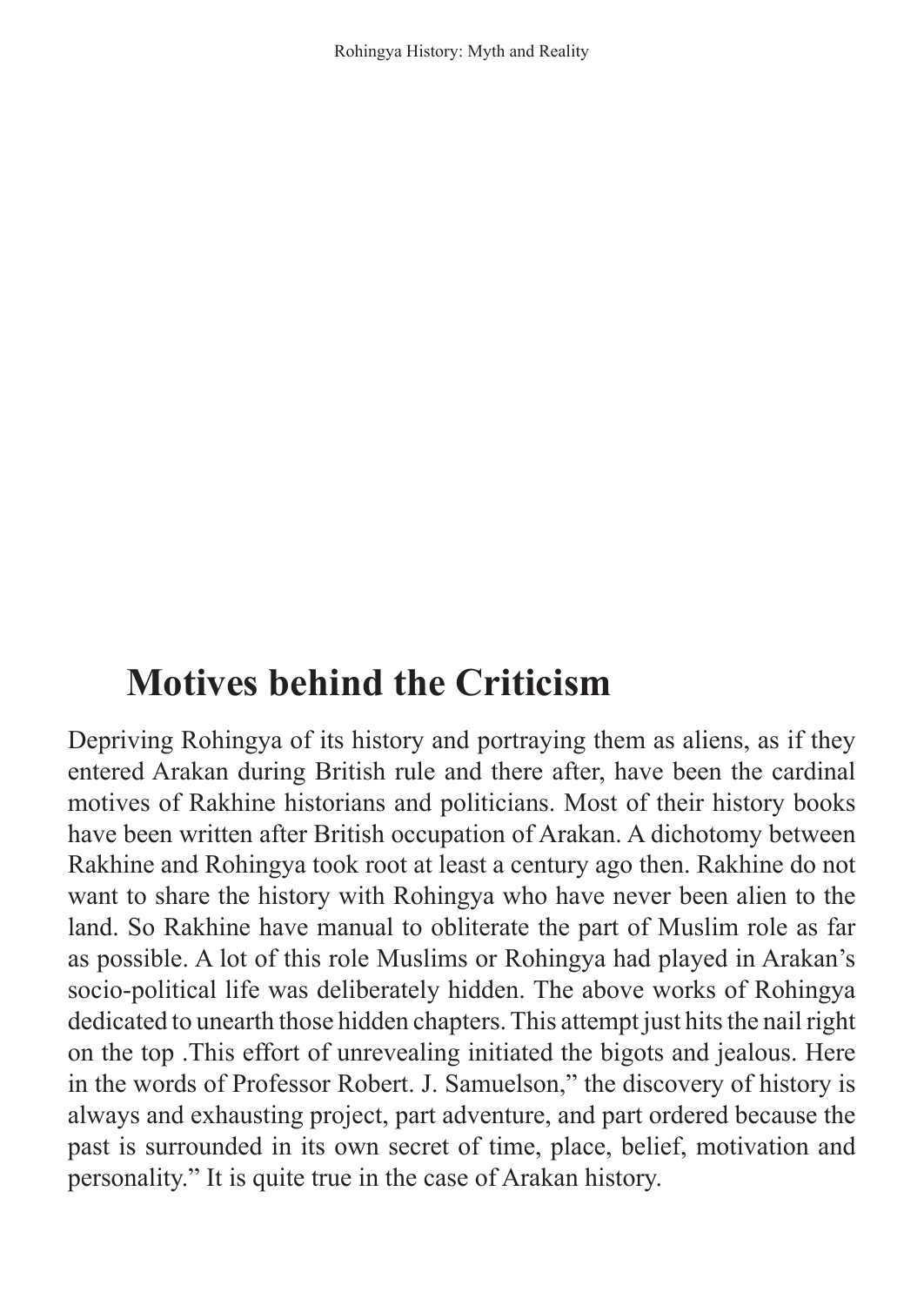The Rakhine had had a free hand to write Arakan history in the way they like or wish it to be. Most of their works are devoid of any source materials. Imaginary works overwhelmed their narrations. In the early time, there were very few historians who dived deep into the study of Arakan history. There were rarely any native writers either. ( see: Pamela Gutman; preface, "Ancient Arakan". Most writers did their works during British period. "Maurice Collis", a British Commission and historian whom many Burmers regard as the fairest minded western historian remarks," the work of Rakhine chronicles are mixed up with legends and exaggeration in praise of their King and Religion. They are unreliable, void of historian reality.( see: M. Collis, Into hidden Burma Chapter, Arakan). Yet British time historians had to collaborate with those native writers. M. Collis himself did his history research in collaboration with U San Shwe Bu. Rakhine were the most favored, privileged people in British-Burma because they were the ones who invited British and along with them against the Burma. (Before Burmese occupation in 1775, Arakan was independent).

In colonial administration most of the senior officials other than the British were Rakhine. For example; pre-independence British governor council secretary was U Moe Aung (who lately became interior minister also) and chief of police force was U Tun Hla Aung. Thus, Rakhine were in a good position to persuade British historians to portray Arakan history in the liking of them. Again after independence, having racial affinity with the mainstream Burma, they enjoyed much favor from the central government and got free hand to write Arakan history as they want it to be: which unquestionably is to obliterate all parts of Muslim (Rohingya) played in Arakan history. Senior Burmese historians say they avoid interfering in this free writing in the name of national unity. But their version of Arakan history is obviously in disagreement with that of Rakhine's.( see: Dr. Than Tun 80<sup>th</sup> birthday Bulletin, open letter to Than Tun, Rakhine Thahaya magazine, Yangon, 2004).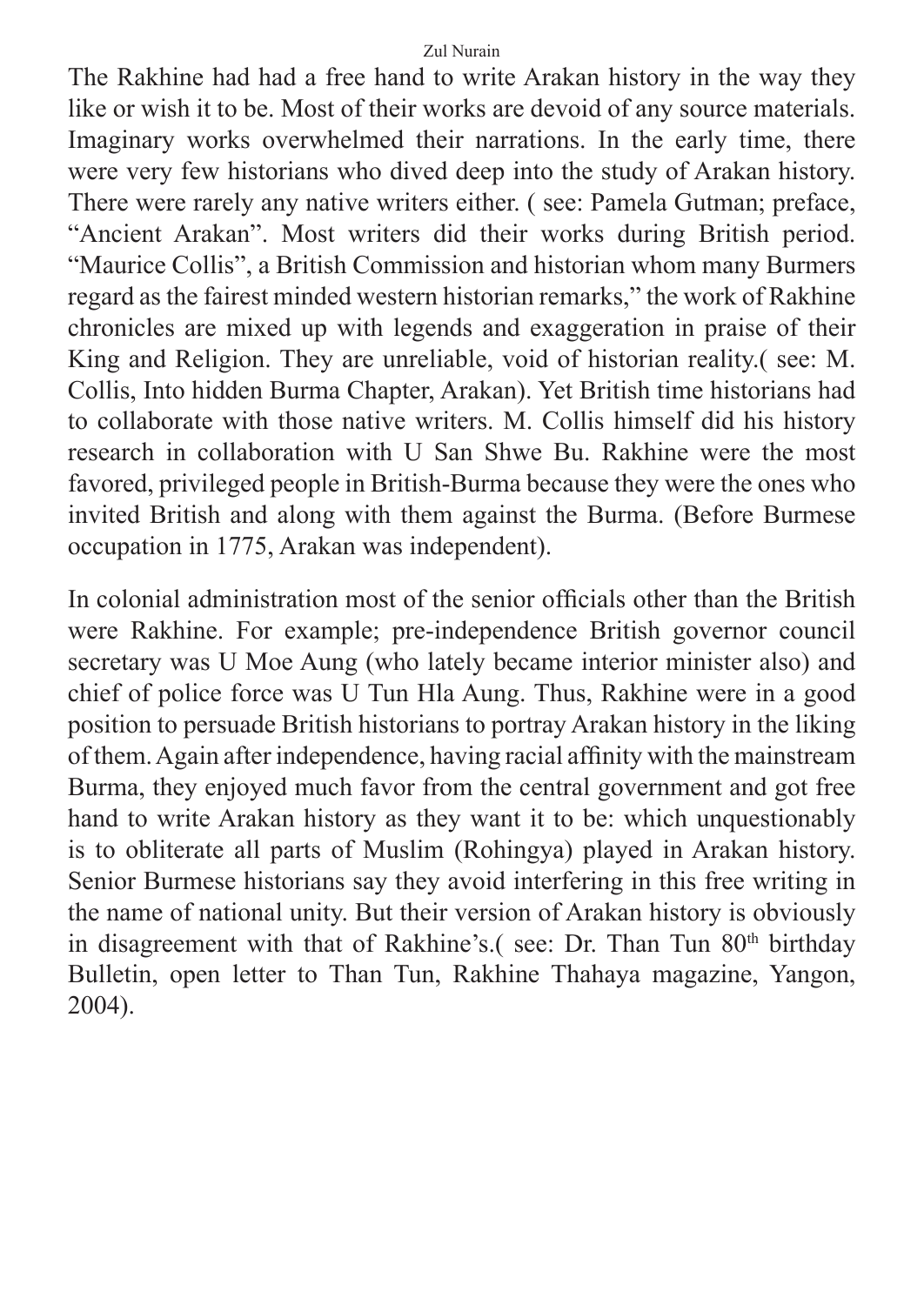# **Disregard of Academic Ethnic: Omission, Misinterpretation and Misquotation**

There are a lot of issues in Rakhine version of Arakan history deserved to be disproved. But I am not going to argue all in squarely. I will just select a few pivotal points which only concern Rohingya. Mrauk-U dynasty was founded by King Narameik Hla in 1430 AD with the benevolent military help of Bengal Muslim King. The Hey day of Arakan history began from then. But most Rakhine historians are reluctant to discuss this Muslim involvement openly and precisely. They prefer to mention the help of "Mon" who were opponent of Myanmar then. The fact is "Mon" struggle for about 20 years to get control of Arakan against "Ava" (Myanmar King) was a failure. Exiled Arakan King Narameik Hla got the help of Bengal King. The King's first retinue headed by General Walikhan consisting of ten thousand force (see: J. Lieder, Ascendance of Mrauk-U dynasty, 2004) expelled the occupying Burmese army and got control of Arakan, but betrayed his trust.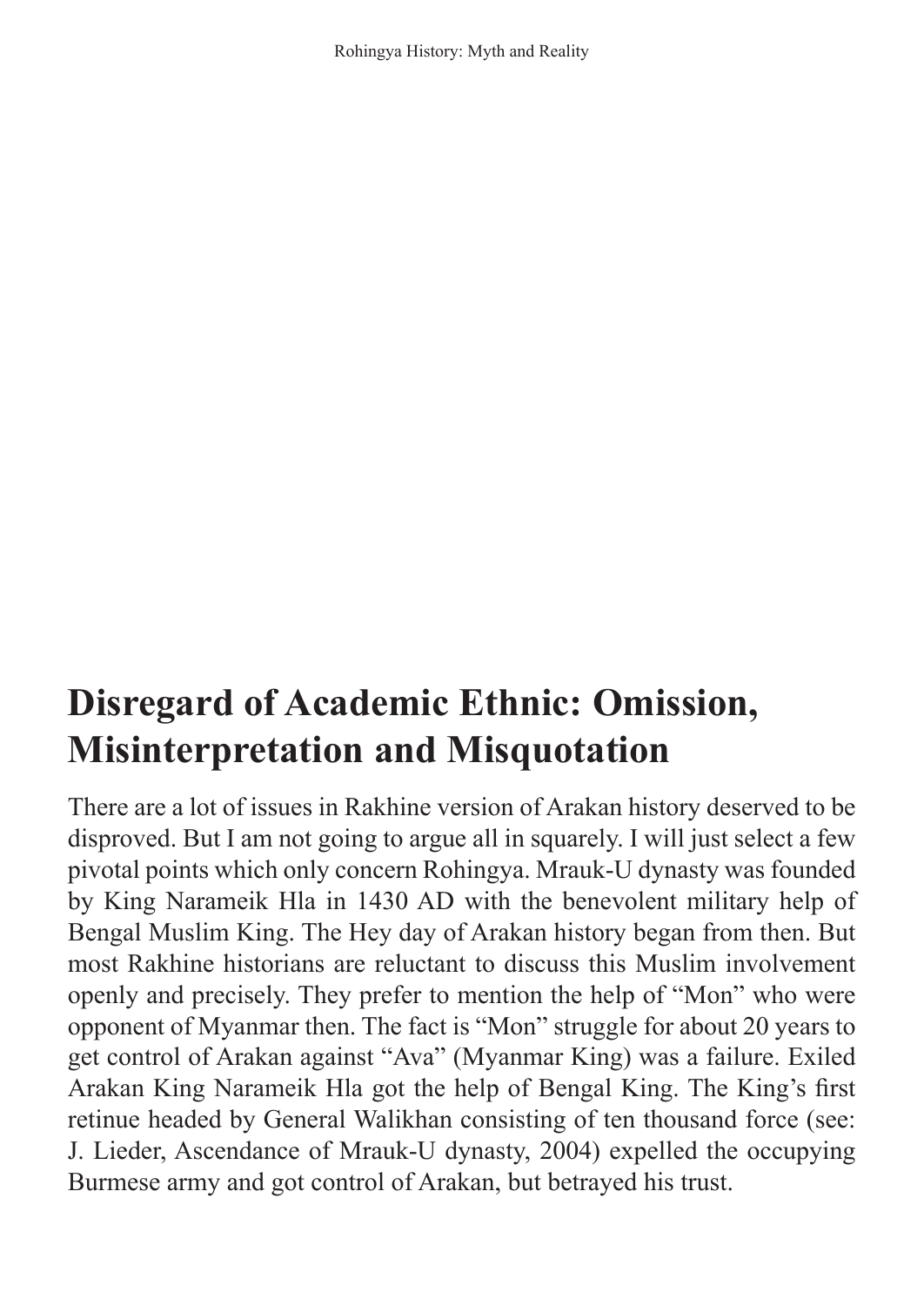Instead of enthroning Narameik Hla, Walikhan made himself King of Arakan. Narameik Hla was imprisoned at Babutaung (Babuhi). He ruled there for some years. He introduced there Muslim Sharia Law. He enjoyed the support and collaboration of some princes and grandees who originally opposed Narameik Hla and invited Ava Min Khaung to take over Arakan. No Rakhine chronicles clearly explained about the period of Walikhan rule. Narameik Hla escaped from imprisonment, reached again to Bengal and obtained a larger army than the first one. This army was headed by Sandi Khan who was ordered to take a fitting action against Walikhan for his perfidy. When Sandi Khan's army arrived at Arakan (then the capital was Laung Kyet) Walikhan showed little resistance and surrendered to Sandi Khan. He was sent to the Bengal King to face a fitted punishment deserved for his perfidy.

Narameik Hla was put on his right full throne. He kept all the Muslim forces to protect him. There still was potential danger of attack from both Myanmar and Mon. (see: U Hla Tun Pru, a senior politician; Mrauk-U King Narameik Hla; Rakhine Tasaung magazine, 1998). Here Narameik Hla escaped from imprisonment, went again to Bengal attained a second retinue to help him and came back to Arakan, took the control of the land from Walikhan. These all processes were not done over night. It took a long period, perhaps, some years. This was the stint of Walikhan's Rule over Arakan which Rakhine chronicles virtually ommitted.

Here though some chronicles writes very faintly about the retinues of Bengal King, they never mention the number of them. They never narrate the permanent settlement of the retinues and the period of Walikhan's Rule. I came across only one historian who writes the retinues were settled in Arakan permanently was Dr. Aye Chan, presently in Japan, in his open letter to one, Zaw Min Htut, a pseudo historian.

Another historic event in the part Gazi Abdul Karim of Minbya town, took in first Anglo Burma War. He fought along with the Burmese Army with his Muslim Recruits. He was captured a line and put in Calcutta Military Jail. He was later highly appreciated by British Officers for the advice they got from him and which later were proved to be very useful during the military operation of the war.(see: Anglo-Burma first war record, by Captain Robertson). No Rakhine political and historical work ever mentioned it.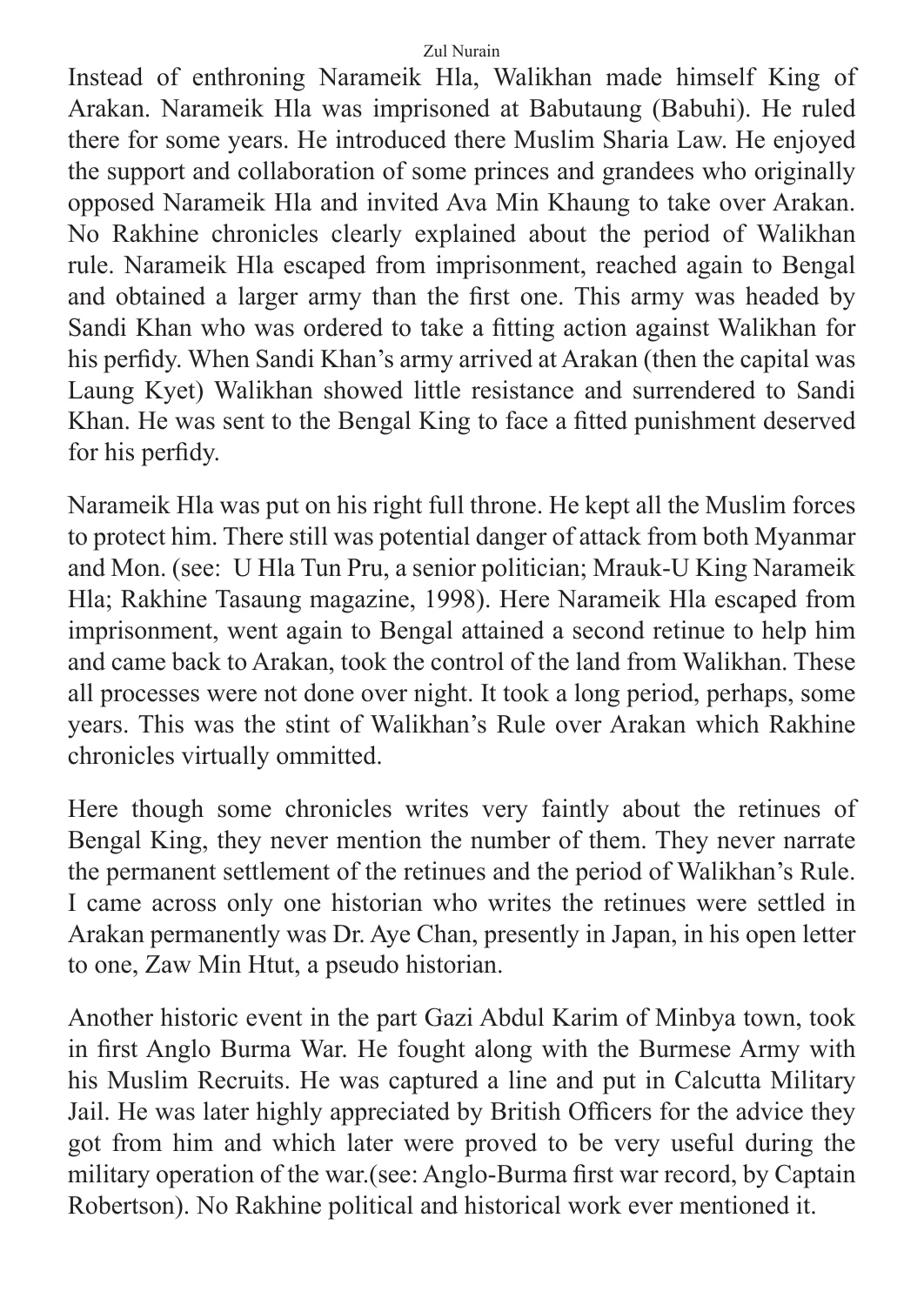There are Rakhine Mosques in Yangon and Mawlamyaing which were built by Arakanese Muslim Combatant, of early Rakhine and Myanmar Kings (see: encyclopedia Britannia, 2003). Rakhine chronicles never discuss about this they don't regard Muslim as a part of them. Thus Muslims religious edifices have no place in Rakhine history.

Again National School Education was an important factor in anti-colonial struggle. Mr.Zainuddin of KyaukTaw town was once the principal of Akyab National High School. The chronicle compiled by Arakan State Council in 1984 demeaned him describing as assistant principal.

A lot of Rohingya elders jointly acted along with their Rakhine compatriots against colonial force. But none of their role was ever mentioned any post independence political and historical literature. Muslim in north Arakan played a nevoid role during anti-fascist resistance. They helped the British a lot. There British recruited a Rohingya army in the name of "victory force" British Military Officers had praised the part this force had played British utilized Rohingya's full energy for British war effort, despite lucratim and lofty promises concerning Rohingya's future, post war British Government did nothing for Rohingya.

Eventually Rohingya's life today become as was predicted by them British Commander Major Anthony Irwin.( see: A Irwin, Burmese outpost and F.M William Slim; Defeat into victory). This post of Muslim role was almost obscured in Rakhine chronicles. This part of Muslims or Rohingyas in the struggle of independence was almost obscured in Rakhine historical and political literature. To suppress the Rohingyas, to demean the Rohingyas politically, Rakhine historians' literates amply misinterpret and misquote illustrious historians. To mention a few, one critic of Dr. Than Tun's article which shed light on Rohingya's presence in Arakan in early medieval period, pointed out that Muslims were never a free people in Arakan. In Rakhine period too, they required travel permit. He quoted fairer for his assertion. But in Maurique's works, there were none like this. Only the Portuguese who attempted to seize the throne of Arakan twice in first decade of  $17<sup>th</sup>$ century were ordered to take travel permit in case, they went to go further West of Chittagong. It was just to restrict them from making contact with Moghul in the West. The issuant of the permit was the Arakan Governor of Chittagong.( see: detail below)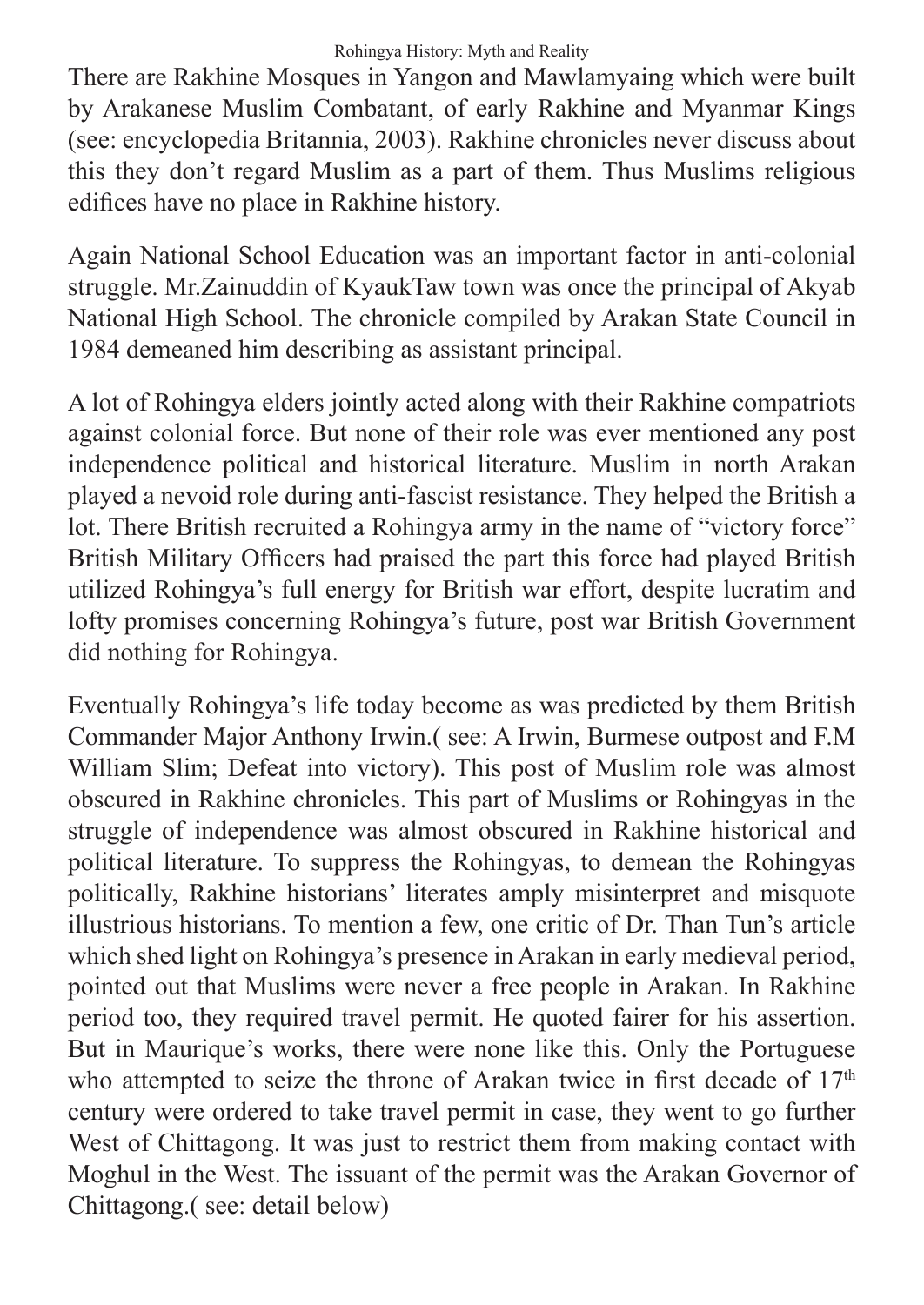Another history scholar (whose name I don't mention here to save his dignity) misquoted Dr. Pamela Guttmann as to have said that Arakan population of early history was Tibeto-Burman (Mongoloid). In the book and on the page he referred; Pamela says (" we are not sure of early population of Arakan. Perhaps present hilly people who live in remote areas such as Mro, Khami, and Sak were among them. The presently dominant Rakhine are a Tibeto-Burman race, the last group of people to enter Arakan during  $10<sup>th</sup>$  century and on.") (Pamela; The Lost Kingdom, Bangkok, 2002, P-5). Here it is clear that there were no Rakhine in Arakan before  $10<sup>th</sup>$  century. These early people were Indo-Aryan, plus some hilly peoples mentioned above. Rohingya came out from those Indo-Aryans.

This very history scholar again misinterpreted E. Forechamar, British time archeological director. He said "Rohingyas are British time immigrants in Arakan. Seeing the massive yearly influx of immigrants E. Forechamaer predicted "Arakan to become Palestine of the east." (E. Forechamer, Arakan, 1981, P-5). Actually it was on page-2 of that book. Here the point to consider is, there were no immigrant problem in 1891 in Palestine. There was not Arab-Israel problem. What Forechamer said was not of politics but matter of religion. He compares Judaism in Palestine and Buddhism in Arakan. He said Rakhine myth that Buddhism in Arakan will flourish in Arakan for five thousand years as was prophesied by Lord Buddha himself may be true. As Judaism endured in Palestine for many thousands of years so will Buddhism in Arakan. And Arakan may become the Palestine of the east. Here it is obvious on Rakhine scholar deliberately misuse a respected history scholar, for his non political purpose. Here the question arises - Why are all these misconducts? Because Arakan society envolved on dichotomy since many centuries ago. Abhorrence and virulence against Rohingya has a historical root. Even today we can observe it in Arakan society in various forms. There was a mass massacre of Muslims in 1660-63 AD during the crisis of Arakan King Sanda Thudamma versus exiled Moguul Prince Shah Shujah. Again the gruesome massacre of Muslim in 1942 is another landmark of Arakan politics. Pointing out of the killing spree of Muslims in Rakhine contemporary leaders then. (see: detail below p: 24). To sum up all above misconducts are only due to Rakhine people's tendency of exclusionism. They don't want to share Arakan with Rohingya. Thus respect of academic ethnic is not important for them, their desire and political objective is paramount to them.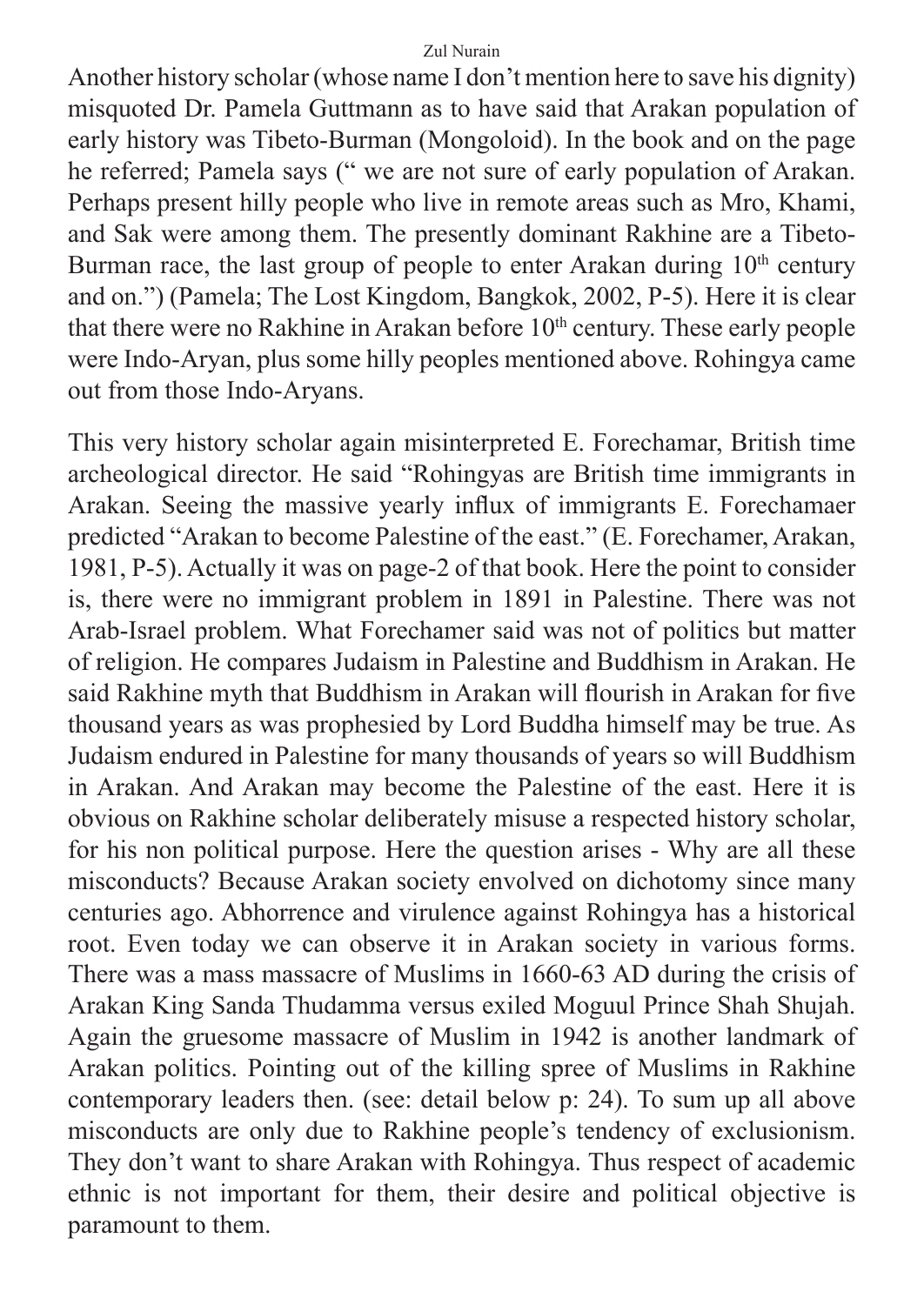## **Historians are influenced**

Detailed and scientific study of Arakan history began only in the last few decades. Early historical literatures were mostly imaginary. Sometimes ethnic history is mixed up with that of religion. Anyway, western writers had to rely on those native writers for source materials. Thus westerner's works are sometime over Rakhinized. Rakhinization virtually means demeaning Rohingya. Col. A. Phayre writes with the help of U Nga Mai. M. Collis' works on Arakan history was carried out in collaboration with U San Shwe Bu. R. B. Smart wrote his Burma gazetteer, Akyab distinct with the heap and motivation of his Rakhine staffers. Even the latest writers Pamela Guttmann and J. Lieder had a tensile co-operation with Rakhine intellectuals in their writing of their respective Ph.D Thesis on Arakan history. It may partly be because that they needed the native people's helps for some source materials.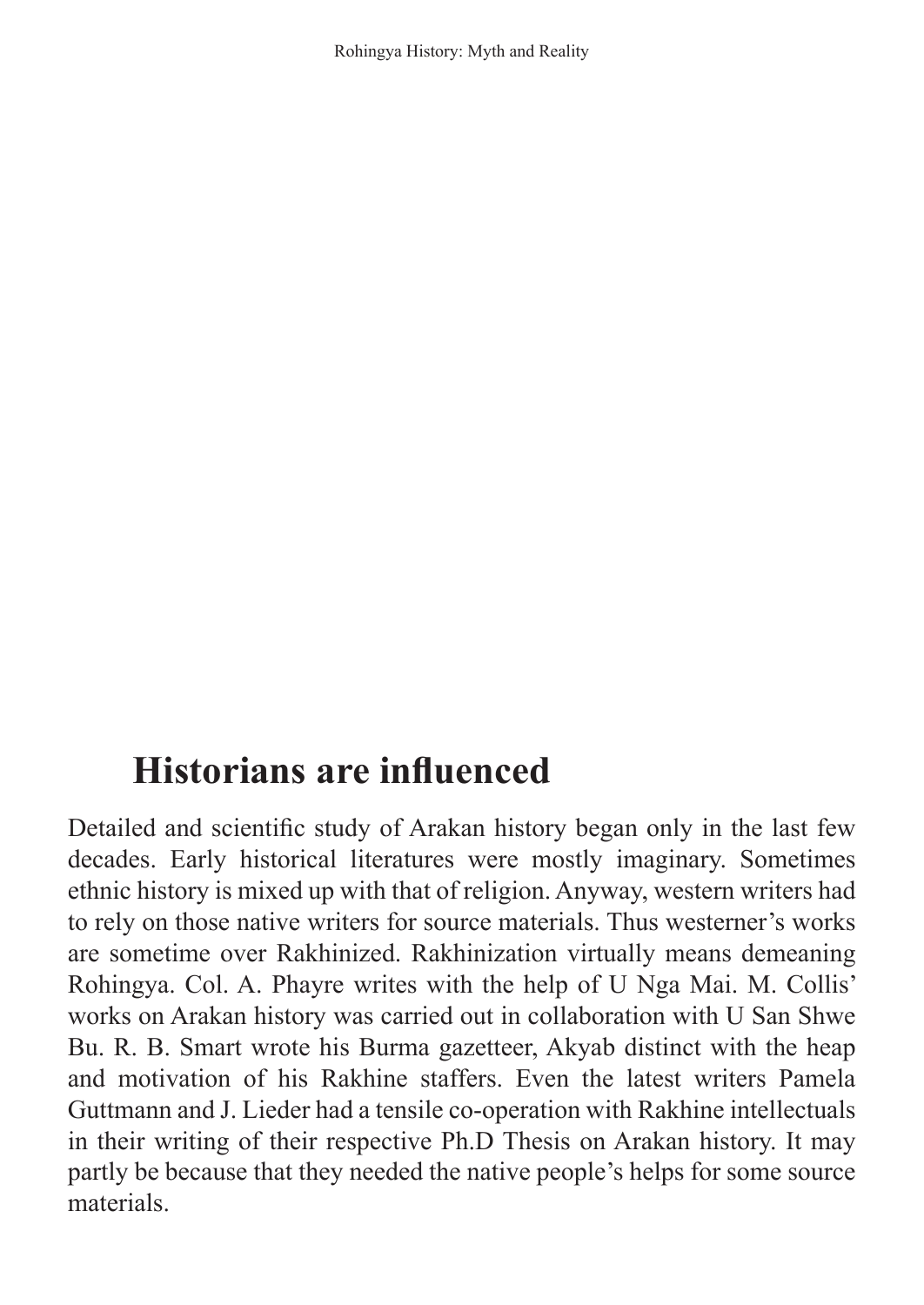On the other hand the implication of this closeness indeed has a ruinous impact on the role of Rohingya in Arakan. When Pamela Guttmann was writing her thesis (in 1975 – 76) U San Tha Aung was director general of higher education department. He too was an Arakan history researcher. In one way or another Pamela had to seek the help of U San Tha Aung. I am of the opinion that U San Tha Aung was a factor that Pamela didn't discuss elaborately about Rohingya although Rohingya consist of half the population of Arakan. She didn't attempt to illuminate the connection between the present day demography and early settlers of Arakan. This connection is a very important issue in Arakan history. But thanks to her, she on various chapters of her thesis distinguished presently dominant Rakhine not to be the early settlers but the latest comers. In an indirect reference she says "local people in Dudan near Saing Daing (a village in Buthidaung Township) still speak the language of early inscriptions such as Khali for stream. Dudan is a Rohingya village.

Thus Rohingya language has similarity with that of early inscriptions. Again her transliteration of Ananda Saudra stone monument shows a huge nearness to the Rohingya language. Here we can track the root of Rohingya in those early people who inscribed those inscriptions. From the description of Pamela we can say for sure that inscribing of those archeological remains were not the work of present Rakhine a nation U San Tha Aung inserted in his "Ananda Sandra stone monument". It is not Rakhine as U San Tha Aung says, used Indian Language, but the inscribers themselves were Indians. Here the only people in Arakan with Indian complexion, tradition and language in the Rohingya. To the Irony of our fate, historians don't openly discuss that point just not to annoy the Rakhine. Dr. Than Tun once told me when he wrote that early Rakhine literature such as Rakhine "Minthamie Exechin" was like Burmese and he didn't find separate literature, he received a lot of criticism from Rakhines. So he said he avoided commenting on Rakhine version of history just not to be in clash with them. That is why we say historians in the need by Rakhines.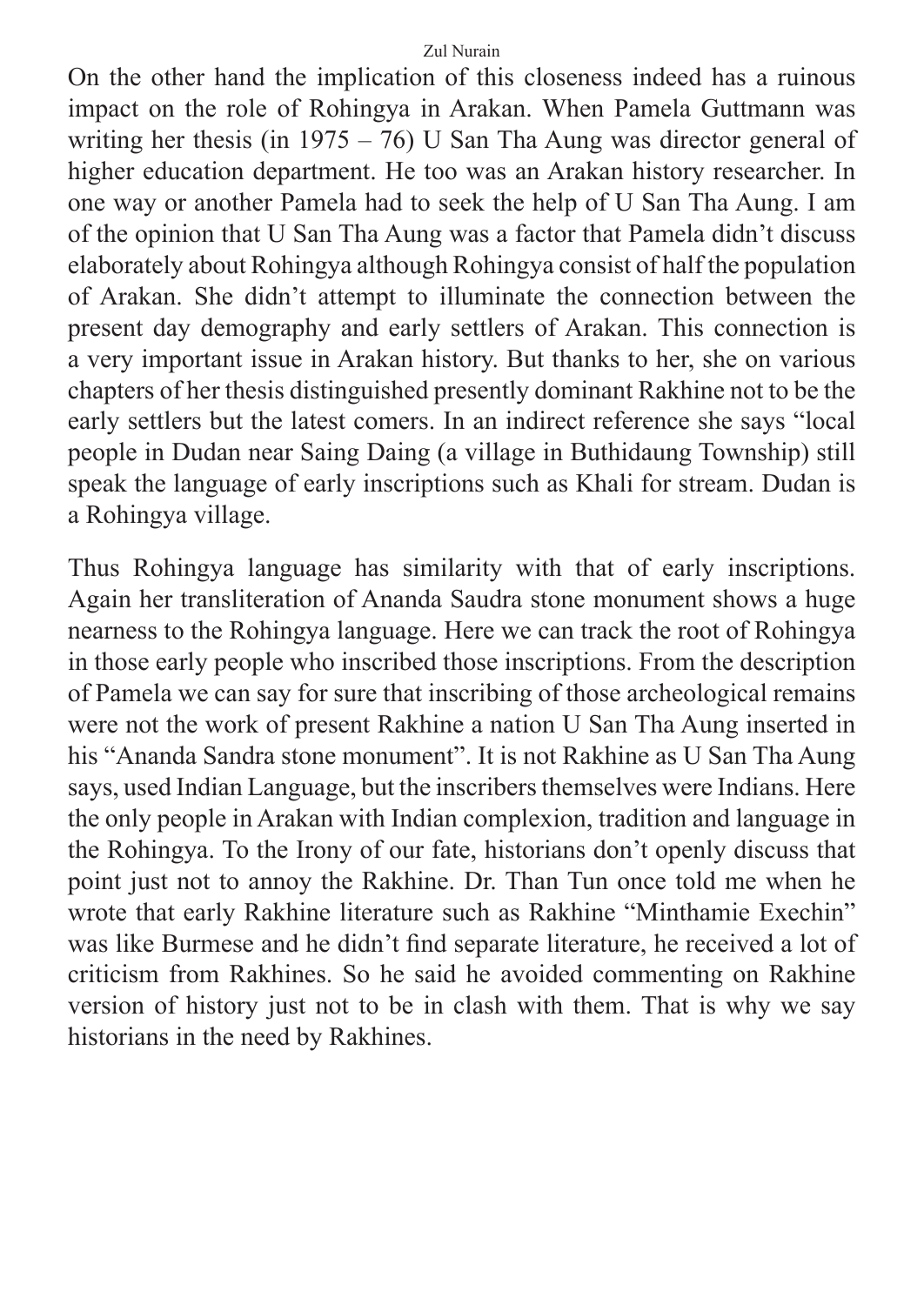## **Who are the early settlers of Arakan**

We already have got a rough idea about the early population of Arakan. An objective study of early demography can clear the imbroglio of Arakan history. Rakhine chronicles vaguely connected its present with the past. In fact there is a missing link between the past and present, especially in the context of demography. Latest scientific researchers Dr. Pamela Guttmann says the present day dominant Rakhine are of Tibeto-Burman origin and their entry into Aran began since  $10<sup>th</sup>$  century. After long resistance from the Sak tribe they got the control of Arakan plain in  $10<sup>th</sup>$  century. Their first capital was Sambewak and their First King was Kethathein. Sambewak was founded in  $1018$  A.D.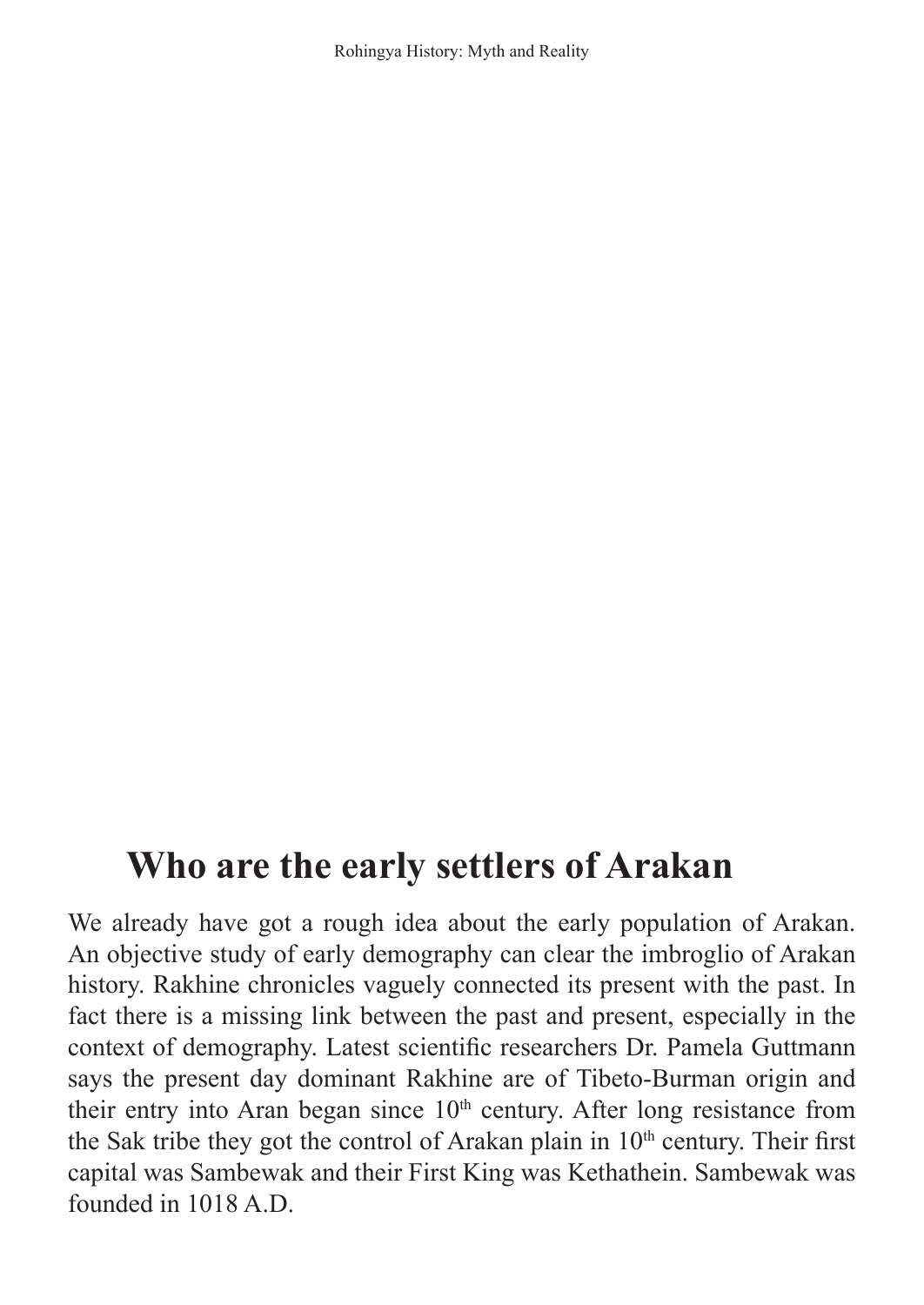Here arises the question - the rich culture, literature, archeological remains and religions that flourished there since before Christian era' belong to whom? Does this civilization belong to Mro, Sak, Khami and Chin whose arrival according to inscriptions there preceded the Rakhine's ?. That is not possible as these peoples are still tribal, untutored and mostly are until recently animist. Their languages are different vastly from the inscription. Here is the missing link. Once the Rakhine and the hilly peoples are excluded, the rightful inheritants of those early civilizations should be the Rohingya.

The most complex points here is Rohingyas are today Muslims but not Muslims from Arab, Iran or India. They are native converts. From the time they turned Muslim, they discarded Buddhistic civilization. This Buddhistic civilization goes into the hands of Buddhist Burman since  $10<sup>th</sup>$  century, who also has been the ruling people of the land ever since then. It is a historical and logical point. When present day Rohingya are trying to unearth this hidden point, it indeed falls against interest of some rested interest group. This group wants to neglect the ethnic root of Rohingya and try to portray them simply as Muslim. Muslims from India and Bengal who immigrated into the land of Rakhine people. This is the root of the problem. This is the point Rakhine people hold tight to degrade Muslims (or) Rohingya. This is the point they until today use to deprive Rohingya of all rights in Myanmar.

So I humbly implore foreign history scholars, especially those from India and Bangladesh in whose hands there are ample historical materials, to give a benevolent concentration on this missing link of Arakan history so as the historical imbroglio is cleared up and Rohingyas are rescued as well. In Arakan, Rohingya alone has an ethnic co-relation and connection with early Indo-Aryan people of Arakan. On the other hand if you take them as Muslim, the whole Mrauk-U period was unquestionably of Muslim dominance in all sphere of Arakanese life. Some western historians even designated Arakan then as a Muslim Country. (see: below P: 10).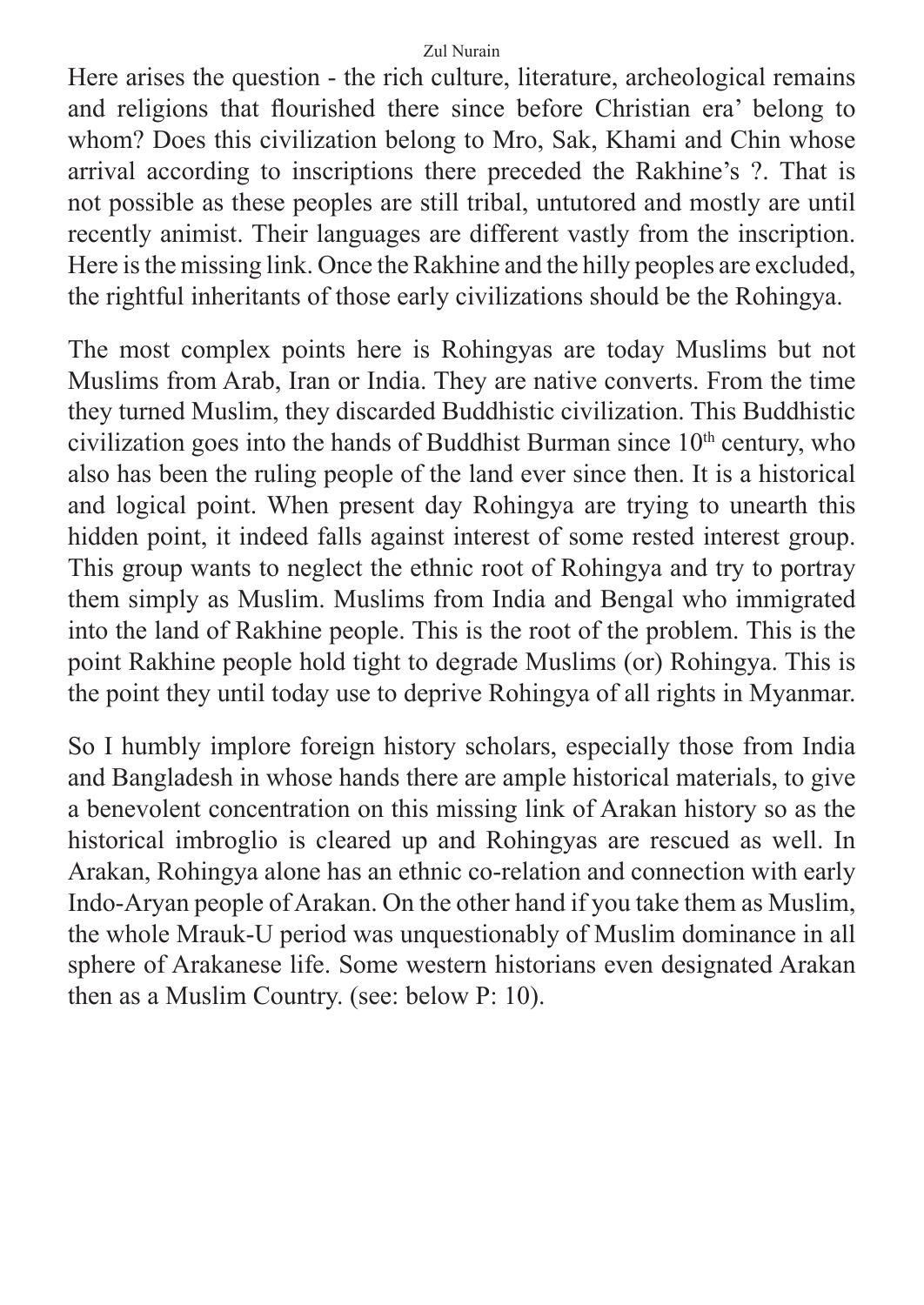## **Evolution of Arakan History**

When and how the history of Arakan began? How did it evolve up to now? To cover this subject in detail is a big task. The objectives of this treatise is not to go that detail just intend to clear up the ambiguous impression on Rohingya created by some black propaganda of vested interest. Maintaining Rohingya's true historical image is my objective. I just want to explore how the argumentation against and objection of Rohingya history are illogical and groundless. We will bring here a skeleton of chronological abridgement of the past history.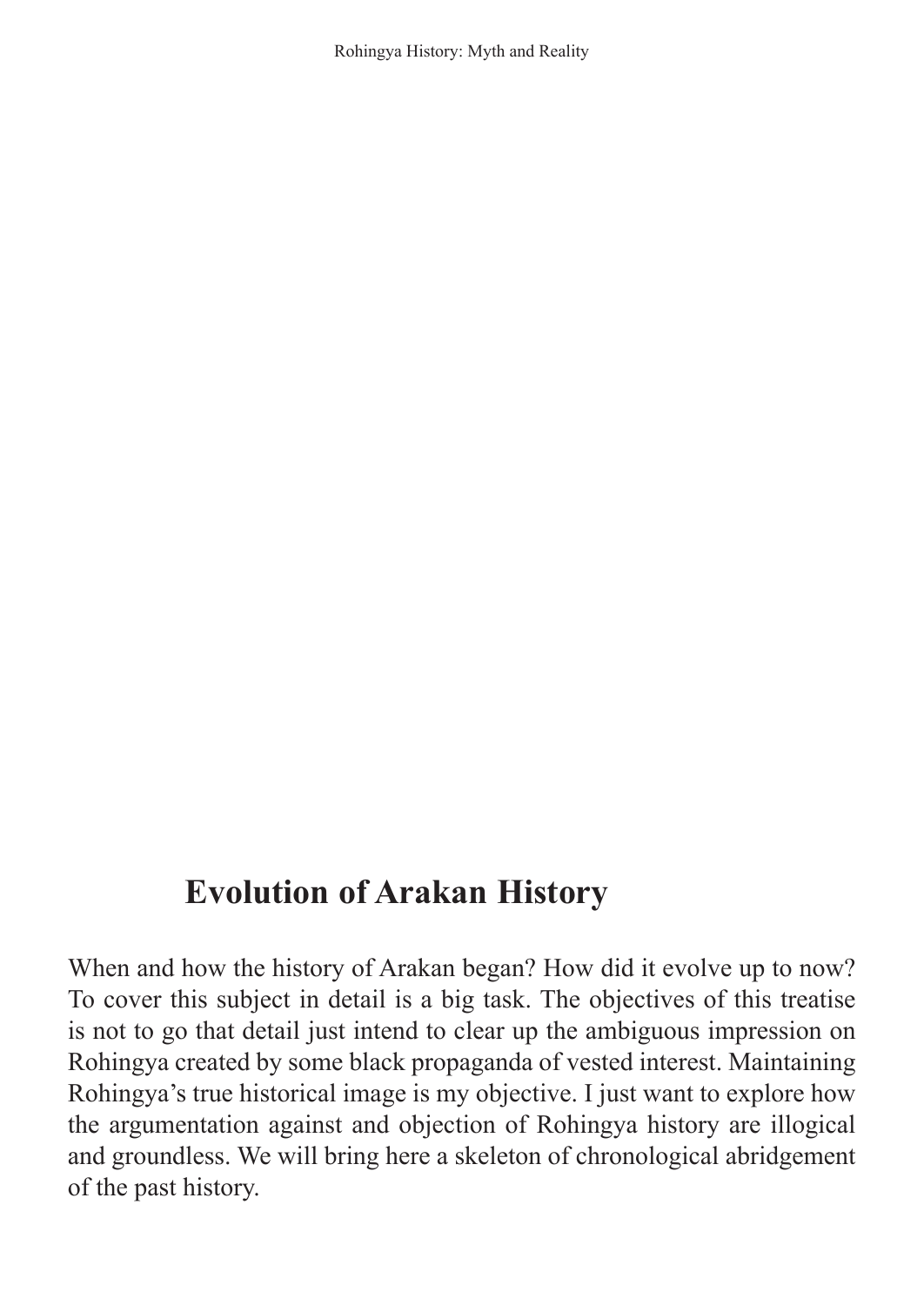Arakan is a coastal plain separated from Burma proper by a natural barrier; "The Arakan Yoma Ranges". Dr. S. B. Qunango says; "Arakan is the continuation of Chittagong plain. It is link with Chittagong region has been very close since time immemorial. Century after century both regions have been under the same rule". He further compared "Arakan relation to Chittagong with of Norway to Sweden". People and civilization infiltrated into Arakan through Chittagong area since many centuries before Christian era. Sudan people and Indian civilization spread into the Arakan and Indian ruled there century after century. Name of places, mountains and rivers were given by those Indians. For example; "Gesappa Nadi" (Kaladan River), "Malayu Nadi" (Mayu River), "Ingsana Nadi" (Leymyo River), "Srimabu Nadi" (Kheri Chaung) and so called "Dannya Vadi" (Dannya Wadi), "Vesali" (Wethali) were names given by Indian people then. (see: E. Forechamer, Arakan, 1891, 1)

To authenticate above version of foreign scholar, here, I would like to add the assessment of a Rakhine scholar U Aye Chan (now Dr. Aye Chan) from Yangon University History Department. He wrote in an article, "All inscriptions before  $10<sup>th</sup>$  century were Indian literature. Not only the ruling class but their subjects also used that literature. Burmese inscriptions were found only after 10<sup>th</sup> century. For example, Dasaraza Stone inscription. That was a swift change. There might have been a rapid and momentous political and cultural revolution in Arakan during (early)  $10<sup>th</sup>$  century A.D. So it is difficult for us to say the present Rakhine are the same as those settlers before  $10<sup>th</sup>$  century. It is an important issue remains to clear up for coming generation researchers. (U Aye Chan; Assessment of Rakhine history, Rakhine Tasaung magazine 1975-76 in Burmese.

Rakhine chronicles say these early people ruled from the capitals, Thabaiktaung, Dannya Waddy, Wethali successively. Dr. Pamela referring to early day inscriptions confirmed Dannya Wadi lasted until  $6<sup>th</sup>$  century AD when the capital was shifted to Wathali (Vesali) by Sandra dynasty rulers then. Wethali (Vesali) lasted until the over run of Burma. (who later called Rakhine) in early 11<sup>th</sup> century. The Burma shifted their capital to "Sambawak" and their first king was Kethathein (see; Pamela; Ancient Arakan, 1976: her Ph.D Thesis). Here through the infiltration and military excursion of Burma took place from  $10<sup>th</sup>$  century, the land came into their control only in  $11<sup>th</sup>$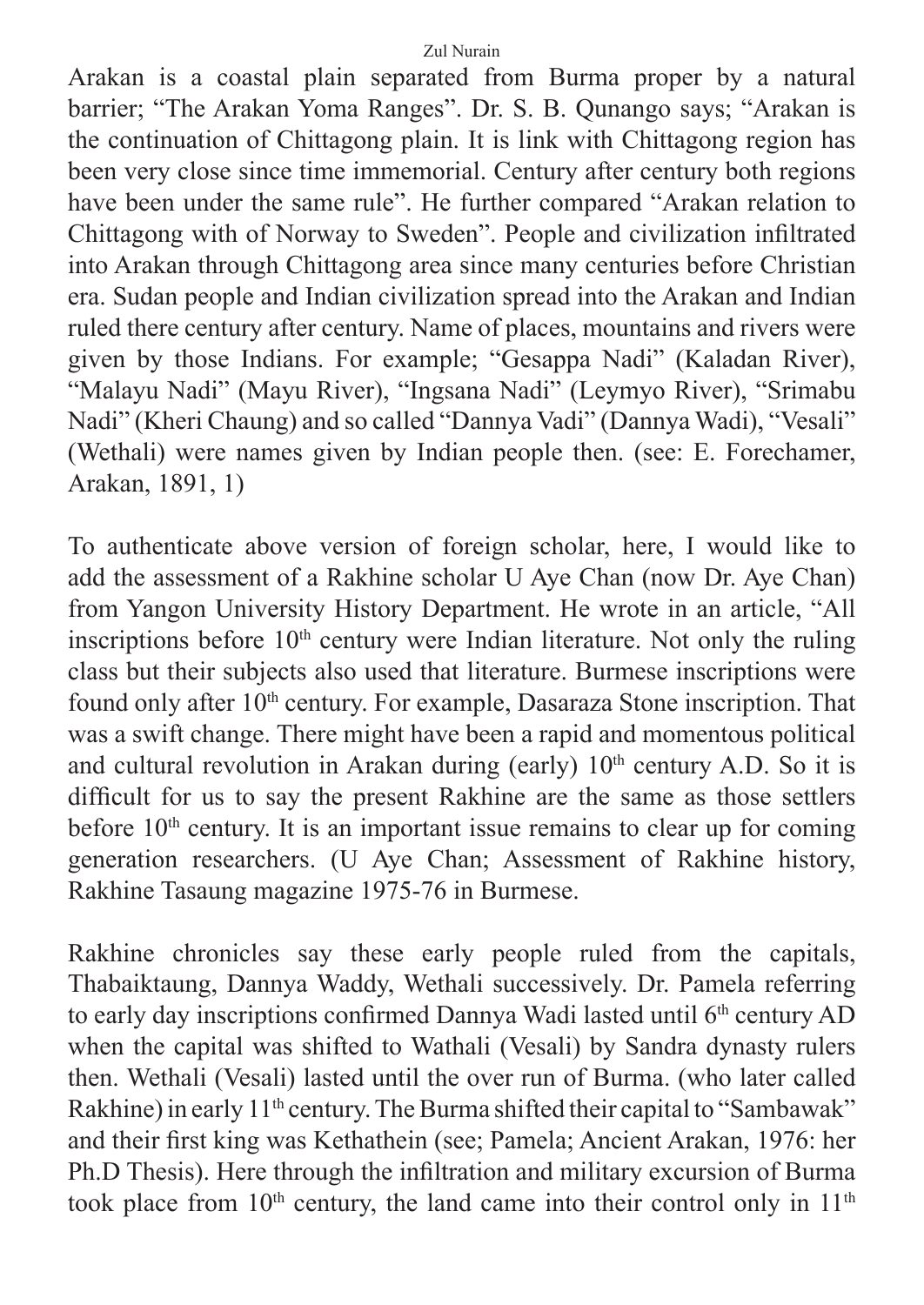#### century.

Before the successful reading of the early inscriptions in late British period, Arakan past history was in the mist. Writers have vague and different opinions. Some had tried to extend Wethali period to early Christian era. The successful reading of ancient inscriptions had cleared the contentious opinions of different writers. The last ruler of Dannya Wadi was the group of the people whose surname was Sandra (Chandra). This Sandra family had valued over Arakan until  $11<sup>th</sup>$  century. The successive records of their rules were preserved on a stone monument erected by one of their  $8<sup>th</sup>$  century King, Ananda Sandra. That was why that monument until today has been called Ananda Sandra stone monument. It was brought from Wethali to Mrauk-U, the last capital of Rakhine Kingdom, by one of their  $16<sup>th</sup>$  century King: Min Ba Gyi (a) Zabauk Shah. During the Sandra rule, there of course were ups and downs. There were times of instability, chaos and absence of central government. Sometimes local chiefs and warlords ruled locally. Here Pamela says a prince from other side of Naf River had to stabilize the disintegrated kingdom in the last decade of  $6<sup>th</sup>$  century. Mahavira (from Chittagong area) established his capital at "Parapura" which according to Ptolomey's record is to be localized as Pruma village of Maung Daw North. His control was strengthened from there. He won over the locally standing chiefs and later the capital was shifted into inner Arakan. Perhaps to Wethali. (Pamela; Ancient Arakan: 1976).

Dr. Kunango opens an especial chapter in his "History of Chittgong volume-1; 1978" about this Sandra family who also ruled over Chittagong until 10<sup>th</sup> century when Cada from South India and Pala from North-east India alternately occupied Chittagong. Sandra lost their sovereignty there. But Arakanese Chandra were still in power, Dr. Kunango says compared their inscriptions coins, there was a huge similarity between the Sandra's of Arakan and Chittagong. Perhaps the same family members ruled over the two regions with different capitals.(see; Dr. Kunango, History of Chittagong volume-1; 1978).

Rakhine chronicles say one Wethali King Sulataing Sandra in AD-957, tried to occupy Chittagong but he returned back without making war. His mission might have intended to restore Sandra rule there by driving out the "Coda".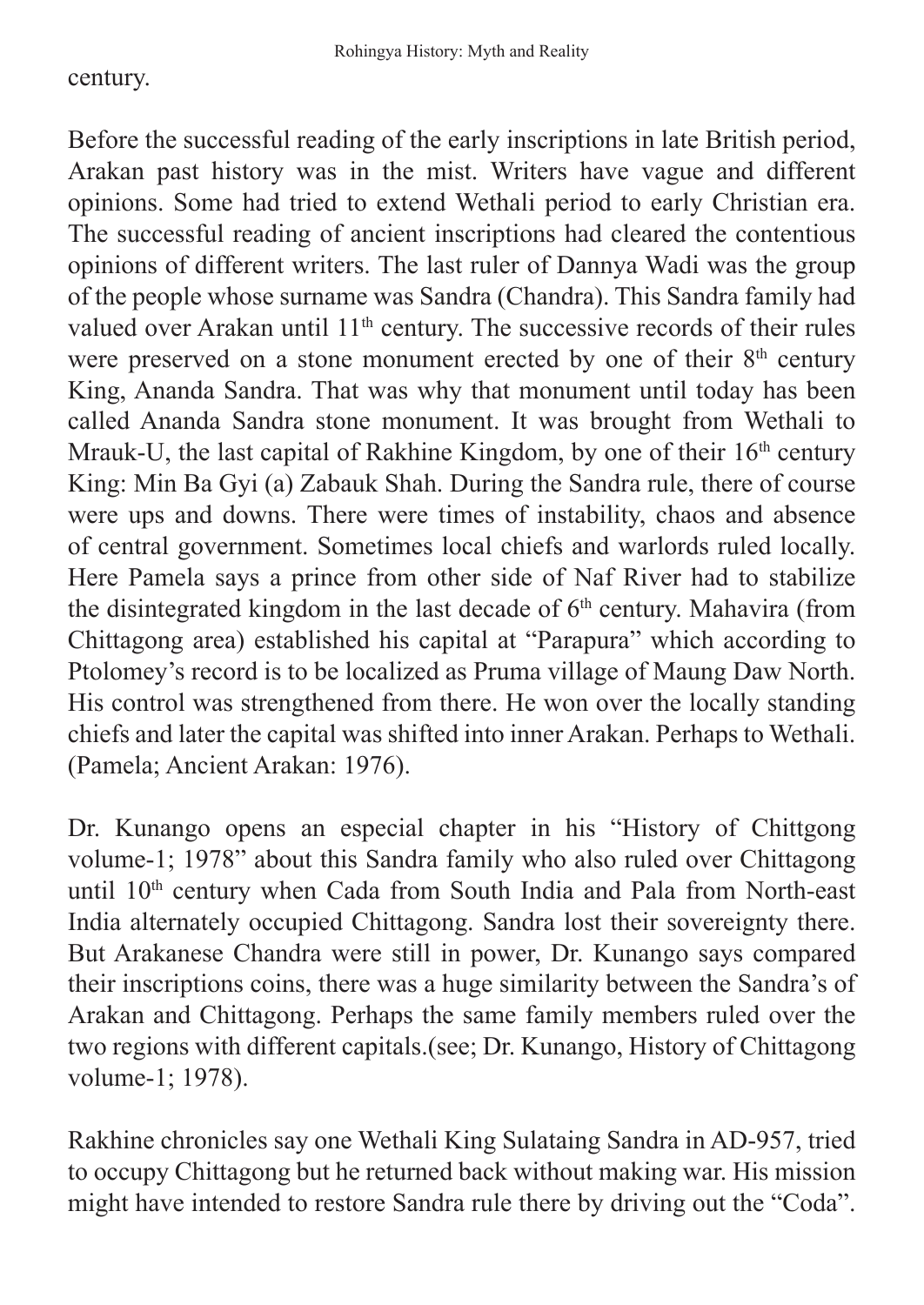His not making war has some reasons. What so ever the fate of Sandra in Arakan turned feeble too. On his return from Chittagong Sulataing Sandra got a migraine like severe headache and at the advice of his astrologers, he made a journey to "Tagoung", Upper Burma. He lived there three years. On his return journey near "Maw Tin", south coast of Arakan his fleet's way caught by a terrible storm and he perished there. Instability, strife and chaos broke out in "Wethali". Rakhine chronicles say two, "Myo" father and son, some say uncle and nephew: "Amrathu and Paipru" declared themselves as King and make "KethriTaung", their capital. (Here in "Wethali", there might be someone from Sandra's Family). The "Myo" ruled nearly twenty years. The "Pyu" and "Shan" from the east frequently invaded and attacked them. Arakan was desperately instable. At least a "Sak"(Thek) Ngamin Nasadon became a King and he made his capital "Pynsa". He became subject of repeated invasion by the Burman from the east. Burman was trying to take advantage from the instability of Arakan. Despite long resistance for years by the "Sak", finally the Burman got the control of Arakan plain. (Pamela; "Ancient Arakan")

Here Pamela Guttmann points out "Ananda Sandra's inscription north side indicates there still was a King of Sandra's Family line that resisted all these tribal disobedience and insurrections. He was crying for help from "Wethali". It was the last gasp of Last Sandra King". What so ever in early 11<sup>th</sup> century, the Burman became the dominant race. They ruled Arakan ever since and later known as Rakhine. The name Rakhine was first found in  $12<sup>th</sup>$ century, Ava inscription (Pamela; "Ancient Arakan"). Dr. Kunango also says the name Rakhine was given by the Burman. In modern usage, the Land is Rakhine and the people there are "Rakhine Thaa".

The first King of invading Burman was "Kethathein". All succeeding Kings up to the Last Mrauk-U King bear Burmese names. These Arakan Kings from "Kethathein" had no longer the Sandra littles. Hence, all inscriptions and literature in Arakan were in Burmese. Thus these Burmese Kings are difficult to say to have blood tank with early Sandras. Two distinct things; Sandras and Indians where as the Kings from 11<sup>th</sup> century and over were all Burman.

In "Wethali" there were various seats of Buddhism and Hinduism. But from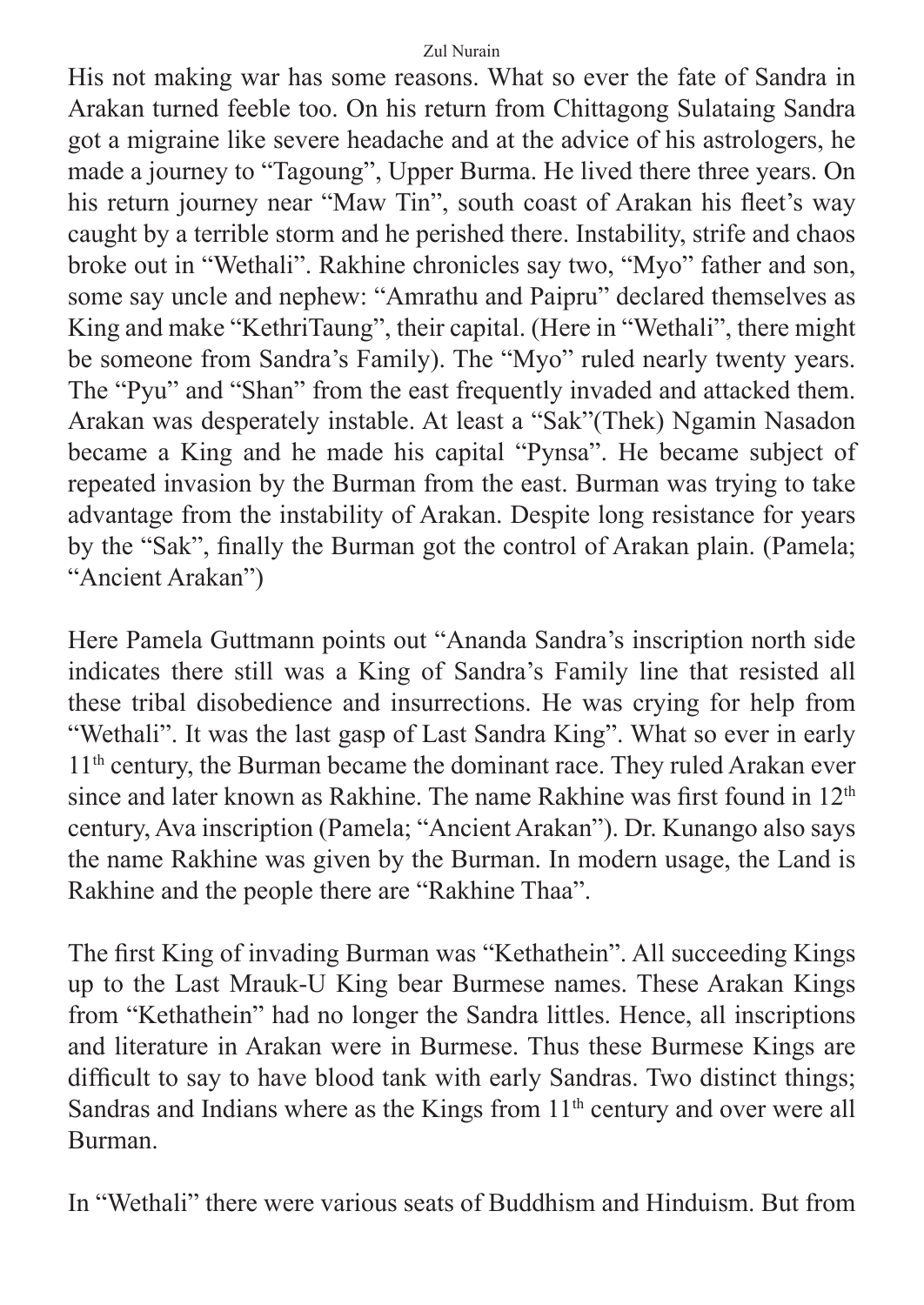the time of Burman control Hinayana (or) Teraveda Buddhism began to grow stronger. (see. Dr. Than Tun; 8th Birthday Bulletin"). Islam got root there only from 8th century. A.D Islam was introduced in Arakan through the cyclone stricken ship wrecked Arabs (see. U Nga Mac, Rakhine Razwin).

Rakhine chronicles try to relate first Burmese King "Kethathein" as the first cousins with the defected "Sak"(Thek) King Ngamin Mgadon who intern was forcibly connected with late Sandra King "Sulataing Sandra". It is said that after "Sulataing Sandra" perished, his Queen "Sada Devi" had handed over her infant son to a "Sak" tribe of Saing Daing Hill for adoption. How can it be possible? An Aryan child cannot easily be handed over to tribal untutored "Sak" Family. The King died but the Queen and their relatives were still alive. What forced them to hand over a child to the "Sak" tribe? It is a twist of Rakhine chronicles, perhaps to link late Kingship with early "Sandras" who ruled over Arakan for many centuries continuously. Another point, it is illogical the invading Burman would choose a cousin of defeated "Sak" King as their rules. Ngamin Ngadon himself cannot be an Indian Sandra. If "Sak" King "Ngamin Ngadon" and his victor "Kethathein" both are from "Sandra" Family as Rakhine chronicles claim, why the Last "Sandra" King in Wethali is said to have fought against them. (Pamela; Ancient Arakan). Neither "Ngamin Ngadon" nor his victor "Kethathien" were from "Sandra" Family. If they were so, "Sandra" dynasty would have continued in Arakan. But "Sandras" were finished. Name, Language and literature all became Burman.

A substantial proof of "Sandra age finished, a new Burman era began" is successive Pagan rulers, "Anaw Rahta", "Kyan Sitha", "Aloung Sesu", despite their military excusion into Arakan they nwver extended their full sovereignty over there. But kept Arakan as vassalage. Burmese Kings in their retreat used to take along only Indians as war captives. King "Kyan Sit Tha, in late  $11<sup>th</sup>$  century, captured 3000 Indians from Rambree and settled them in Myin Kyan and Miktilla townships. (see; G. E. Harvey; "Out time of Burmese History". Of Rambree and offshore island had that many Indians, their population in main land Arakan would had been in zillion.

Relation between the main stream population, Indian and ruling Burma turned disarm one of us ever since then. On the other hand, there was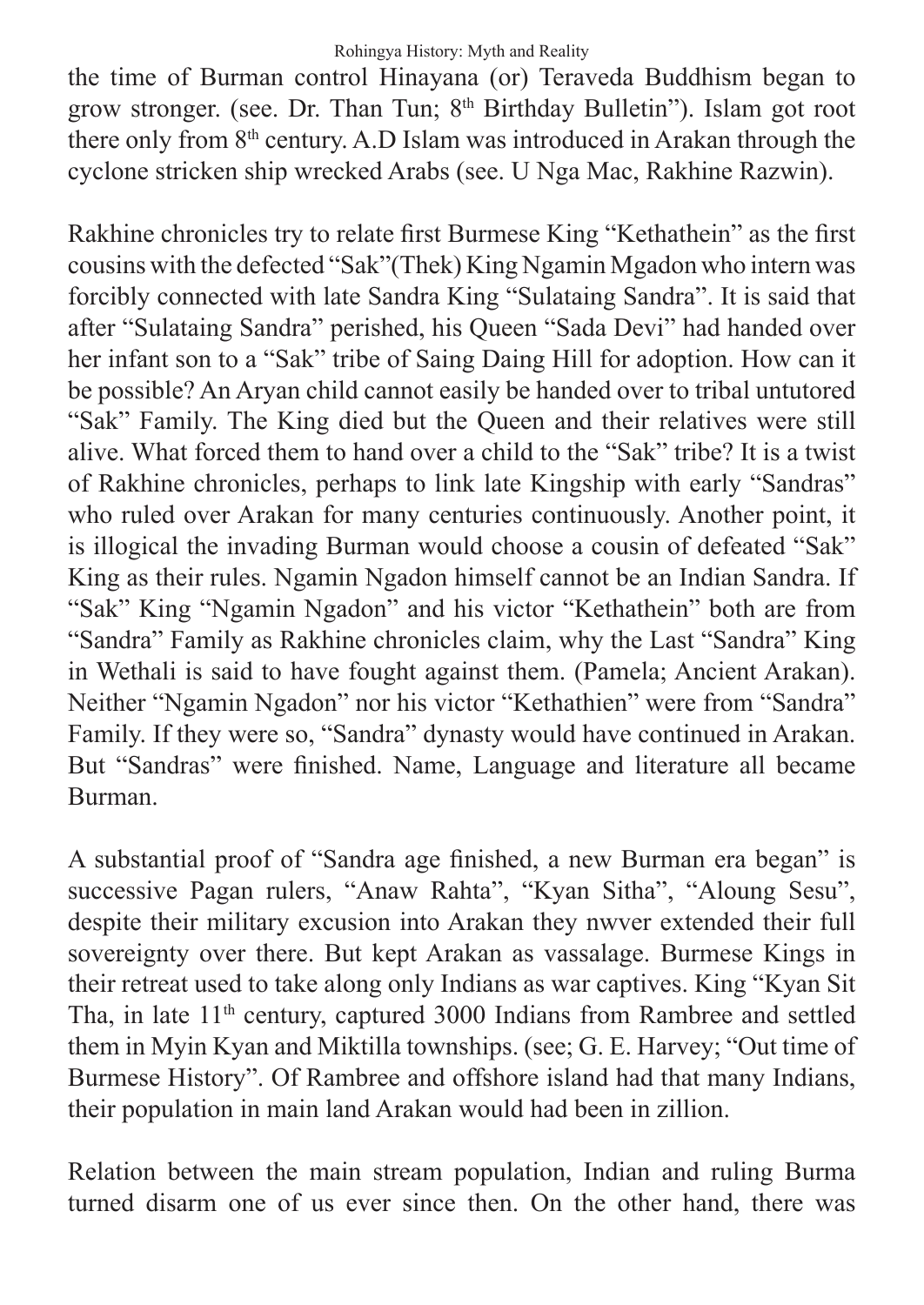Muslim religions penetration into Arakan. Rakhine Historian "U Nga Mae's" Rakhine Razawin and other works of western historians high light the point that Muslim Arabs got settlement in Arakan since the time of Wethali King "Mahataing Sandra AD 788". Cyclone stricken shipwrecked Arabs who were settled in Arakan proper by the Kings then propagated their religion and the natives mostly the Indians had converted to Islam. Most of the converts were found during the early rule of Burman (Rakhine). Muslim population gradually increased by  $12<sup>th</sup>$  and  $13<sup>th</sup>$  century principally due to the missionary works of Muslim saint like "Badr Walia" who abodes are still to lay found along the coast of Arakan. He was known as the Saint of Sea, and seafaring people were his devotees.

There were Muslim infiltrations on the north too. Bengal then turned Muslim by 12<sup>th</sup> century. Some Chieftains or Warlord from other side of "Naf River" established their rules over Arakan. Muslim Legends say One "Amir Hamza" at Gaulauggie (Upper Mayu and Pruma valley) ruled for longtime and he fought a series of war with some rulers in inner Arakan. Another case of Muslim rule was the rule of "Hanifa" and "Keyapuree", a married couple making their seats of rule at Mingalar Gyi range. Two peaks on Mingalar Gyi range still are totally called "Hanifa Tanki and Keyapuree Tanki". The records of these episodes in book form have been recited group by Muslim until recently in Arakan. These may be instances of Muslim King in north Arakan which Dr. Than Tun described in his article ("Keliya magazine, August, 1994). Thus in Arakan Muslim became a big majority which is why Rakhine chronicles say in the time of "Anu Lun Min", the King employed fourty-two thousand Muslims, in various hard works. (see; "Dannya Waddy Arey Daw Pon" by Rambree Saradaw.) If you say this is an exaggeration of the chronicler, then how can we rely on other content; fit and rest of other chronicles of native writers? (See; also below P: 11).

"Dannya Wady Areydaw Pon" mentions another instance, that a war Captive "Kalaa" (Muslim) was given treatment. When cured, he was treated "Myocaa" Governor of Akyab. As said above Rakhine Burma have enthrall and ethnic affinity. Sometimes, they are two body one soul. Thus Rakhine used to rely on Burma in case of political despondency. One there was political instability, rivalry and chaos; they used to seek help from Burman. Burmese King occasionally used their army to restore a King of their choice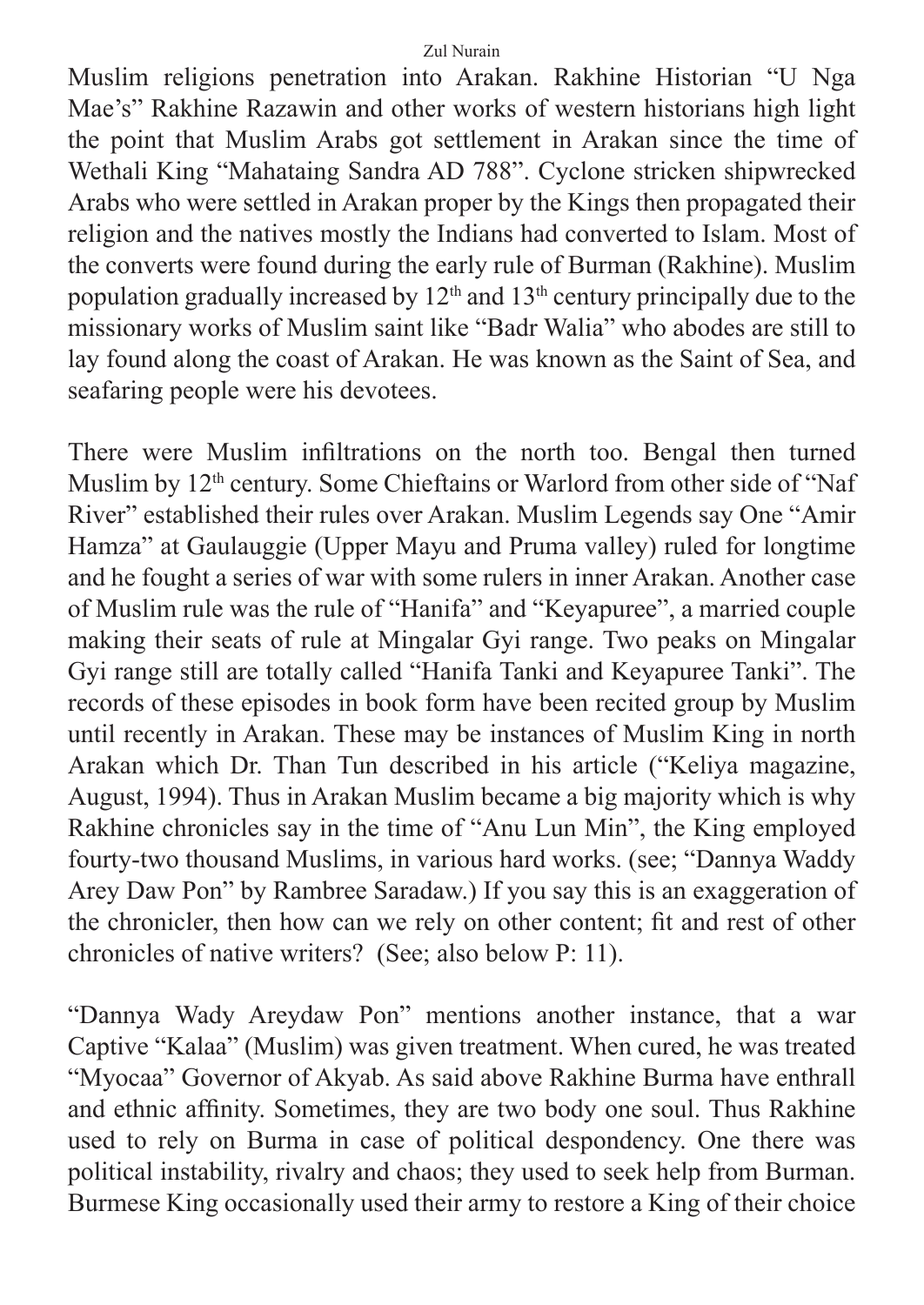in Arakan. "Bodan Phya" of Ava's occupation of Arakan in 1785 AD was an instance in this context. An early instance was when  $15<sup>th</sup>$  century King, "Narameik Hla" began to rule very cruelly and in uncivil way some princes and grandees sought the help of Ava (Myanmar) King "Min Khaung" in AD 1404. "Min Khaung" invaded Arakan, "Narameik Hla" fled to Gaur the Capital of Bengal Muslim King. His supporters had invited "Mou" King "Razadirit" to take over Arakan. Mon in Hanthawaddy (Lower Burma), Burman in Ava (Upper Burma) was rivals at that time. Hence "Mon Razadirit" and "Ava Min Khaung" fought a series of battles for about a dozen of years to get control of Arakan. But "Laung Kyet", Capital of Arakan then remained in the hands of "Min Kaung". War torn Arakan was devastated. People suffered untold miseries. The Exile King "Narameik Hla" served with Bengal King in his army about 20 years; most probably was about twelve years. (see; U Nyo Mya, Kung Baung Shapondaw, 2003, pg.129). He got the favor and trust Bengal Patten King. The King helped to regain his throne. Perhaps, he procured the help of Bengal King with some submission provisions. After two episodes of armed struggle "Narameik Hla" finally got his throne in "Laug Kyet".

Since then, the political, economic, social and cultural structure of Arakan had changed at all. Etiquette of Muslim court system was introduced. Both groups of Bengal retinues were kept permanently for his protection. Muslim became a privileged class in Arakan. Muslim culture flourished. Persian, the official language of Bengal was also became the official language of Arakan. Persian skilled officers, ministers were appointed coins were minted in Persian script. Some coins bore Arakan King's Muslim name on outside and the Muslim "Kalima" (verse of confession of faith) on another side. Local Muslims whose language was not Persian began to write their language in Persian script. Calligraphy in Persian developed Muslim art. Muslim poetry and literature were encouraged. Arakan Kings kept the Muslim names. Some western writers remarked Arakan as a Muslim State.

In the world political atlas of  $15<sup>th</sup>$  century Arakan was shown in the category of Muslim States. (see; Abu Aaneen, Arakan History, 2003). Arakan's foreign correspondence until  $18<sup>th</sup>$  century was found in Persian. Some copy of those correspondence were discovered by "J. Lieder", (see; J. Lieder, "The Ascendance of Mrauk-U dynasty, 2003). After all, it is a consensus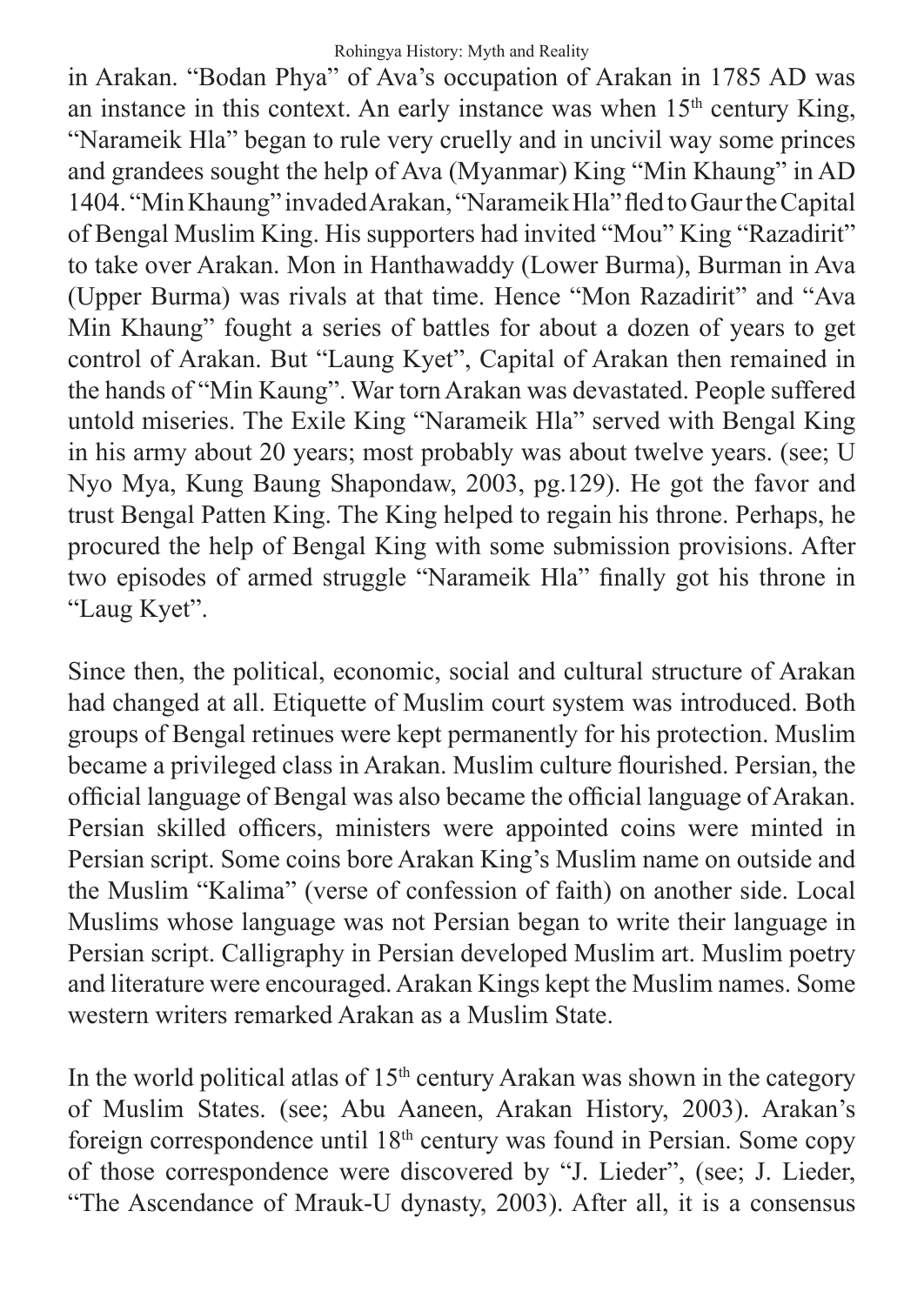of the historians that Arakan became vassalage of Muslim Bengal at least for a hundred years. Here some Rakhine writers try to deny that fact, by highlighting the points "Narameik Hla's" successor "Min Khari (a) Ali Khan" captured "Ramu" and his successor "Ba Saw Pru (a) Kalima Shah" was able to occupy Chittagaung, because they were not under any political influence of Bengal. The fact is that, Chittagaung ever before "Narameik Hla" was under Arakan rule. Bengal without Chittagaung in fact is a wide region. During Arakan's internal war above Arakan lost its control over Chittagaung due to lack of proper central Government. Perhaps, Chittagaung fell under the control of Local Chief or "Tripura King" in the north-east. That was why "Narameik Hla's successors' "recapturing of Chittagaung did not have any affect on its relation with Bengal King who helped "Narameik Hla" to get back his throne.

During the reign of Mrauk-U dynasty King "Min Saw Hla" in early 16<sup>th</sup> century Muslim missionary from India headed by "U Kadir" and "Hanu Meah" were allowed to preach Muslim religion. They built many mosques in various places and recruited new preachers from India. It had a miraculous like effect. People village by village converted to Islam. The momentum of conversion was so great that some Buddhist elders had raised alarm and lodged a complaint during the time of third King, "Min Bagyi (a) Zabauk Shah (A 1538-52) who after discussing the case in his "Luttaw (Parliament)" stopped the missionary works. (see; Pundit U Tha Tun, Rakhine Maha Razawin BE 1282). Consequently Arakan had already produced hundreds and thousands of Muslims in this period. This converts consist of both local Indians and Tibeto Burmans. Due to stronger influence of Rohingya Culture, all assimilated and accumulated as Rohingya. (See; below p: 21)

There still were other categories of Muslim. When Bengal was occupied by "Devi" Emperor "Akbar in 1572 from the hand of "Pattan" King, thousands of "Pattan" ran into Arakan. Arakan King protected them and employed them in ranks and files of the King. They were shown great favor by Arakan Kings. (see; Dr. Kunango, History of Chittagong vol. I, 1975). Again early 17<sup>th</sup> century King, "Narapadi", brought thirty thousand dyers and weavers from Chittagong and settled them in Arakan valleys, to enhance his fertile industry foreign export. The King did it besides the objections of his ministers. (see; J. Leader, "The Ascendance of Mrauk-U Dynasty", 2003).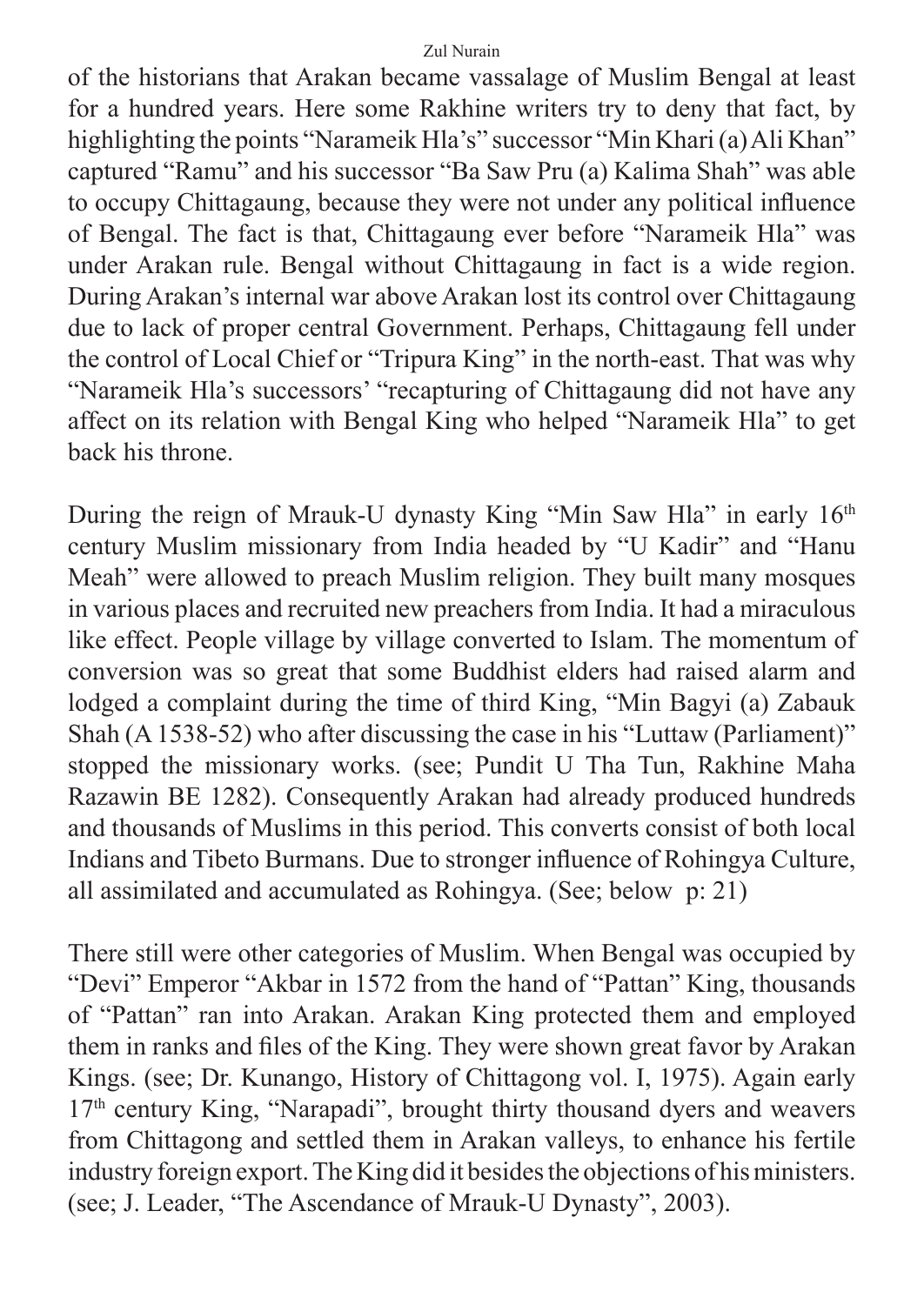The irony today is that some including a few highly educated Rakhine try to say that, there were no Muslim Population in Arakan. Before British time except a tiny community of slave descendents and "Narameik Hla's" Bengal retinues. The fact majority population in Arakan even before British occupations was Muslims and all were natives who converted to Islam and other who facilitated by Rakhine Kings to settle in their country. It was because Arakan Kings then needed their services. Muslim influence was not only on political, military and economic field but also on religious culture. British time Archeological director "E. Forccharmer" writes; The Badr Mokan Mosque in Akyab was a prototype for many Buddhist temples. (see; E. Forcchamer, Arakan, 1891). Again Dr. Pamela writes; "The Pra Hla Zedi (temple) of Sandoway, and the famous Shit Thaung Phaya temple of Mrauk-U were built on the model of "Barasuna" and "Chutasuna" Mosques of Bengal". (see; Pamela, "The Lost Kingdom", Bangkok, 2002).

There are all authentic records. No one can fool us on this. Muslims in Mrauk-U was a well rooted community. Their influences there were indeed very great. In early 18th century, the politics of Arakan was wholly and solely in their hands. They made their own King and Kings of their own choice. (see; below P: 19). Yet some of our compatriots have been beating dead horse enhancing anti Rohingya, anti Muslim propaganda denying the existence of Muslims in Arakan before British time. Even some are going to say for that this Muslims in Arakan entered into Arakan only recently Bangladesh. Here to notice one thing is Muslim and Rohingya in synonymous. (see; below P: 19).

Many assert that Rohingya are Bangladeshi. Actually it is Bangladesh who should raise complaint for being forced to shelter millions of Rohingya amidst their originally dense population. Rohingya in Arakan from A.D 1662, occasionally subjected to mass massacre had to flee for safe haven into Bengal in thousands in each time. These expatriates made a community in Chittagong region; In British time census they were categorized in the name of "Rowaing" People from Rowang: Arakan.

Finally I would like to furnish my above narration with the words of an illustrious scholar. Professor G.E Harvey writes though Arakan was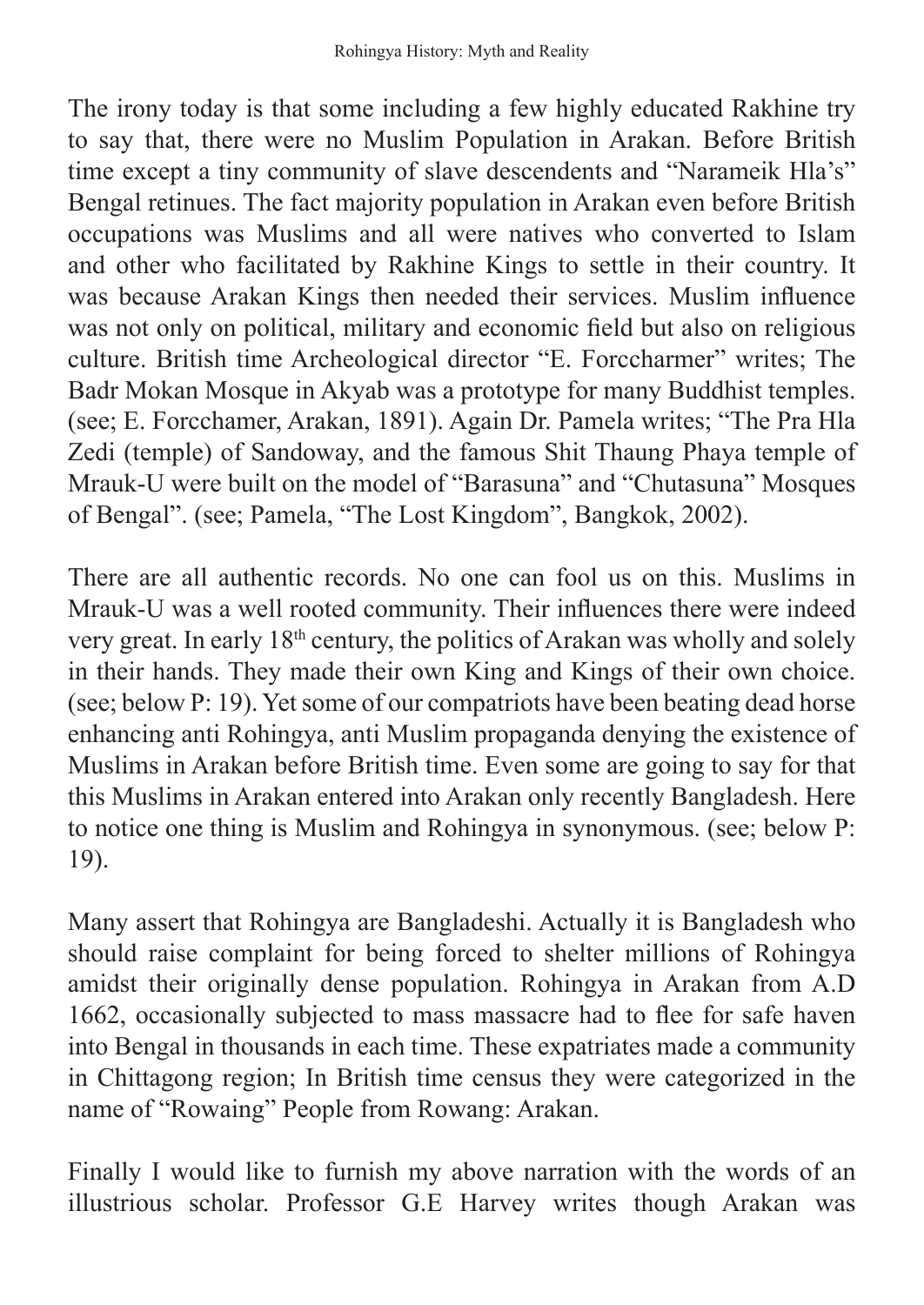predominantly Buddhist, it could not resist the spread of Islam both through the sea and Land. By 13<sup>th</sup> century Islam spread all over Arakan; Badr Mokan Shrine (abode of Saint Badr Walia) dotted through out the coast. (Harvey; Outline Burmese history, 1944, Pg 92).

Whatsoever Muslim-Rakhine racial harmony tested until the second phase of Mrauk-U dynasty. The harmony turned sour due to a historic event: The crisis of Moghul Prince Shah Shujah versus Rakhine King "Sanda Thudamma". Shah Shujah viceroy of Bengal (excluded Chittagong which was under Rakhine King) defeated at the hand of his brother "Aureng Zeb" in their struggle to gain the "Dehli" empirical throne was warmly given asylum by Arakan King "Sandra Thudamma" in A.D 1660. Rakhine Armada escorted him from "Dacca" to Chittagong. From Chittagong, he proceeded to Mrauk-U through the Land. The route he crossed through was still called "Shujah Road" in Bangladesh. He subjoined for some days in Maung Daw. This place is called "Shugah Village" in Maung Daw. Then he proceeded to Mrauk-U where he was warmly welcomed along with his hundreds of body guards. They were provided all necessary facilities to stay peacefully and comfortably. He was promised to provide a vessel for his final Journey to "Meckah" where he intended to retire for life. But lately problem arose between the exiled Prince and Arakan King.

Rakhine version of the crisis is Shujah was killed in a battle of a coup coup d'etat he staged to seize the throne of Arakan. There are a lot of premises to factor who initiated the crisis. Since there are no interest servers of Shujah, Rakhine literature on this topic seemed always to be one sided. The factors related to this crisis to take into account are many. Why Shujah was not supplied with a ship for his trip to "Meckah" as was promised by Arakan King through more than a year passed then? Where is his six camels loaded jewelleries gone? Why Arakan King forcibly took into marriage one of Shujah's daughter? Were not there lyrics of poems glorifying the beauty of Shujah's daughters sung by children from the street to appease their King whose crazy love for those young women was in every one's mouth in the Kingdom? (see; U Hla Tun Pru, Arakan).

Suppose! Shujah tried to seize Arakan throne. Then he should have initially staged the coup with the help of his body guards he brought with him from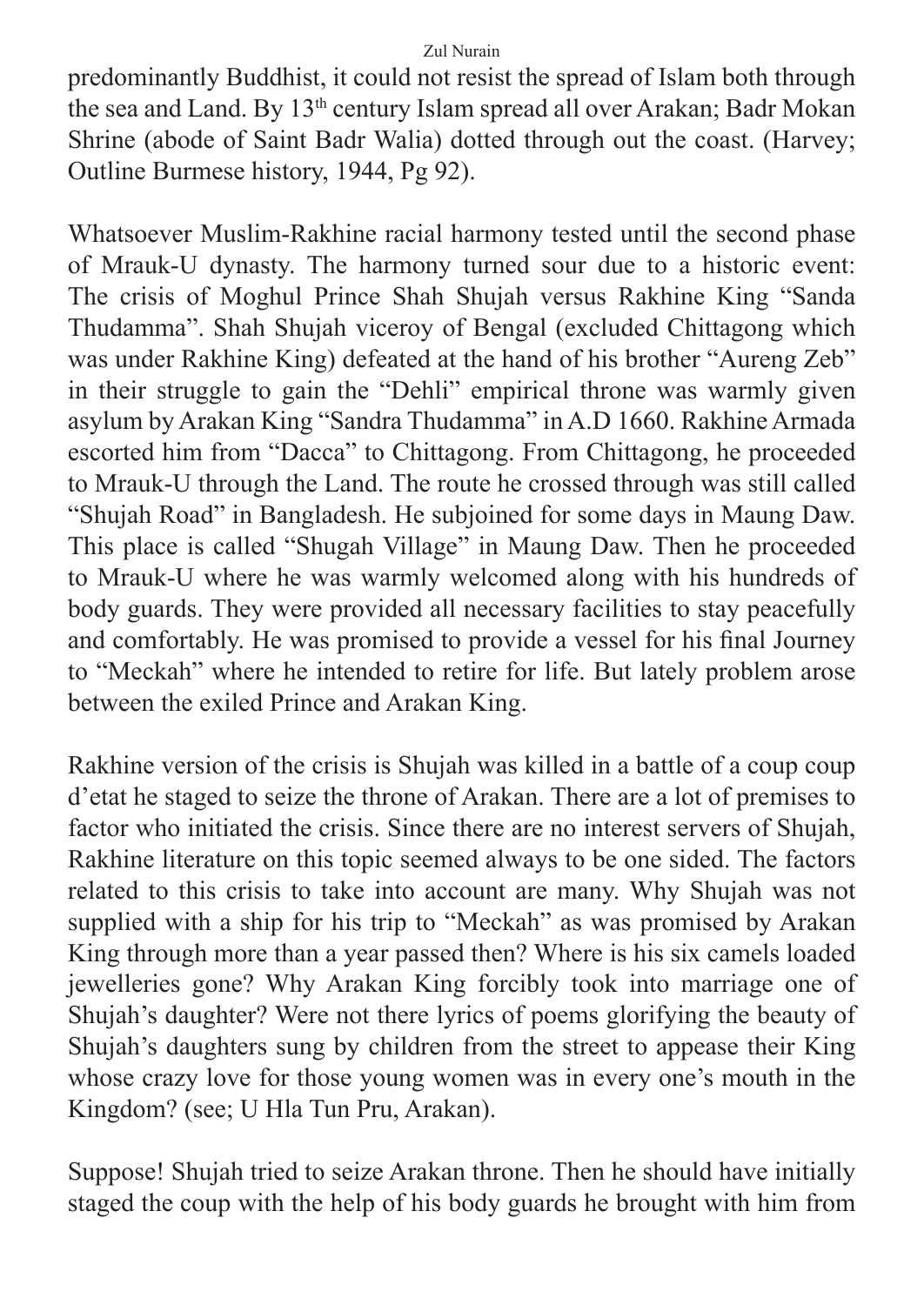Bengal. Then the body guards were rebel or criminals. Why were those rebels recruited by the same King as his royal body guards? Besides this recruited body guards hundreds of other body guards of Sha Shujah were resettled in remote villages, provided them with land and tools for husbandry. They were arranged to get married with local women. (see; J. Lieder; "The Ascendances of Mrauk-U dynasty, 2003). Is it logical that criminals would be treated in such a Philan therapy? Again if Arakan King had not an ulterior motive he would not had ordered the "Dutch factors" in Mrauk-U to leave the town overnight before the on slaughter on Sujah's family was began. (Moshe Yegar, "The Muslims of Burma", 1972).

All these factors lead us to the conclusion that the above Rakhine version of the crisis is not true. This in fact is a biased notion to cover up their King's ugly character. The fact was Arakan King was crazy to marry one of Shujah's daughters. He was also too greedy to seize the jewelleries of Shujah which was never seen in Arakan court. To fulfill his lust, he spread false rumors of an unfounded rebellion and consequently by a brutal attack on the Prince family, he killed the exiled Prince and his wife. Then one of his daughters was forcibly married the rest of the exiled Prince family was put in prison. Shujah's jewelleries were seized. Some people said the imprisoned family members of Shujah were released by the intercession of queen mother. (Sandra Thudamma's mother) who argued that it was not proper to kill royal asylum seekers. One year later in 1662, Shujah's followers who remained in north Arakan tried to rescue rest of Shujah family with unarmed attack. But this episode was crushed by the King's Army. In this rebellion, all members of Shujah and thousands of local Muslims were killed in cold blood. Dutch Dak register recorded everyone seen with beard was killed by Rakhine King's Army. One of the King's Muslim Ministers "Shah Al-Awal" was imprisoned on the charge of accomplice with the rebellion. "Al-Awal" remained in prison for seven years. (see; Moshe Yegar; Muslim of Burma).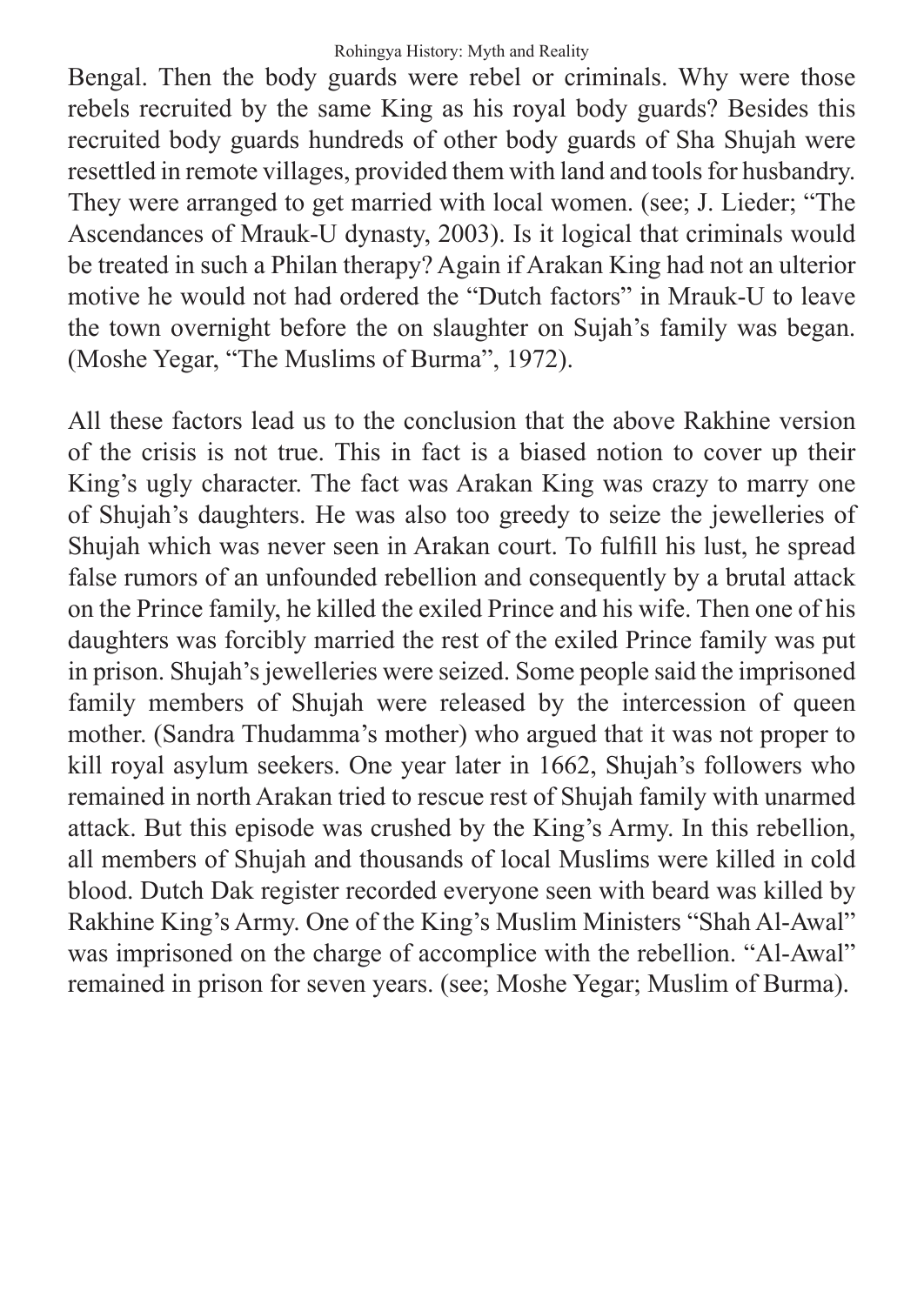### **The Murder of Shah Shujah and Its Impact**

The murder of Shujah was a disregard of diplomatic norms. It had had a very ruinous effect on Arakan History. The grandeur of Mrauk-U Kingdom began gradually to fade away. The Empire like Kingdom no longer could maintain its stability. Rivalries, insurrection, civil disorder and chaos prevailed over the whole country. The Kings loyal ally the Portuguese were no longer faithful to him. Relation between the King and the Portuguese spoiled. The Portuguese at the Bay and Chittagong began to take the side of Moghul. Finally the King was murdered in his own Palace.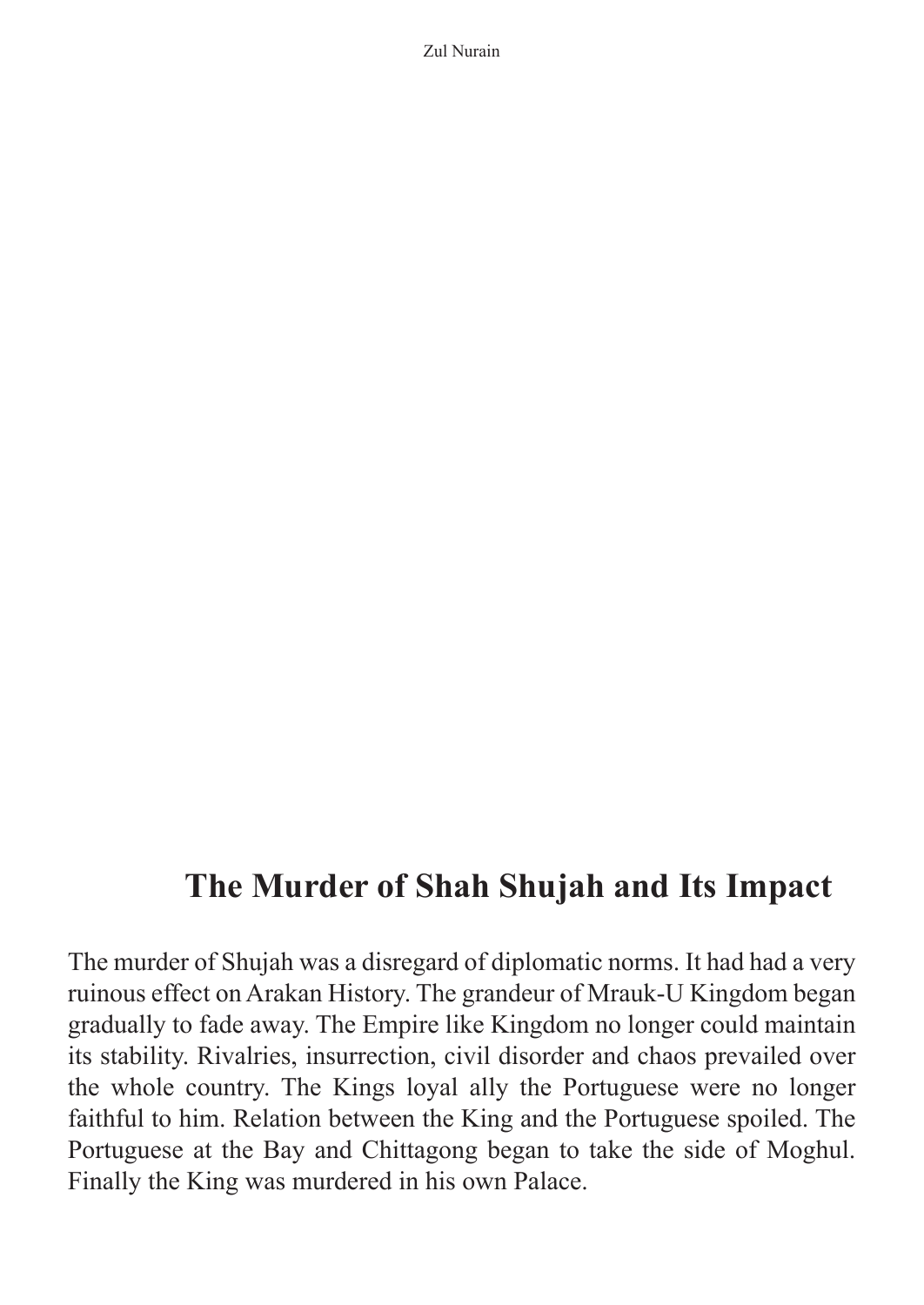One remarkable lesson here is, once when an Arakan Prince took asylum in Muslim Bengal, he was treated well and provided with all necessary help to regain his throne. The Prince established Mrauk-U dynasty and grew up as a strong and splendid Empire. But one of the Kings of this Empire mistreated the exiled Muslim Prince, broke diplomatic principles and finally murdered the whole family of the exile. From there no Arakan gradually lost its past grandeur and finally its sovereignty. It is a lesson for all Arakanese. In another word when Muslim-Rakhine relationships were harmonious, Arakan prospered; when it turned sour Arakan lost everything including its precious sovereignty.

Of course, it might be true "Devi Emperor Aureng Zeb" was ready to take off his brother, Shujah's head due to their royal feud. The murder of Royal Moghul family by others was utterly unbearable for him. It seemed as a great insult to him and to his empire. Thus he ordered his Army general to make war on Arakan and seize it as soon as possible. General Mir Jumla launched both naval and land attack on Arakan. The Portuguese in Chittagong and at Bay of Bengal who had been loyal ally to Arakan for centuries abandoned Arakan King and sided with the Moghul. Mir Jumla's army occupied Chittagong and Ramu in 1665 A.D. Historian say the sudden death of Mir Jumla and the weather condition there obstructed Moghul army to march further on. Thousands of Rakhines were killed and thousands along with their weaponry and warships were captured. Local Bengalis once captured and enslaved by Rakhine rose against them. They began to attack Rakhine civilians there. As a result, Rakhine there began to flee the land of further south leaving behind their legacies. (see; Dr. Kunango, History of Chittagong, vol-I, 1978).

A few years ago, during the Shujah crisis Muslim from Arakan flocked in thousands into Chittagong area to escape the indiscriminate massacre of Arakan King. Now the Rakhine in Chittagong had to runaway into Arakan. Thus the structure of Demography in Arakan looks a different shape. North Arakan became Muslim predominant where as south Arakan became Rakhine Heart Land. The Lost Chittagong was a great blow to Arakan Kingdom, which ruled over there for centuries. Arakan never regain its power over there.

Situation in domestic front changed too. Political rivalry grew up. Insurrection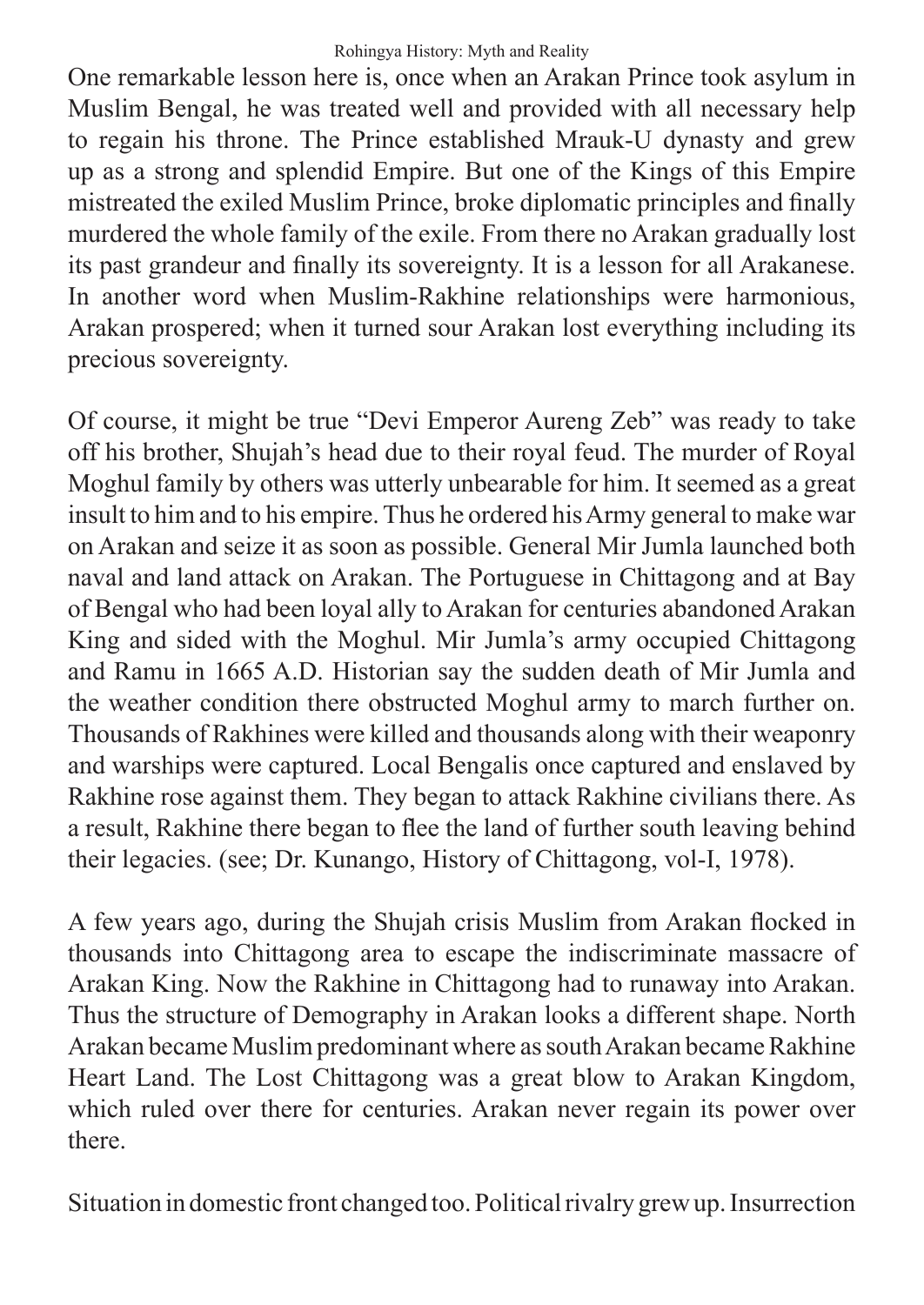arose. "Sanda Thudamma" himself was murdered in his Palace. Anarchy and Chaos prevailed over the whole country. The King indiscriminate massacre of Muslims earlier had created a fearful communal atmosphere. Mrauk-U began to run down the road from its zenith.

Royal guards recruited from among the Shujah's followers took the law in their own hands. They roamed across the country with swords and fire at their hands. People used to tremble before them. They made and unmade Kings at their will. Some are for days and some are for months. Arakan in fact was in a quagmire. Yangon University Professor W.S. Desai named the royal body guards (followers of Shujah) Kings makers of Arakan. (see; W.S. Desai ; "The Pageant of Burmese History). Here noticeable point is Rakhine chronicles say these royal guards who were skilled archery and also called "Kamanthei" denoting their weapons: the bows and arrow, numbered a few hundred. A few hundred could not the power of the country in their own hands. Perhaps their numbers were greater than what the chronicles say. These "Kaman" forces had exploited the politics of Arakan for forty years. When "Sanda Wizaya" came on power (A.D 1710-1720) he maintained sort of stability for some years but he too was murdered later. He got control over the "Kaman" force and deported them to Akyab and Rambree islands where they are still found as a community with distinct character having Muslim faith and Rakhine culture. A point of father research in here. Rakhine historian used to say Buddhist Rakhine also consisted in the "Kaman" force. But we find the deportees all in Akyab and Rambrae were Muslims. The King suppressed Muslims a lot. Thus, 3700 Muslims had to flee to Burma proper. (see below P: 22).

After "Sanda Wizeya's" murder situation became worse. Looting, killing, robbery and arsons became routines of the day. Power rivalry among Rakhine ran deep. Some had sided with Muslims. In 1737, one Muslim "Sultan Raza Katera" was made King. (Rakhine State Chronicles, 1984).He too did not last long. He was dethroned. Then Muslims insurrection broke out in the country. (Rakhine State Council Chronicle, 1984). Muslims sent off their families up to "Panwa" (Ramu) as to haven, and they took active part in the politics (King making) of Arakan. (Net Myit San Aung; the sak tribes and Rakhine King; Rakhine Thahaya magazine, 2002). No rule of law in country. Law of jungle ruled there. Kings came and Kings want; no one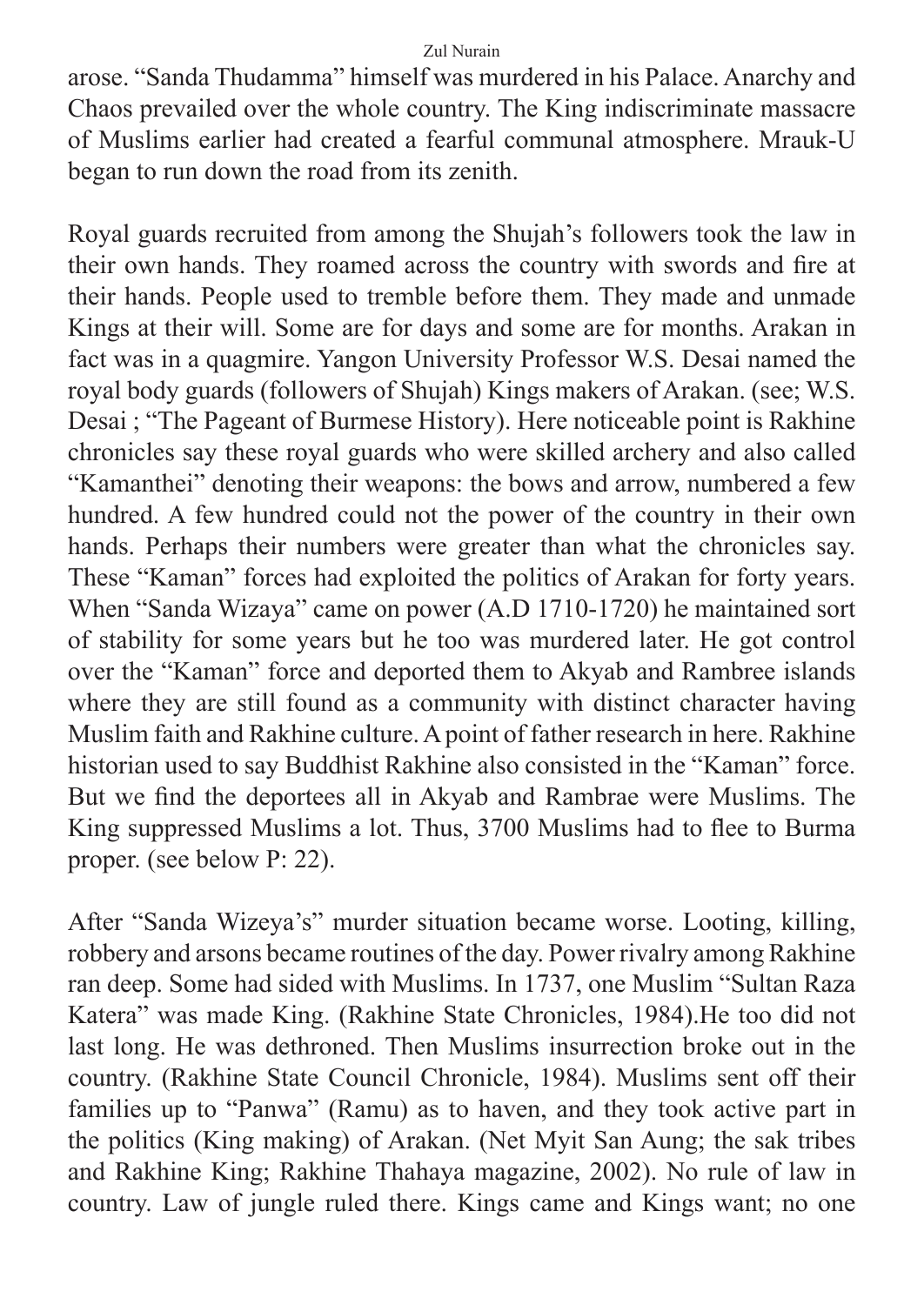could rule for long. Famine and a pandemic frequently visited the Land. People fell in nightmare.

One Dahbaing Gyi Thauk Tire (an Influential Lord) organized the Muslims honored them by various means. With collaboration of Muslim, he was facilitated to become King in 1772 AD. He too was opposed by others, rivalry did not cease and he finally was overthroned in 1772 AD. Main Leaders despised him. As a result and according to Rakhine, tradition some so called princes had invited "Bodaw Phya" of Ara to interfere in Arakan. "Bodaw Phya" responded and invaded Arakan and occupied it in 1775. The famous "Mahamuni" image erected some 2000 years ago was carried away to Mandalay.

"Bodaw Phya" introduced his rule appointing four "Myowan" (Governor) for four divisions of Arakan. One special Muslim "Myowan" was appointed to handle Muslims affairs them and there. A special royal decree was issued for Muslims allowing them to their social disputes according to their religious verdict. (J. Lieder – Muslims names of Arakanese Kings, Rakhine research Journal II, 2003). Muslims judges (Razi) were appointed. There are still many families of those "Razi", British for maintained that "Razi" system.

Soon after "Badaw Phya's" occupation Rakhine began to dictate Burmese rule. Burmese rule was said to be cruel and disgustful. The very princes who invited Myanmar King began to oppose his rule. Insurrection broke out led by "Nga San Dai" one of the inviters of Myanmar King. The greater the momentum of the insurgency, the harsher the cruelty of the King. Historians say the "Myowans" took stiff and brutal measures to punish the insurgents that the people had to desert the Land. More than half the population: according to some estimate two and half lakh people fled the Land into Bengal. This exodus of refugees and insurgents brought Burmese King into direct confrontation with the British Government there. This confrontation finally led to the first Anglo – Burma war in 1842. This exodus of refugees of refugees comprises both Muslim and Buddhist (Rakhine). (See; Bonpauk Tha Kyaw, The danger of Rohingya in the Union; 1990; a memorandum put up to the SLORC Government). These refugees returned to Arakan when British occupied it in 1826. Salient point here is R.B Smart in his Burma gazetteer, Akyab district denoted Muslim returnees as Chittagonians and this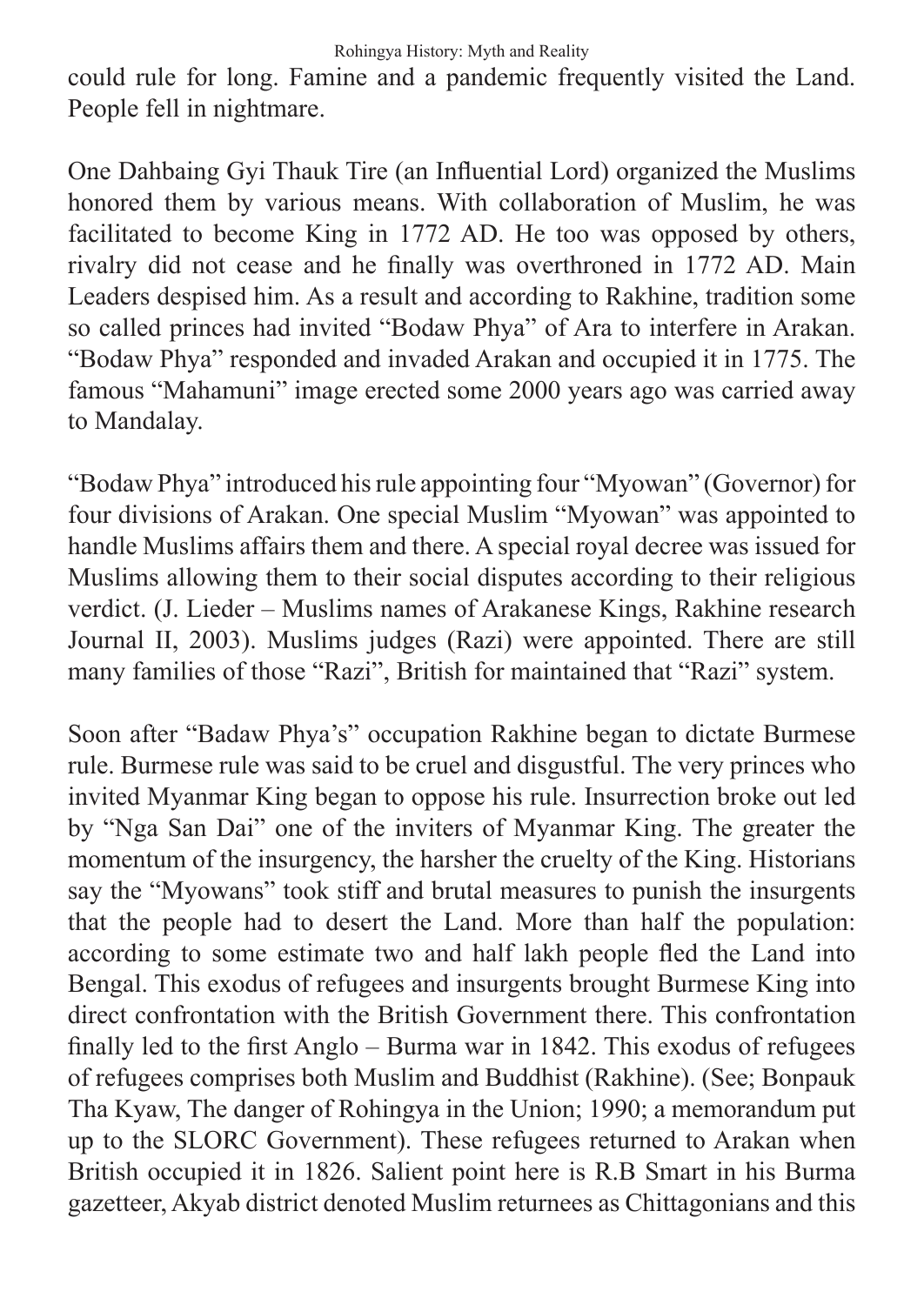remark still today remains a reason to accuse Rohingya (or) Muslims as Chittagonians.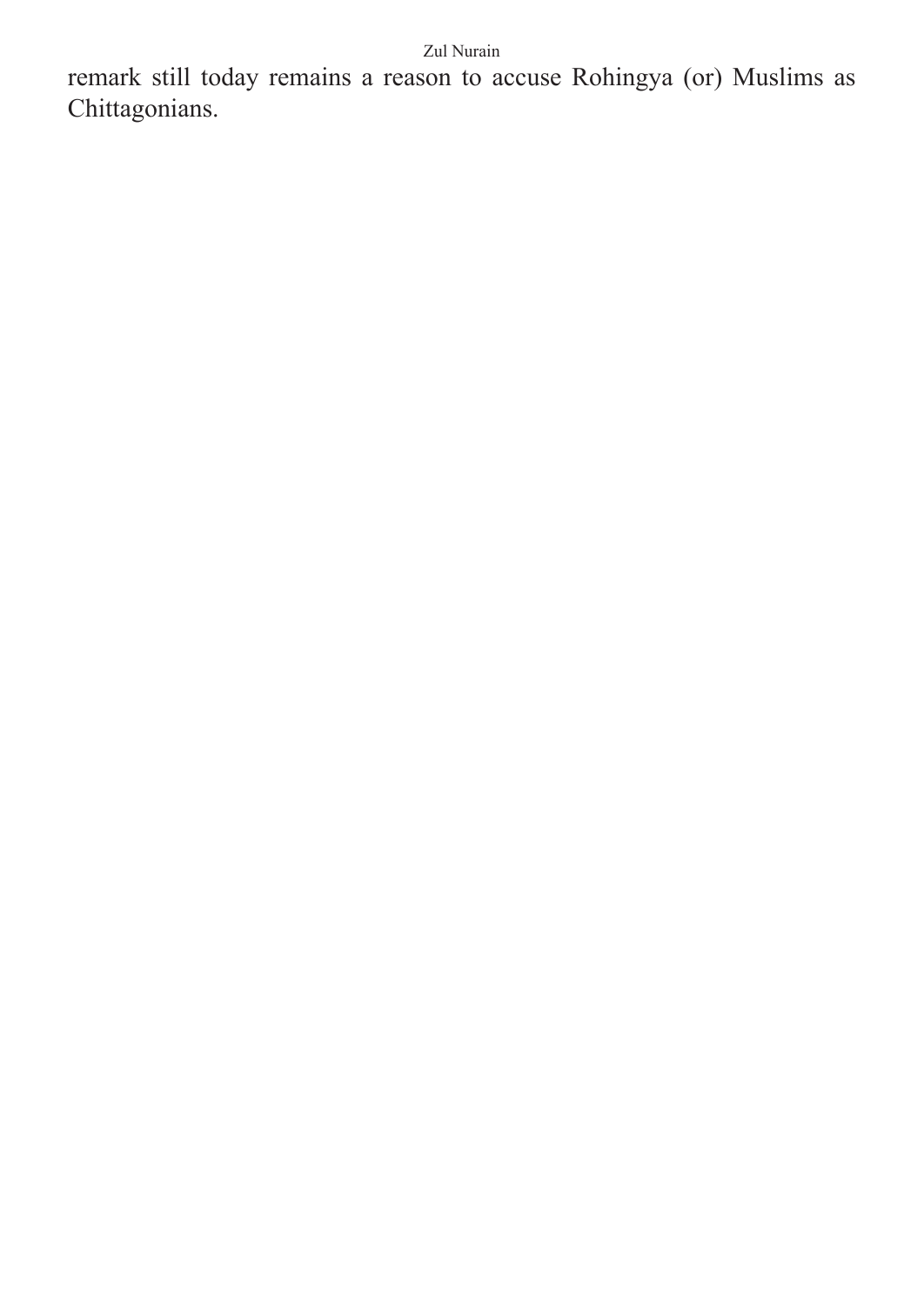## **British Period**

As we have seen Muslim-Rakhine relationships deteriorated since late Mrauk-U period. It did not improve much during Burmese rule, though there were no remarkable problems. The Rakhine had invited British and fought the war along with them. Most Rohingya were neutral, passive in the time of first Anglo-Burma war. But some actively took part in the Burmese Army. "Thado Mingyi Maha Bandoola" marched from "Sein Pyu Kyun", slim to Arakan with five battalions each comprising 2000 fighters war horses and elephants. In Arakan, he recruited fresh members of Army. (see U Lay Maung, Myanmar political history I, 1973, pg:20). Bandoola found the Muslims in Arakan more co-operative and supportive. He got a Muslim army led by "Qazi Abdul Karim " of Minbya. Abdul Karim got captured alive in the war and was put in "Calcutta Military Jail". Bandoola later shifted his head quarter to "Lakwaidek". Buthidaung from where he recruited new fighters. (Captain Robertson; first Anglo-Burma War record).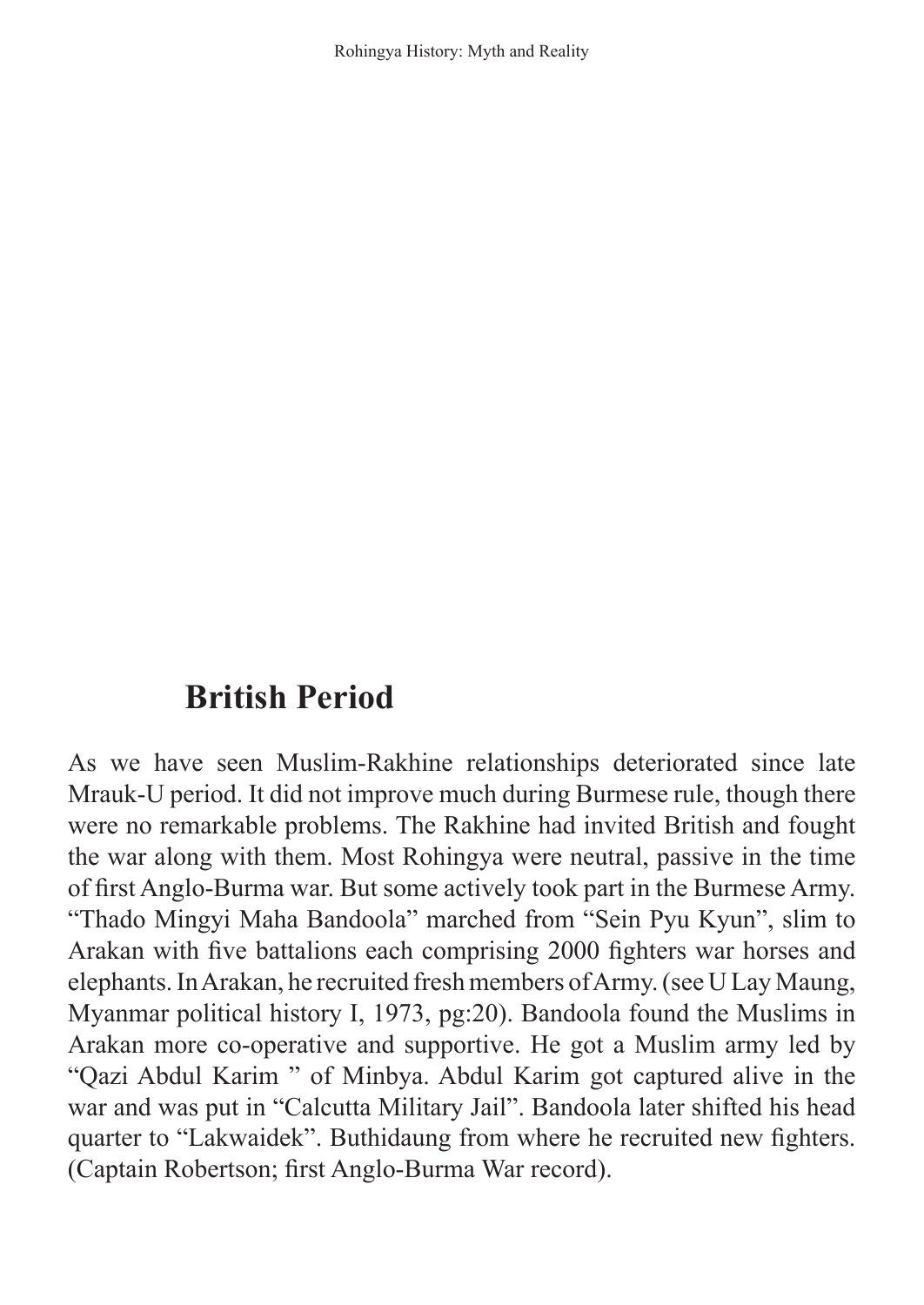The great grand father of this writer's grand father was one of the recruits. British won the war. Arakan fell under British rule. During British rule, Rakhine enjoyed special favor of British. Yet there were not any noticeable problem for the Muslims either. Muslim judicial system (Qazi system) was maintained by the British Official Qazis (Judges) was appointed. There are several Qazi families in Arakan to day. In late British Period independent movement revived. Rakhine compared to Rahingya were mostly educated and they have ethnic affinity with the Burman. So they closely collaborated with mainstream Burmese movement. Rakhine Mrauk-U Othamma was a lead activist of independence movement. Muslim elders, leaders, students just co-acted or participated in Rakhine led movements. Muslims did not try to have separate movements. Muslim then thought, they were part and parcel of Rakhine. They even called themselves as Rakhine or Arakanese Muslims. Advocate "Sultan Mahmood" (later Health Minister of U Nu's last cabinet) U Pho Khaing, U Yasin were members of "All Arakan Nationals Solidarity Organization". Mr. Zainuddin of Kyauk Taw actively advocated the cause of national school education and later became the principal of Akyab National High School. U Ba Sein of Sandaway, U Thein Maung of Kyauk Phyu, and another U Thein Maung of Myebon, U Pho Khing and Daw Aye Nyunt (a) zurak were some of the well known leaders of independence movement. U Thein Maung, Kuauk Phyu was chairman of district AFPFL (Pasapala).

In normal politics "Goni Marakan" of Akyab was a native M.L.e in British time assembly of 1935.U Pho Khaing from Akyab, U Abdul Gaffar from Buthidaung and U Sultan Ahmed from Maung Daw were 1947 constitutional assembly members. U Sultan Ahmed and U Abdul Gaffar were constitution drafting committee members. (U Kyaw Win +3, Myan History, 1955-1962). All these were possible only because this Muslims whom we called Rohingya are Burmese national. More important point is the nationality question Muslims in Arakan was settled by Boghoke Aung San and Mr. A. Jinna of Pakistan during their meeting in Karachi on  $7<sup>th</sup>$ , January, 1947. Then there was a hot political issue about leaders were demanding north Arakan to be included in coming state of Pakistan. Due to this hot issue, Boghoke Aung San his close aide Mr. Rashid to Jinna some months ago as a emissary to sound out Mr. Jinna's stand on this issue. (Moshe Yegar Muslims of Burma, 1972). In their negotiation on  $7<sup>th</sup>$ , January, 1947, Mr. Jinna withdraws the claim of east Bengal Leaders and conceded that the religion in question will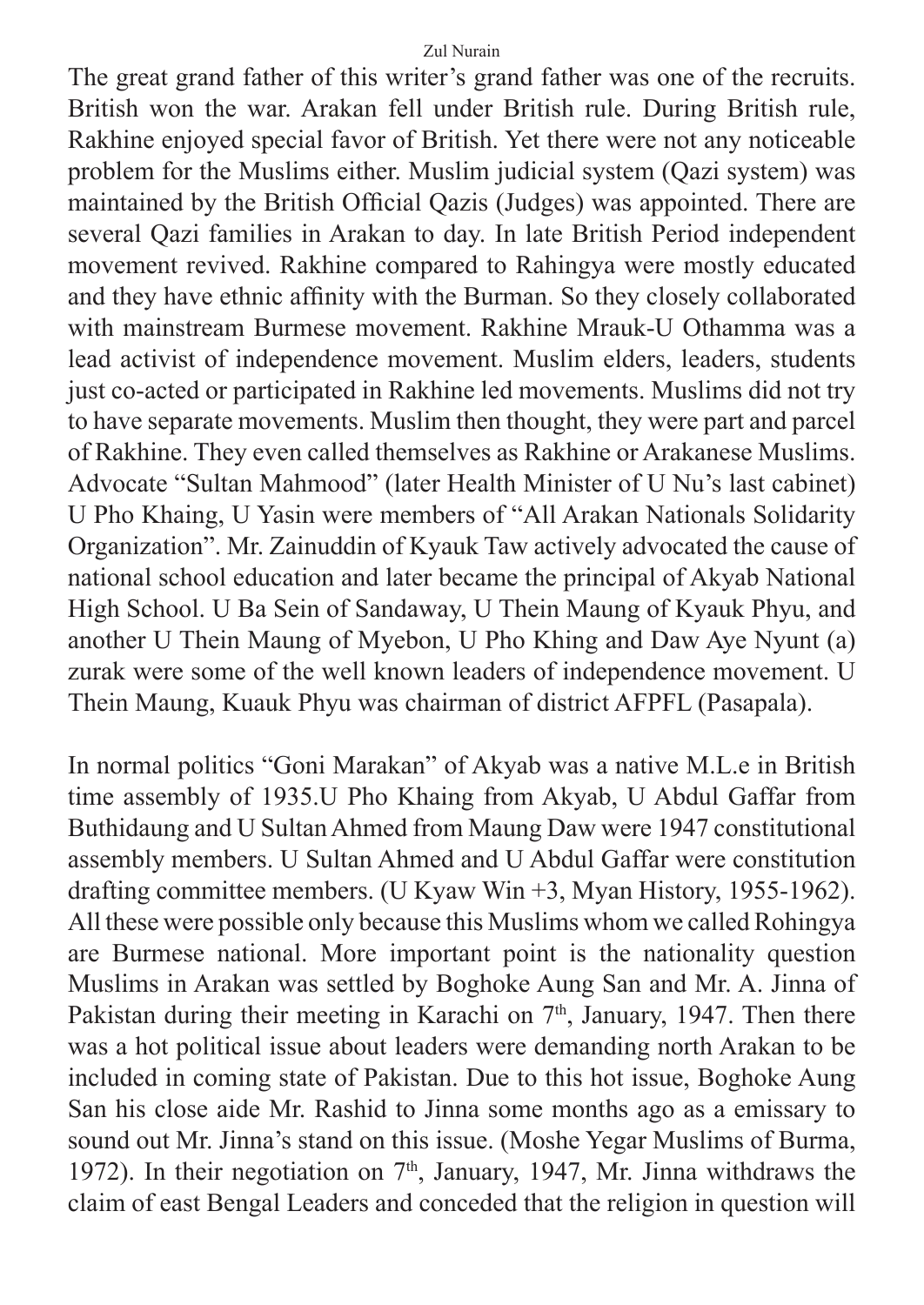be within Burma and the Muslims there on will be Burmese citizen. (see. U PoGaLae; Boghoke; 1967; 244). Consequently post independence Burmese Government gave full constitutional guarantee to this people. They enjoyed full citizenship rights. They had parliament arias, Parliament secretaries and with last cabinet of U Nu, Sultan Mahmood M.P from Buthidaung health minister. Enjoying the night of Franchise and having the right of having can fleeted in the Parliament indicate, they have and having the right of having era elected in genuine Burmeser's.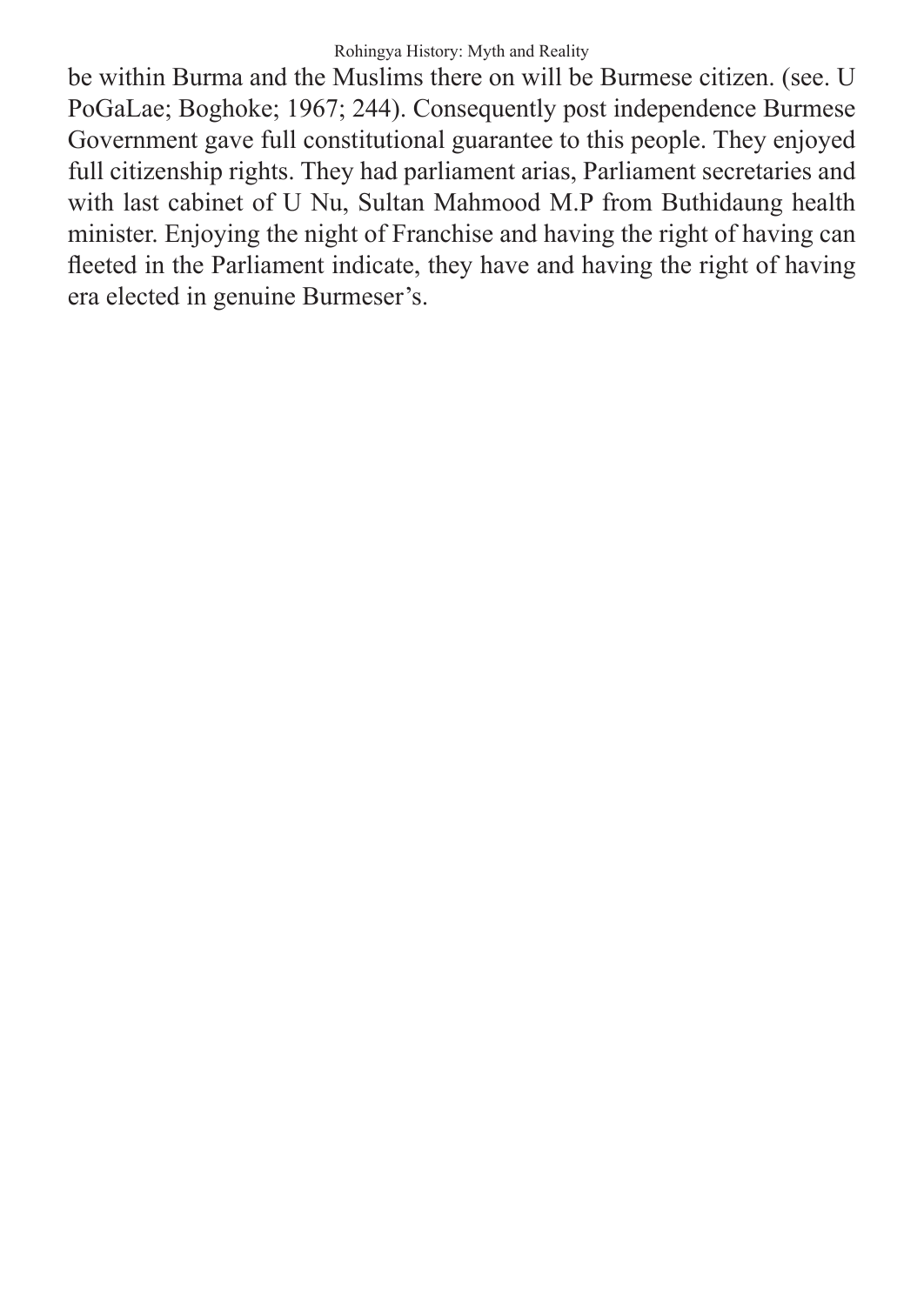## **Changes of Attitude**

Despite all these harmonious virtues, lately we encountered changes of heart and attitude. What we thought in 1920s and 1930s were proved wrong. Our belief that we are also Rakhine and we will not be discriminated came to be questioned. In late 1930s and early 40s some Rakhine began to spread anti-Muslims tendencies. They were unwilling to share the future with Muslims. Exclusive, divisive political agendas were being fostered. Consequently there came 1942 killing spree of Muslims. Muslims did not find Rakhine as partners. Muslims were not welcomed in their social and political outfit. Outcry against Muslim interest grew louder. This exclusionism, in my belief, is ruinous to Arakan future. Yet Muslims (or) Rohingyas enjoyed full citizenship rights.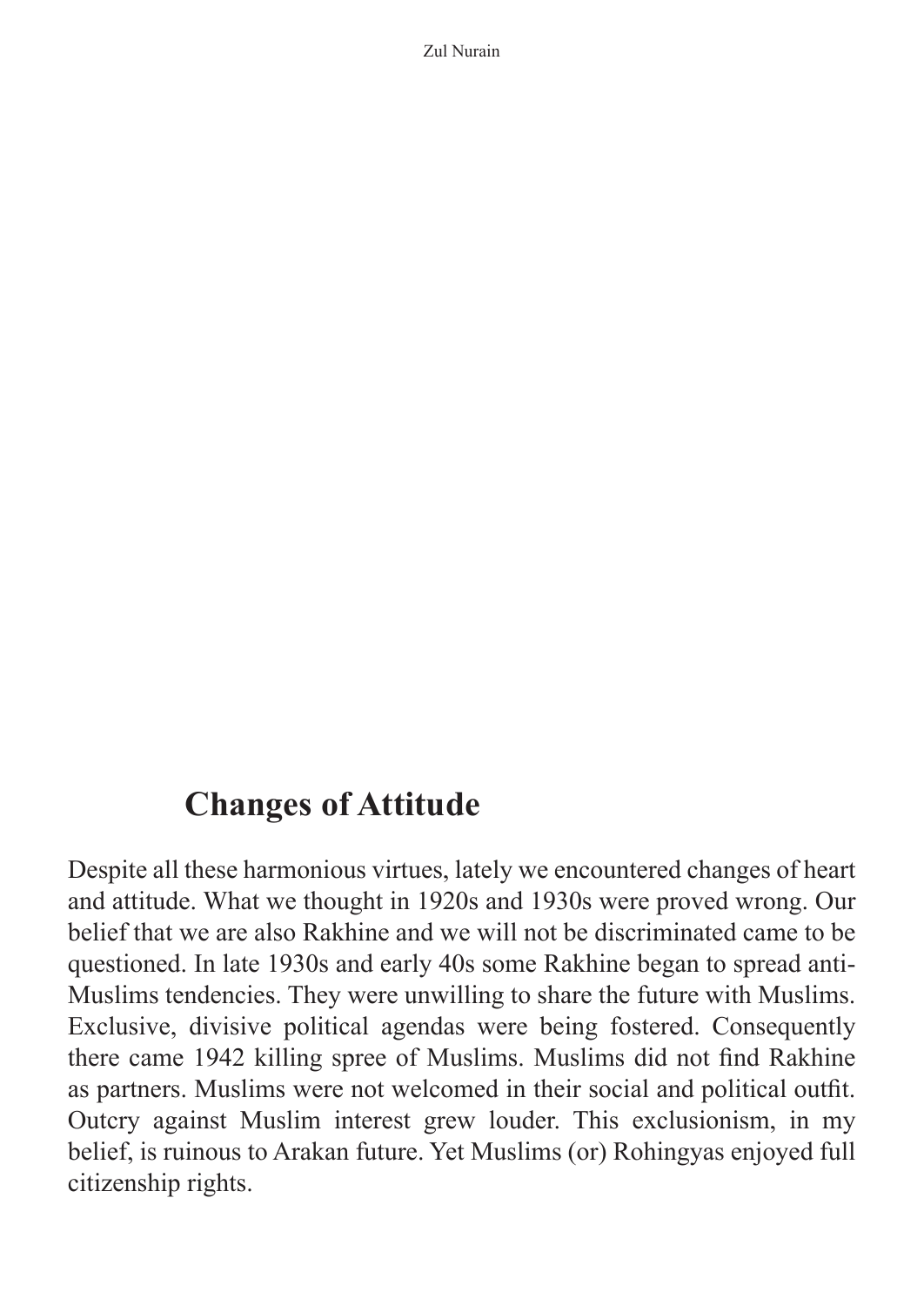This anti-Muslim and anti-Rohingya element in Arakan still has been decrying and refuting everything of the Rohingyas. Here Rohingya means people of Rohang (i.e Arakan since other races in Arakan either take or given their own ethnic names respectively, Rohingya virtually became synonymous with Muslim. (see: detail on P 18 below). The ultra-motive of above Rohingyas opponents into make Arakan exclusively a Buddhist state. They want to get rid of Rohingya. Thus black propaganda and discriminatory administrative mechanism have been in full steam for a long stint. They are successful up to some extent because Rohingya happened to be a degraded and vulnerable community in Arakan. They raised a lot of questions against Rohingya. Some repudiation and objections of theirs have been explained in previous chapters. Yet there are a lot more. These are: Rohingyas are refugees; there were not Muslims before Mrauk-U Dynasty; Mrauk-U Dynasty had only a small Muslim community; Muslims are not native but aliens; Muslims never have been a political fixture in Arakan history; some who were in Mrauk-U period were only slave descendants.

However, the reader of this short treatise, especially through what I have narrated in previous chapters can make an independent judgment on how far above repudiation is true and what Rohingya really is – Still I believe it will be more helpful to give detailed explanation concerning major accusations against Rohingya. It may lessen the confusion created by the censure. I would try to do it here on. Their main accusations are

(1) – Rohingyas are aliens: British time immigrants which a British record show.

(2) – The term Rohingya is a lately creation, not historical.

(3) – Muslims in Rakhine period was just a small community of slave descendents and Narameik Hla's Bengal retinues.

(4) – Slave community was not allowed to have married life.

(5) – Muslims in Rakhine period required travel permits.

(6) – 1942 communal not was initiated by Muslims.

(7) – Mujahid had persecuted Rakhine to consider being Rakhine or Burmese.

 $(8)$  – Rohingya literature & culture all are different from Rakhine.

(9) – Rohingyas are now but massive infiltrators from Bangladesh recently.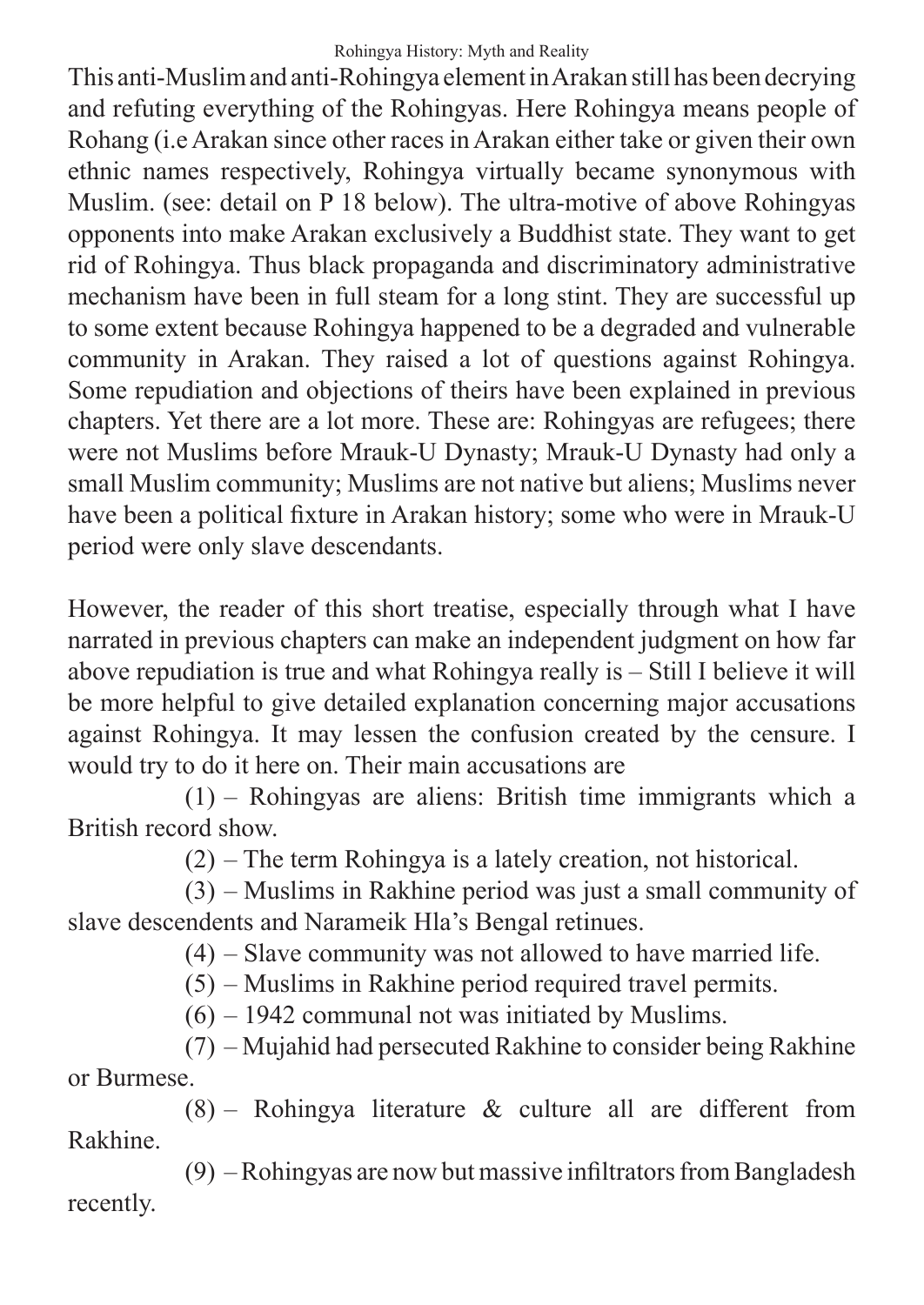Appalling point here is these all are just to disseminate a false image of Rohingya. These have vestige of truth. Let us see below.

Before embarking on answering or explaining above censorious repudiation I have to say. I already have the conviction that the readers of this treatise will have a picture in mind Rohingya's history and identify just from previous chapters. The picture you got from there on of course will convey a message who these questioners are and what their motive of denial really mean. The illusion that so called Rohingyas are British time immigrants in wrong. Geo-Historical context of the Land where Rohingya live and their historical landmarks are different from other India related peoples in Myanmar. Rohingya have been natives there since ancient time. Going through the explanation below my readers can realize it and make an independent and unbiased judgment on it.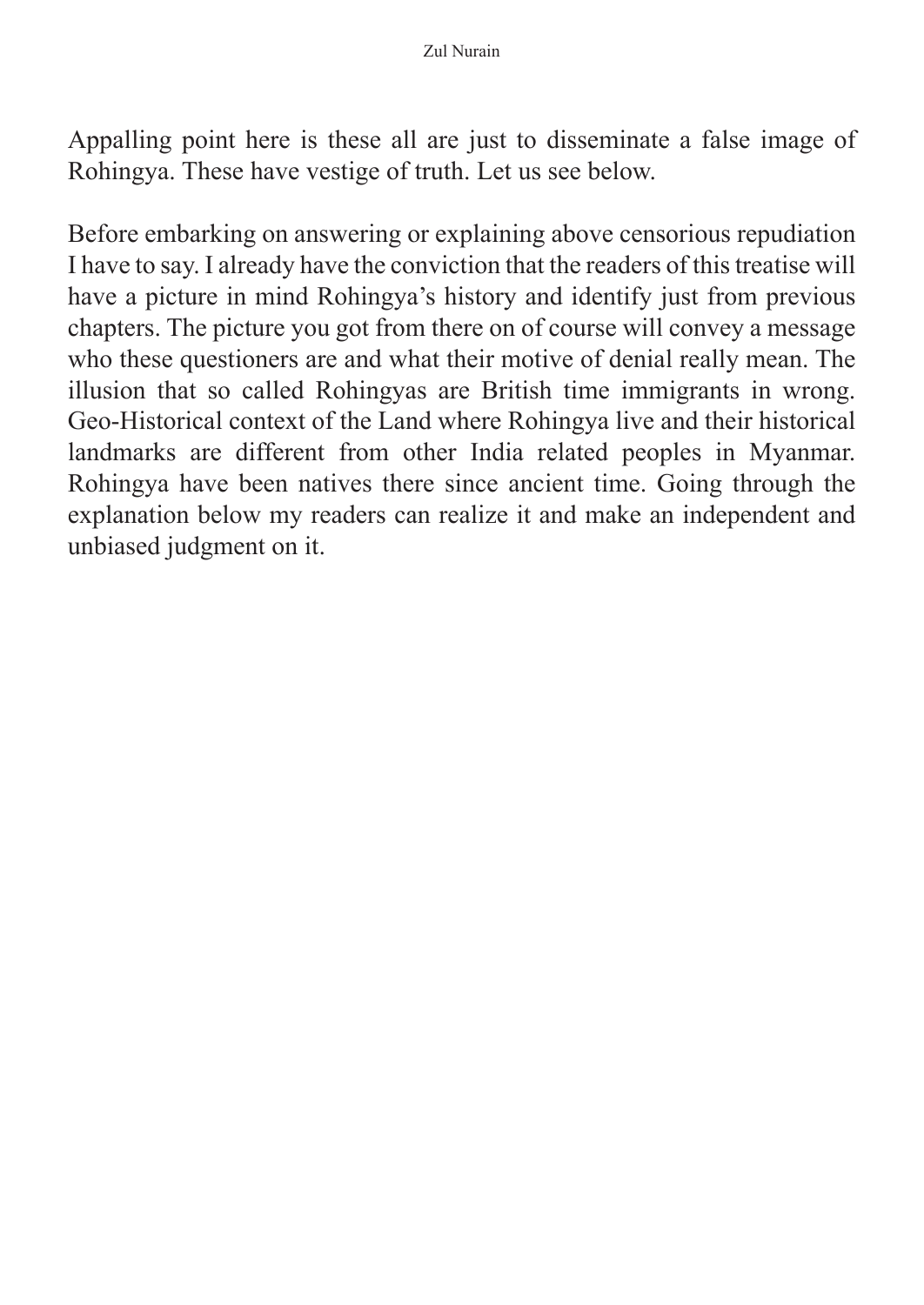Rohingya History: Myth and Reality

# **The Repudiation of Rohingya's Opponents**

### (1) Rohingyas are not the original settlers of Arakan

Who are the original settlers of Arakan? Rohingya or Rakhine? Of course Rakhines are bonfire nationals of Arakan. They have a proud history of their own. They have inherited and cherished Buddhist civilization of Ancient Arakan, because they already were Buddhist before they entered Arakan. They have been a dominant race there for the Last millioneum. But the preceding millioneum concerned to Rohingya alone. Through out the Rakhine period there were co-existence and contribution of Muslims, who are today known as Rohingya. The grandeler and splendor of Rakhine dynasties, especially of Mrauk-U Dynasty were the contribution of Muslims there. Indo-Aryan people ruled over Arakan dynasty after dynasty, century after century before the arrival of Burmans who today are called Rakhine. (M.collis + U San Shwe Bu; Into hidden Burma; chapt: Arakan). Yangon University Professor G.H.Luce explored it in detailed. He wrote before to the century in Arakan, the people and civilization all were Indian. (see; G.H.Luce; Early Burma Pre-Bagan).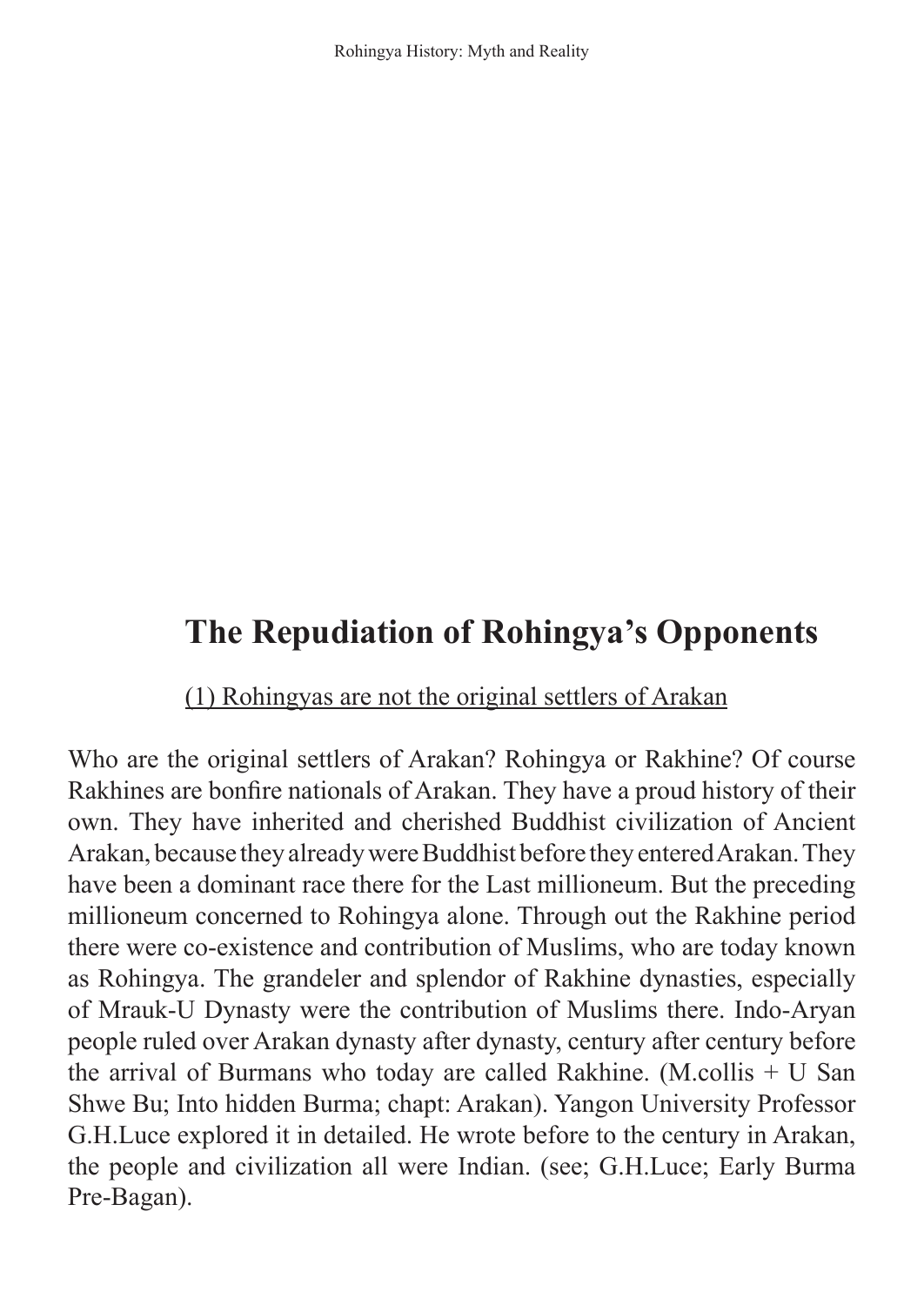Again British time archeological department director Emile Forcchammer through his study of ancient inscriptions and archeological remains said "Arakan was an Indian Land before  $10<sup>th</sup>$  century. Name of places, rivers, mountains will all kept by Indians in their Indian Language. Their rule lasted for many centuries. Three names of the country were "Dannia Vady" (Dannya Waddy), and "Vesali"(Wethali). Present day "Kaladan" river was "Gessapa Nedi". "Leymyo" river was "Insna Nadi", "Mayu" river was "Malayu Nadi", "Kere Chaung" was "Sirimabu Nadi".(see; E. Forcchammer; Arakan; 1891, 1). Here Rakhine historian U San Shwe Bu recognized this undeniable fact. He said the language of early people turned into present Rakhinel language due to massive and continued infiltration of Burmese people from the east. (see; M. Collis; Into Hidden Burma; Chapt: Arakan). Here the notion of U San Tha Aung that Rakhine people in early period seemed to write Indian language is found to be wrong. (see; Wethali Age Ananda Sandra Stone Monument, by U San Tha Aung, pg:12).

The fact in ground was the people themselves were Indians not present day Rakhine. Former Yangon University History Professor Dr. Kyaw Thek says "Rakhine crossing the mountain passes conquered Arakan from the hands of Indians and then ceforth they were able to control their sovereignty, because they were brave and brilliant Burmese descendents. They speak an early form of Burmese. (see; Dr.Kyaw Thek; Pyi Taungsu Myanmar Naingan Thamaing, Kaith Myanmar Press, Yangon). The most illustrious scholar Dr. Htin Aung, once chancellor of Yangon University wirtes; Rakhine and Burman are the same race. Rakhine speak in a accent of early Burman. More important, their religion is the same too. (see; Dr. Htin Aung, Burma before AD 1280; trans: U Aung Than, 2003, pg.40). Professor Dr. Than Tun says, Rakhine is a branch of Burman. Their early literatures were found in Burmese. (see; Than Tun 80th Birthday Bulletin). In contract to some present day writer's claim that Rakhine is an Indo-Aryan race. Senior Rakhine Politic and Historian U Hla Tun Pyu say, Rakhine and Burman have affinity in blood and religion. He quoted a Burmese adage to substantiate his remise that Burman, Bran, Rakhine, Yaw, and Tavoy . . . . . . all together seven groups none but Burman races. (see; History of Arakan; combination of his articles; published by U Min Lwin).

The lasted research of Dr. Pamela Guttmann, Australia, points out on many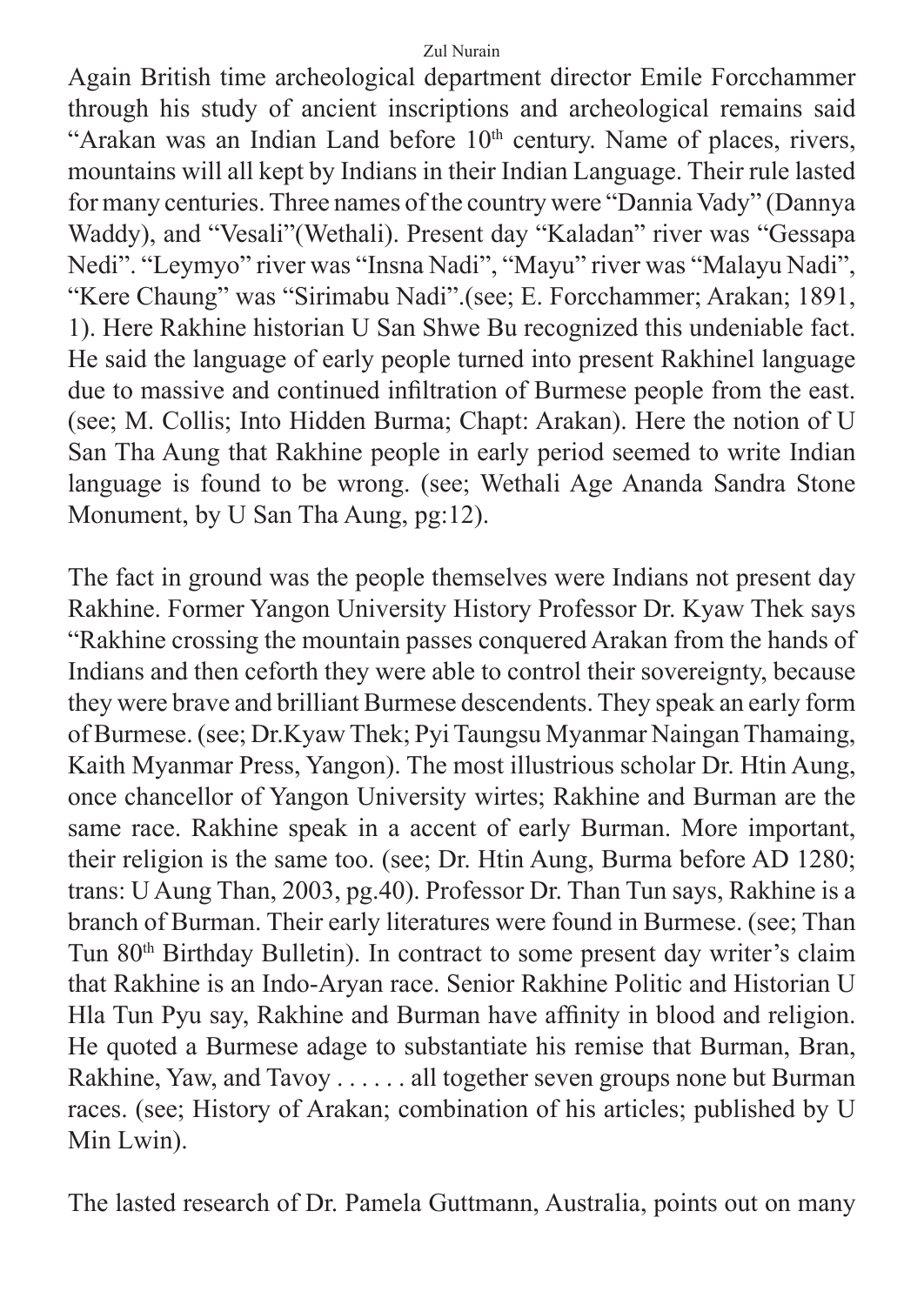chapters of her PhD Thesis that "presently dominant Rakhine are the Last group of people to enter Arakan in  $10<sup>th</sup>$  century and there after. The form Rakhine was first found in  $12<sup>th</sup>$  and  $13<sup>th</sup>$  century Bagan and Ava inscriptions. (see. Pamela; Ancient Arakan, 1976 and the Lost Kingdom, 2002, Bangkok, Pg-5). Dr. Kunango quoting Myanmar inscriptions says the name Rakhine was given to their by Burman. Finally the consensus of almost all historians is that the early inhabitants of Arakan were Indians and Rakhine are a Tibeto-Burman race by all measure of ethnicity. They entered Arakan from 10<sup>th</sup> century and on group after group. On the other hand here we can find traces of Indians and Rohingya of Arakan only Rohingya language alone has a close affinity with that of ancient inscriptions of Arakan. Hence Rohingya, are surely the progeny of early Indo-Aryan who brought civilization to this land. So the early civilization: architecture, literature, religious, all were the products of Rohingya's which went into the hands of Buddhist-Rakhine since their arrival. Again in Rakhine period, specially Mrauk-U period, Muslim contribution was of a distinct dimension. The founding and endurance of Mrauk-U dynasty was principally connected with Muslim contribution. (see: below P: 19).

### (2) Rohingya is not a historical term but created in portends pandered period

Tracing the historicity of names of place, people and so is a difficult task. Etymology of racial name has mostly controversial versions. Yet the term Rohingya and its etymology are very precise and clear. It is directly connected with the term of their native land: "Arakan". Illustrious scholars such as Dr. S.B. Kunango, Dr.Pamela Guttmann and even some Rakhine writers say the term Arakan derived from the words Rakhasa, Rakhasha, Rakapuru. In course of centuries various people in contact with Arakan called in various terms which were slightly different in pronunciations. Those terms were Arhkoung, Rakham, Rakchan, and Rohang and British named it "Arakan" which still is in used. In traditional Bengali literature, Arakan amply and wider has been described as "Rohang". (see. Dr. Kunango, History Chittagong, vol: 1, 1978 and Etymology of Arakan by one researcher in Rakhine, "Thahara" magazine, 2002.). Thus from Rohang its people is Rohingya.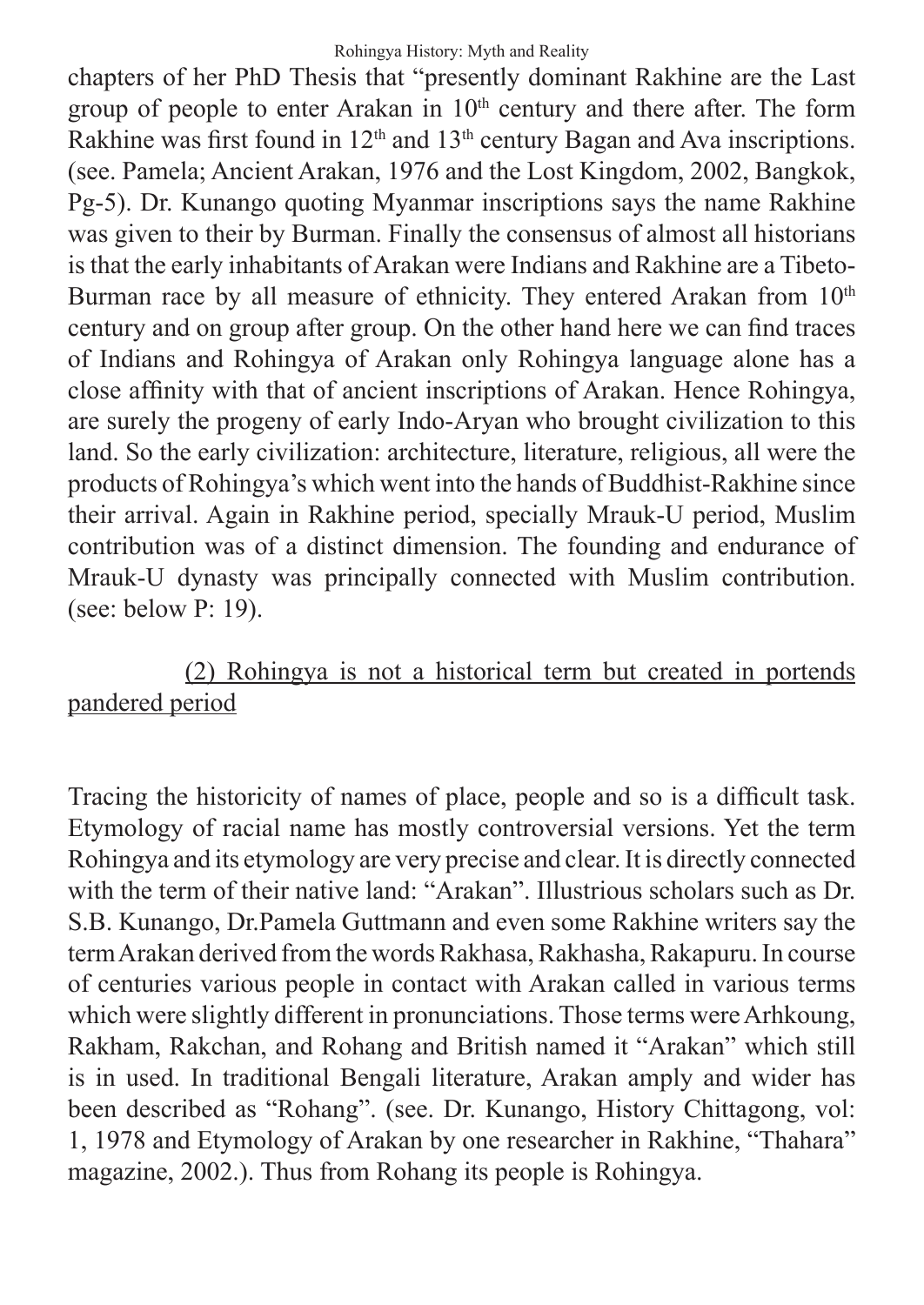In Bengali linguistic style, people from Rambree are Rambiezzya; people from Chattagham are Chattaghanyia. Thus people from Rohang(Arakan) are Rohingya. Both Dr. Kunango and Dr.Pamela Guttmann write Burman call Arakan as Rakhine or sometimes Rakhine Pyi. So Rakhine is the appellation of the Land not of the people there in. Its people are called Rakhine Thaa and sometimes Rakhine too. Burman's appellations of their own clans are on that pattern; for example: Lower Burmans are "Aukthaa", upper Burman are "Anyatha", those in Einlay lake are "Engthaa" and in this order those who line in Rakhine are "Rakhinethaa". Rakhinethaa is a common and daily visage of Arakanese today in referring to them. Thus sometimes a Rakhine proudly used to say, you know I am a "Rakhinethaa".

Hence our perception that Rakhine and Burman are of this same ethnic root not far away from truth. On the other hand, Arakan is called Rohang and its people are Rohingya is not a matter of denial and contention either. It is due to difference of language, the essence and meaning are the same. Arkanese, Rakhinethaa, Rohingya all represent the same meaning. Even respected historian such as Sir Aurthur Phayre described the King of Arakan; as the King of "Roum" (Rohang). (see: A.Phayre; Burma, Pg: 170). So here saying the term Rohingya is not of a historical one but created in post independence period is a sheer refutation of truth, intended to described it Rohingya and make a false image of them. As seen above records say the term Rohingya is as old as the history of Arakan itself. Other people in Arakan either take or given their respective ethnic names. So the term Rohingya remains for Muslims. Westerners also commonly use people of Islamic faith as Muslims rather than by their ethnic names. So here Muslims and Rohingya are synonymous denoting the same entity. Consequently I have to use Muslim and Rohingya alternately through out this treatise.

### (3) There was no Muslims or Rohingya population before Mrauk-U Period

Clearing up the early history of a people is a difficult taste. It is a wide subject. The purpose of this treatise is just to introduce Rohingya and to clear up those baseless refutations concerning their history. I already here maneuvered to bridge Rohingya history from ancient to modern time in previous chapters. To avoid repetitions and boredom of reading I would like to be concise but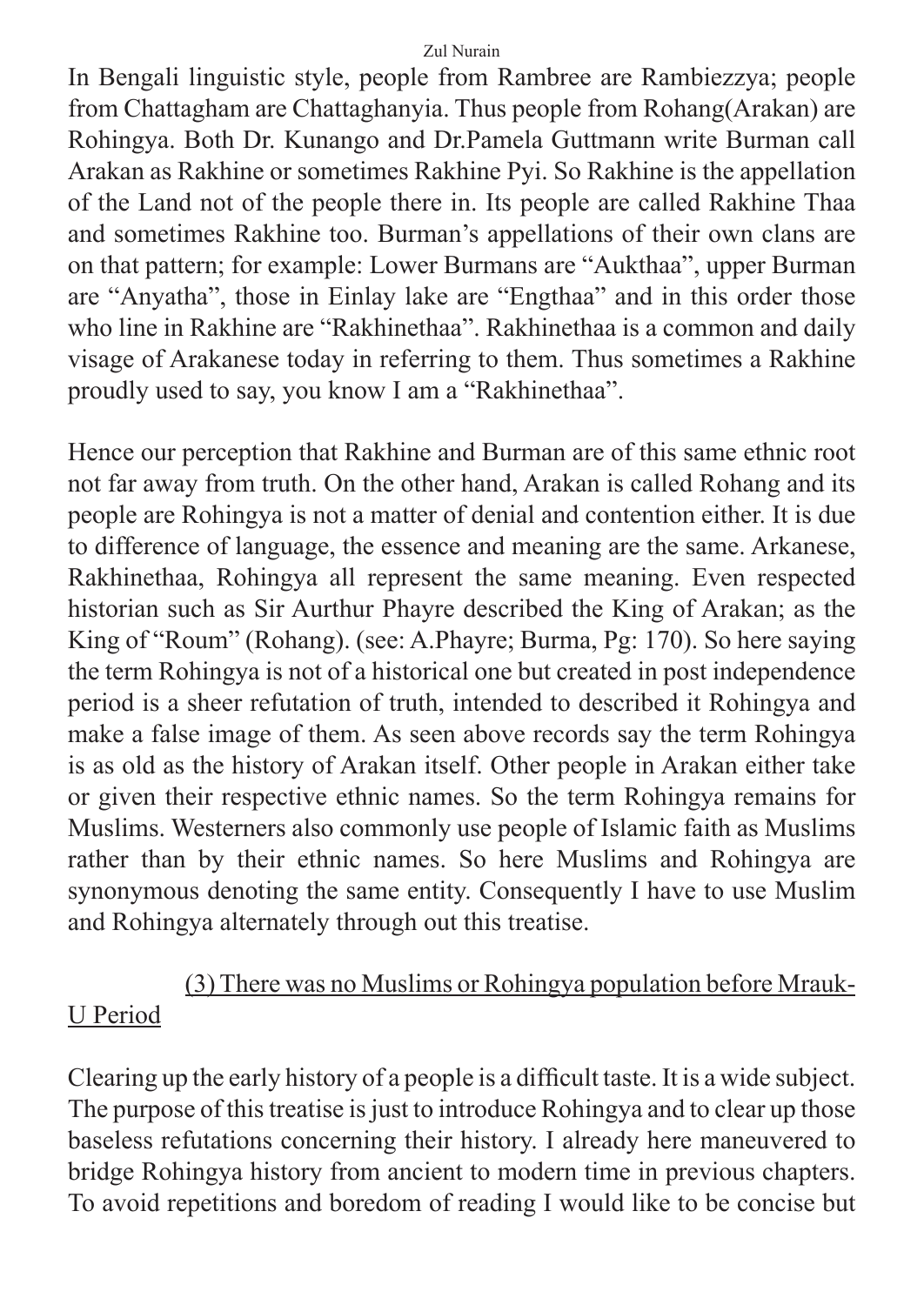precise here. To disprove the false notions and blind accusation, we must go to the earliest period of history. Arakan is a cyclone prone region. Cyclone used to hit frequently this coastal region which was open to the traders of the west. Maritime transportation was the only means of trade in those early times. According to Dr. Kunango, Arab traders were master of the sea trade in the east until westerners came in  $15<sup>th</sup>$  and  $16<sup>th</sup>$  century. Westerners found the way to the east mostly with the help of Arab navigators. Still today many visages in the navigation are of Arab origin. (see. Dr. Kunango, History of Chittagong, vol: 1, Introduction). Arabs along with their trade activities preached their religion. Rakhine chronicles recognized Islam reached Arakan coast 8th century truth storm stricken shipwrecked Arab merchants. It said cyclone hit shipwrecked crew were washed ashore who were settled and remained in Arakan preaching Islam and Muslim community got root them. (U Nga Mae; "Rakhine Razwin").

It is not only Arakan, other coastal area of Bay of Bengal and Indian Ocean experienced the same phenomenon. (Dr. Kunango, History of Chittagong, vol: 1, Chapter: Introduction). Nobel prized winner "Dr. Amartya Sen" says Islam spread in India through Arab traders from the sea since  $8<sup>th</sup>$  century, many centuries before the military rulers came from the land. (See. Amartya Sen, Argumentative Indians). If we accept the notion that Arab traders preached Islam in India, it is also logical that they preached Islam in Arakan. Rakhine as well as Burmese historians recognized Arakan's foreign trade until 16<sup>th</sup> century old was in the hands of Arabs. In the works of Sir Arthur Phayre, G.E.Harvey, R.B.Smart, we find clear hints of shipwrecked Arabs getting shelter in Arakan (then Wethali) during the reign of "Mahataing Sandra" in A.D 788. These crews were said to be Arabs and to have been settled in Arakan proper. Senior Rakhine Politician and historian -"U Hla Tun Pru" despite his reluctance to accept Muslim antiquity in Arakan, admitted foreign trade of Arakan from early time to  $16<sup>th</sup>$  century was solely in the hands of Arabs, Iranians and Indians most of whom were Muslims. (see. U Hla Tun Pru; Treasure Trove of Arakan, 1982, Pg: 320-325). Unlike today traders in those days used to stay for a long time in a place. Collecting their merchandises, obtaining clearances from the King and waiting for a fair weather condition took them a long period. There were foreigner's settlements in Mrauk-U. They built "Pueca Mosques". A stone plate of alter (Pulpit) of such a Mosque is still in the archives of Akyab. (See. Pamela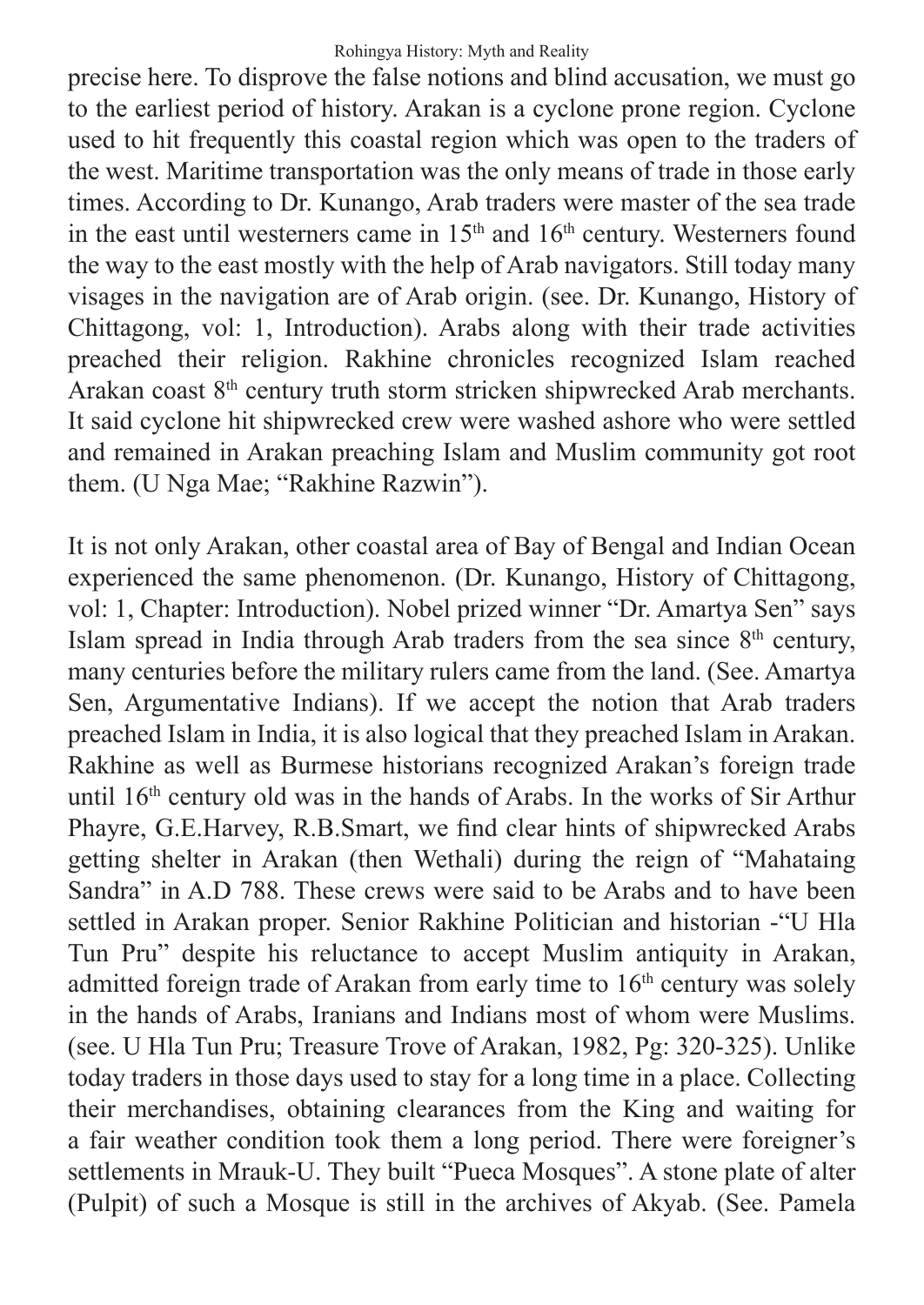Guttmann, the Lost Kingdom, Bangkok, 2002). There are other stone plates and epigraphics of early Muslim heritage too. (See: Details; Abu Aaneen, Rudiments of Arakanese History). Those stone plates, inscriptions and other religious antiquities and edifices give us the information that there were wide presences of Muslims from early to Mrauk-U Period.

Islam in Bengal, Malaysia, Indonesia too got root from this sort of Muslim merchants or sea farers. Bandar Aeey, the city of Aeey province of Indonesia was once a seaport and the name itself is an Arabic word. Today those who are questioning the historicity and antiquity of Rohingya, even did not get access to this land in those early period.

Another concrete proof of Muslim presence in early middle-ages is in Rakhine chronicle itself. It is said there were forty-two thousand of Muslims work for as on various field of hard work in the time of "Anyute Lun Min", a 13th century Arakan King. (See: Rambree Sayadaw, Dannyawaddy Arey Daw Pon). Foreign historians are also of the same opinion. G.E. Harvey writes "Although Arakan is predominantly Buddhist it could not resist the penetration of Islam both from the sea and land. By 13th century Islam spread through out Arakan. The Bodar Mokan the abode of saint badar dotted the coast of Arakan. (G.E. Harvey, "Outline of Burmese History"). There still is a Badar Mokan in Akyab, and such are also found in many other coastal areas of the Bay of Bengal. Emile Forcchamer described the Badar Mokan of Akyab as a prototype for many Buddhist temples later in Arakan. (See. E. Forcchamer; Arakan). Today people from all denominations go to the shrine to give their homage. Presently the precincts of the shrine fall inside Arakan Naval Base Command.

After all the most authentic proof of Muslim presence before Mrauk-U Period is highlighted by two eminent Burmese history professors: G.H. Luce and Dr. Than Tun. Dr. Than Tun quoting an Ava age inscription with its registration number writes. The inscription indicates there were Muslim Kings and rulers over north Arakan. These Kings were very friendly with Ava Kings. It might be when east-Bengal turned Muslim (in  $12<sup>th</sup>$  century A.D). Perhaps some Muslim chiefs or warlords had shifted into this part of the country and established their rule. (See: G.H. Luce, Barly Burma-pre Pagan, and Pg-75). It may be the Rohingya of "Mayu" region today are the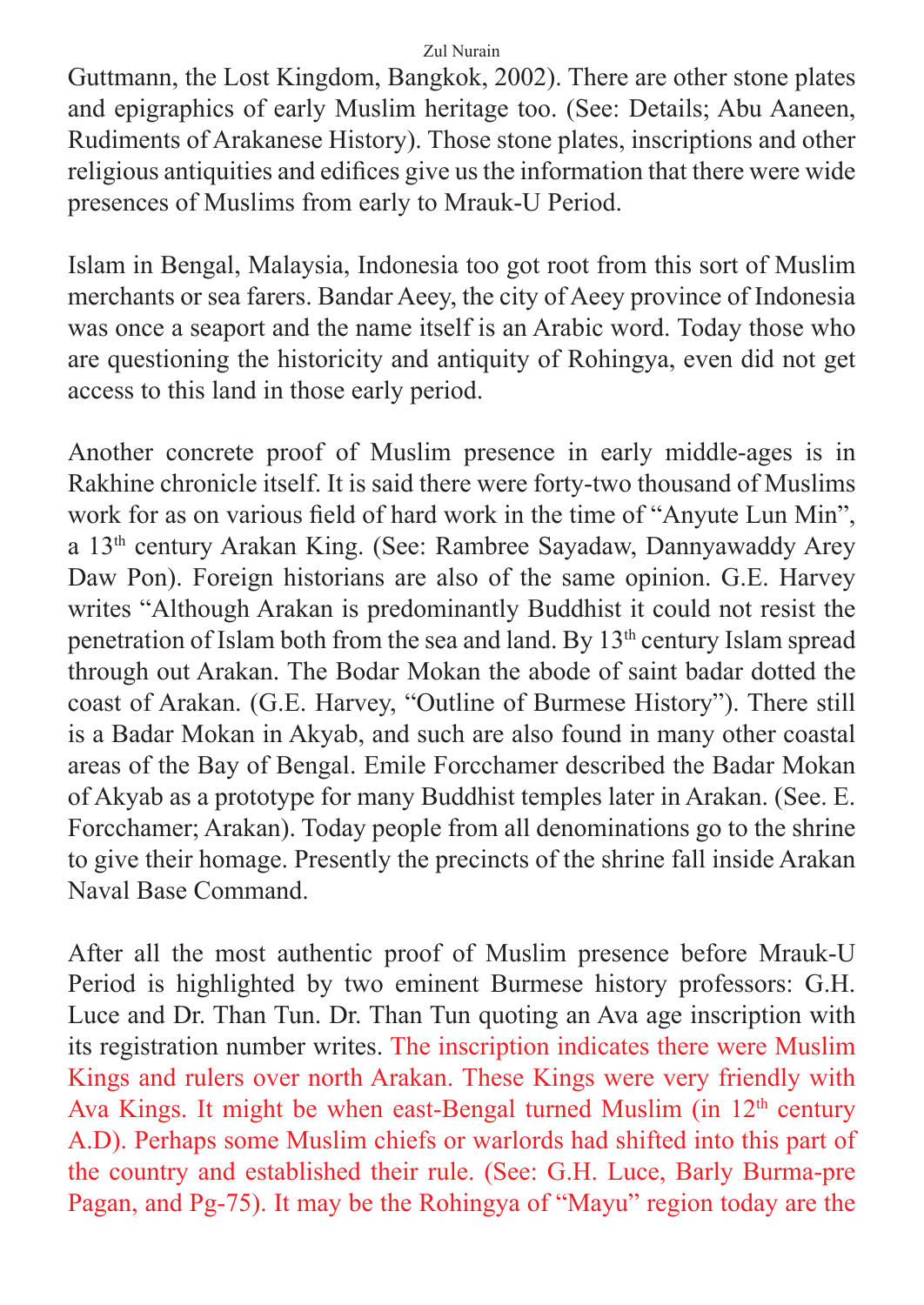descendents of those early Muslims, because they (the Rohingya) too claim to be there for more than a thousand years. If not a thousand years, it might be eight-hundred years at least. (See: Dr. Than Tun, North Arakan, Rohingya magazine, August, 1994).

In fact in those early days there was no proper boundary line of sovereignty on that part of the region. Chittagong was a bone of contention among many peoples. Fluctuation of sovereignty there was a sort of routine phenomenon. The political situation of that century and around was supportive of this assertion of Dr. Than Tun. G.E. Harvey says in mid  $12<sup>th</sup>$  century the famous "Mahamuni" shrine was overgrown. Rakhine state sponsored chronicle 1984 say Arakan King Dazaraza in 12<sup>th</sup> century had to seek the help of Mro tribe (a hilly people) to find out the Mahamuni shrine in the midst of dense jungle. J. Lieder say "Arakan became very instable and its Kings were very weak before the reign of King Htee. Their control of the land was constricted up to their capital south Arakan was under Mon rule".

Again so said more than one hundred years long tenure  $(A, D, \ldots, \ldots)$  of Min Htee's rule in Rakhine chronicles is a subject of question for historians. Historians say "It is assumed that Rakhine chronicles just expanded the tenure to cover the loss of their Kingship during this period.

Around 460 B.E Pyu and Mon had overrun Arakan, ruled for some years, destroyed the Mahamuni shrine, looted its jewelries. For 50 years, there were no maintainers of the shrine. It was covered with wild jungle. In only B.E 516, "Dafaraza Min" clearing the jungle found out the shrine and repaired it. B.E 516 corresponds to A.D 1150. This indicates during this early  $12<sup>th</sup>$ century the control of Arakan Kings on the Land lapsed away. (see: U Nyo Mya, Kung Baung Shapondaw, 2003, Pg-139).

Taking into consideration all these ground facts we can say for sure that there were Muslims over north Arakan during this period. Muslims have their own records of this period and its Kings. Their records are in book form called "Puthee" which they used to recite gathering during their leisure time. These books are "Hanifa and Keyapuree", and "Dasine Amir Hamza". These are in Bengali script but in Rohingya dialect.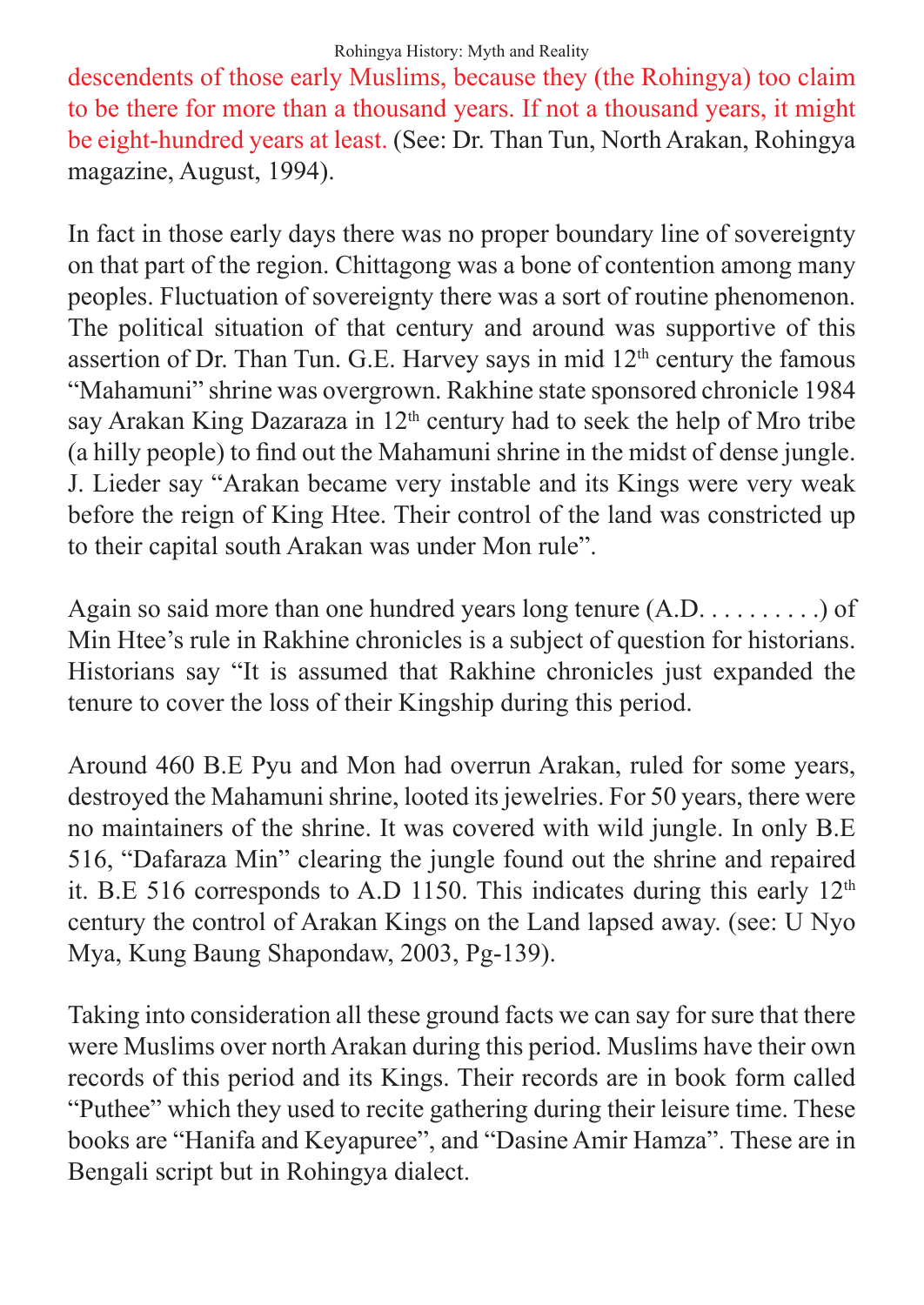These records narrated one Hanifa and his queen Kayapuree ruled over North Arakan. They make the seats of their rules on two peaks of "Mingalar Gyi" Mountain range. These two peaks are still locally known as Hanifa Tonki and Kayapuree Tonki (Hanifa peak and Kayapuree peak). King Amir Hamza is said to be the King of "Gaulangyi" (upper pruma; Mayu valley). He is said to be in war with Kings in inner Arakan for long period. Though it is not very authentic; it still gives us some strands of historical information.

Another point of Muslim existence before Mrauk-U period is the introduction of Muslim "Sharia Law" in Arakan by "Wali Khan" the head of first military retinue of deposed King Narameik Hla. Genaral Wali Khan, head of Bengal retinue, sent to help Narameik Hla, by Bengal King betrayed the deposed Arakan King and made himself King of Arakan and ruled it until he was deposed by another retinue of Bengal King. (See: Bengal Gazetteer, Chittagong District). Here if there were no Muslim population, Wali Khan did not have introduced "Sharia law" because "Sharia Law" is specially meant for Muslims. Until then Mrauk-U dynasty was not founded. So denial of Muslim presence or accusation that there were no Muslims before Mrauk-U period is purely due to ignorance of history or due to their ultra motives. It might be partly due to the weakness of Muslims in discovering and recording their own history. This Muslims of Arakan fall outside the main streams and this historian, neglected them. Delicate points of their history mostly have been over looked.

### (4) In Mrauk-U period there was only a small community of Muslims comprising some slave descendant and King Narameik Hla's Bengal retinue:

Of course there were thousands of war captives brought from east Bengal by Rakhine Kings during their military excursion there. (Rambree Saya Daw, Dannya Waddy Arey Dawpon, and Sayadaw U Nya Na, Dannya Waddy Maha Razwin). Again there had been slave hunting business in Arakan for centuries. Rakhine in collaboration with Portuguese pirates perpetuated slave hunting through out and the yearly captives in the  $17<sup>th</sup>$  century was in thousands. Most of them were employed in Arakan (see: Travelogue of Friar Manrique and History of Chittagong, vol: 1, by Dr. Kunango). U Hla Tun Pru figured out some instances of them episode by episode mentioning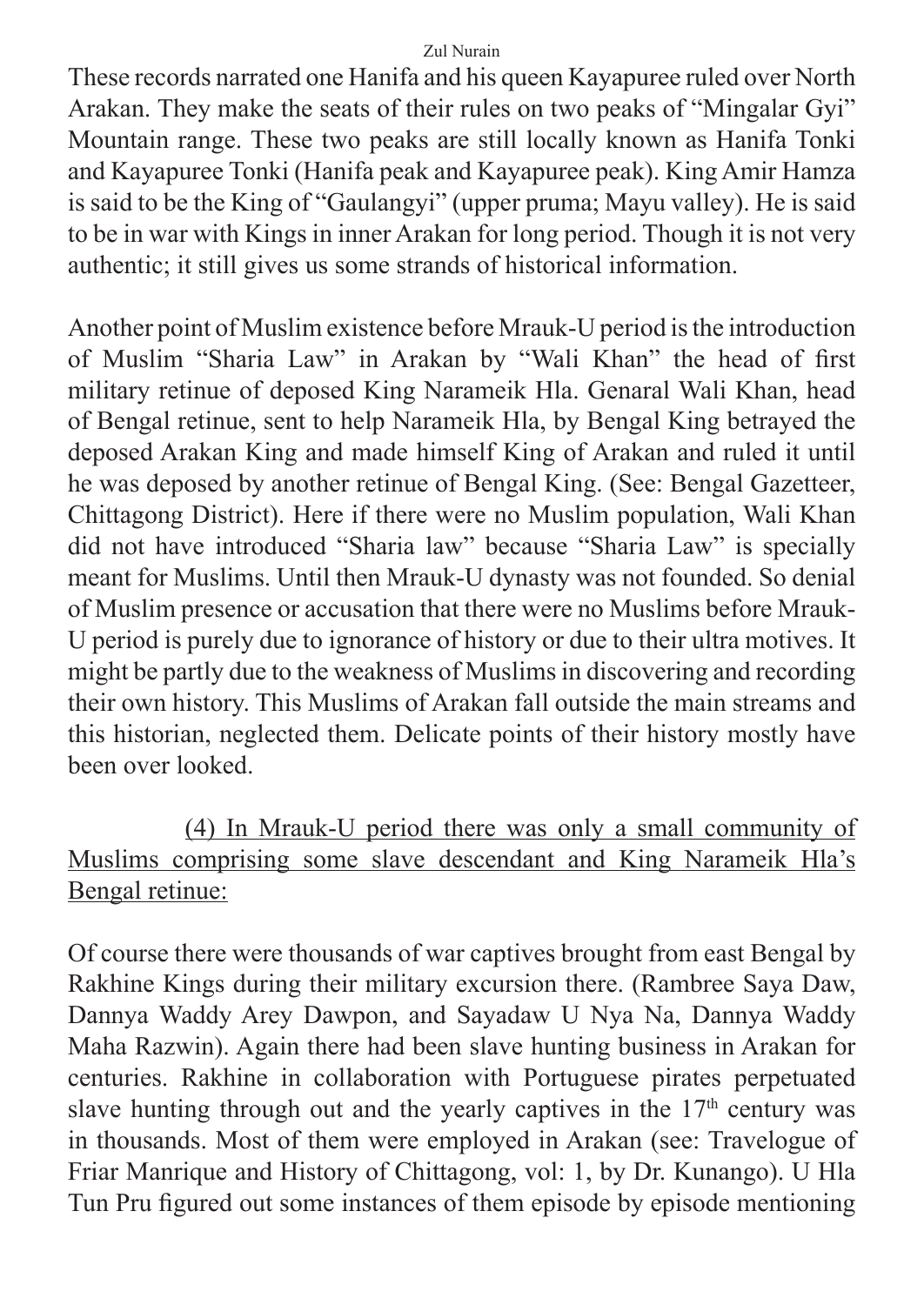the names of the vessels carrying them. His sum total figure is several dozen thousands. (See: U Hla Tun Pru; Arakan Treasure Trove, Pg: 320-330). But Muslims doubt U Hla Tun Pru's figure. He might have reduced the figure of slave population just with the intention of unlegitimizing present day Muslim population of Arakan. Here U Hla Tun Pru too is anti-Rohingya, a fact we must realize.

Latest research of Dr. J Lieder says Narameik Hla's retinue comprised ten thousand combatants. He did not clearly say whether this figure is of one retinue or of both (see: J. Lieder, Ascendance of Mrauk-U Dynasty, 2003). Two Bengal armies came twice to help Narameik Hla (see: above P: 4). Then the figure of the armed forces would be twenty thousand.

In retrospect, there had been early Muslim converts (see: above P: 7 & 10). The Muslim rulers and their followers in the north are the product of Muslim missionaries from India in early  $16<sup>th</sup>$  century. Muslims missionaries U Kadir, U Hana Meya and their associates were allowed by early  $16<sup>th</sup>$  century Arakan King (perhaps Min Saw Hla) to preach Islam in Arakan. (See: J. Lieder, A critical shady of Manrique's works on Arakan and The Ascendance of Mrauk-U Dynasty, 2003). They built mosques in various places and preached their religion. People began to convert en masse, village by village. The momentum was so impressive and extensive that some conscious Rakhine elders had raised alarm and complained with King Min Bagyica (Zabauk Shah)  $(A.D 1532 - 52)$ . The King after consulting his Luttaw (parliament) restricted the works of missionaries. But by and then there were hundreds of thousands of Muslim converts in the country. (See: Pandit U Tha Tun; Rakhine Maha Razwin B.E -1280, pg – 75).

Again there were a lot of Patton exiles when Bengal was captured from the Patton, by Emperor Akbar of Delhi in 1573 A.D. The Pattons were well received most of them were employed on prestigious official posts (see: Dr. Kunango). Portuguese priest Friar Manrique attended the coronation ceremony of King Thiri Thudamma (a) Salim Shah (A.D 1622-38). Manrique described the ceremony where almost all military units at the parade were Muslims. (See: M. Collis, "The Land of Great Image"). J. Lieder points out again Narapadi Min (1638-1645) to uplift his textile industry and to enhance foreign trade brought thirty thousand dyers and weavers from Chittagong and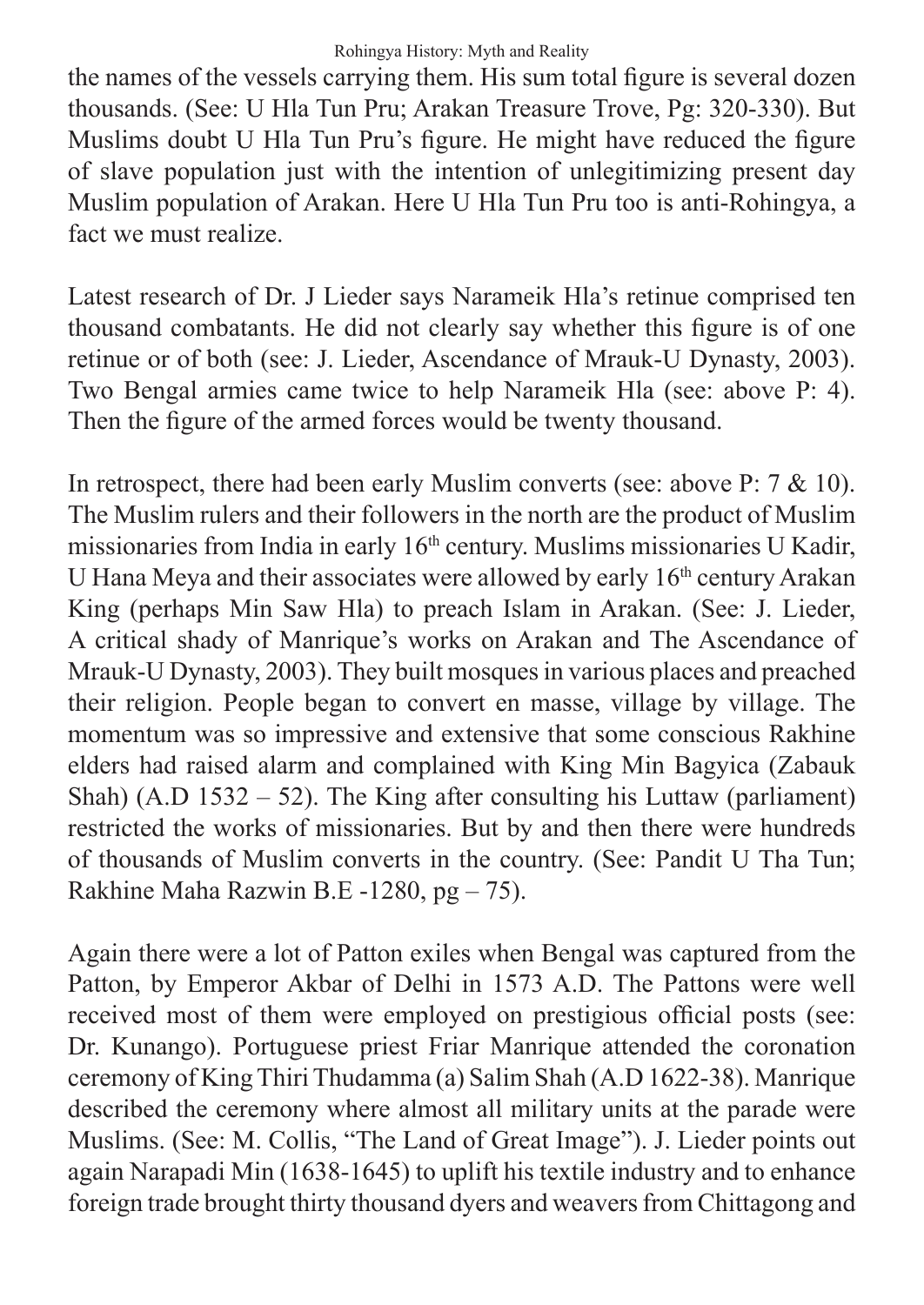settled them in Arakan valleys despite some objections from his ministers.

Another considerable fact: A glimpse on old Rakhine Chronicles shows us that the Rakhine Kings in their war against Moghul, Tripura, Burman, and Mon used "Kalaas" (Rakhine term for Muslims) in thousands. For example Min Razagyi (a) Salim Shah in the last decade of  $16<sup>th</sup>$  century A.D, on his invasion of "Bagu" and "Mawlamyaine" employed ninety thousands "Kalaa" Muslim fighters. Say the chronicles exaggerated the figure. Then we take half of its fifty thousand. This fifty thousand in  $16<sup>th</sup>$  century undoubtedly have multiplied to fifty lakh to day by its natural growth rate. Nonetheless there were Moghul Prince Shah Shujah's followers (see: above page: 13). Adding together all these historical categories of Muslims, we can imagine the population figure of Mrauk-U period. How can it be a small community? That notion is just nonsense and rubbish. Muslims have never been a minority in Arakan though they are today just like a non fixture and a nonentity. In Mrauk-U, they could make their own King and choose King of their liking. Compared to Mrauk-U age Muslim Population today is thinner and heavier because half of the Muslim Population left the country due to persecution, suppression and massacre. (See: P: 24). This point we can find in the "Sasana Raung WaTunzephu", a SPDC publication in 1997 that Islam spread into Myanmar proper through Arakan. And 3700 Muslim in 1710 during the region of Sane Min fled to Myanmar. They were settled in 12 different places. This exodus was due to Rakhine King Sanda Wizaya's suppression of Muslims, he was also the King who deposited the Kamans into Rambree and Akyab islands. (See: above P: 31).

### (5) Slave community was not allowed to have marriage life

So-called slave community! An important phenomenon in Arakan history. This people were not slaves by birth. Many men and women of noble birth were too forced to undergo this bondage. Primary source materials say this slave population contains both male and female. (See: Harvey; Outlines of Burmese History, Dr. Kunango, and Chittagong History). They were not slaves in the very sense of the word. Their lives were much freer. But they were employed for all hard and rough work in the country, especially in Agricultural field. There were some artisans and technocrats too, who were chosen by the Kings themselves. For example: Shah Alawal served with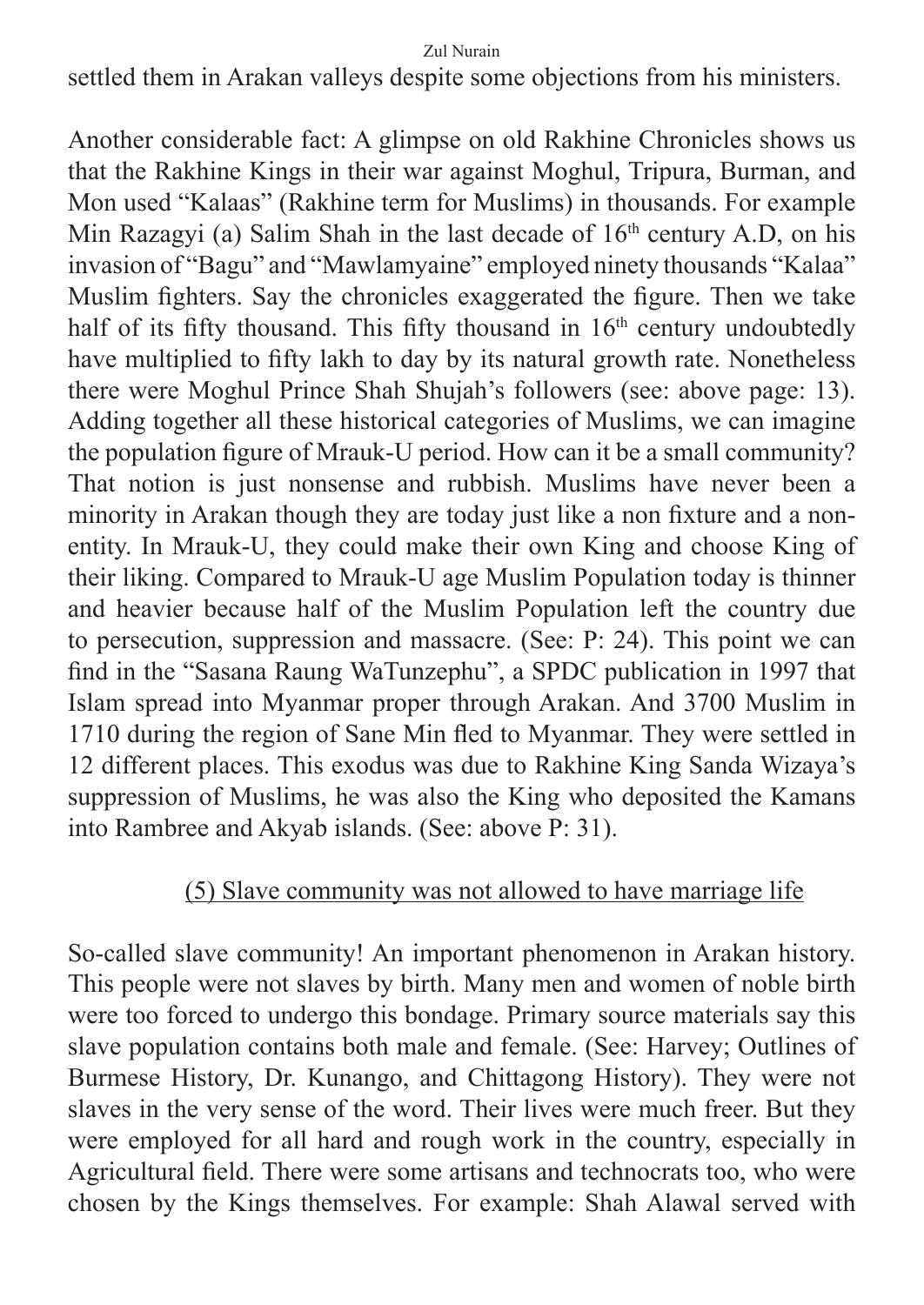two or three Kings continuously. He was also a captured slave. He was a writer, a poet and later became Rakhine King Sanda Thudamma's minister. He wrote many books. He was a literary genius. He had admirable skill and ability of Arabic, Persian, and Bengali. His work in Bengali such as "Parda Puthee", Sikandarnama, and Roshan Panchali was of excellent merit in Bengali Literature.

In Roshan Panchali, he had narrated the tragedy of his suffering at the hand of the King on the unfounded accusation of accomplice with exiled Moghul Prince Shah Shuja. He served seven years prison term where his life was saved by the intercession of another minister Daulat Gazi (see: Kunango, History of Chittagong, vol: 1). These slaves in Arakan were either war prisoners or victims of piracy by Portuguese-Rakhine on a raiders. Whatsoever, these all were prior to  $17<sup>th</sup>$  century. Given their notion is correct, there were no marriage life and no reproduction; no pregnancy of the slaves remained. Again another notion of the critics, there were no other categories of Muslims either. Then the question is where the Muslims in mid and late  $18<sup>th</sup>$  century came from to make their own king to make insurrection in whole over the country. (See: Rakhine Stali Chronicle). Where the Muslims came from with that some Rakhine had collaborated to make King of their own choice during the chaotic period of 18th century. (Netmgit San Hung, Rakhine Thahaya magazine 2002, Rakhine Kings and the Sak (Thek) tribes). Where those Muslims expatiate and war prisoners came from in Bodaw Phya's time? (See: Bonpauk Thakyaw, The danger of Rohingya).

If there were no Muslims as the critics are highlighting why did Bodaw Phya appointed a special Muslim Mayor Myowan to handle Muslim affairs (see: J. Lieder, Muslim names of Arakan Kings). Here my reader can make a correct judgment on the illusionary version of so called Rohingya history critics.

## (6) Muslims in Rakhine period required to take travel permit

This is just intended in demeaning the political image of Rohingya. Their criticism or argumentations were not relevant and lack of sequence. They say there were no Muslims, then for whom this permit is needed. This is a very unruly argument. To bring value to their notion, this quoted Friar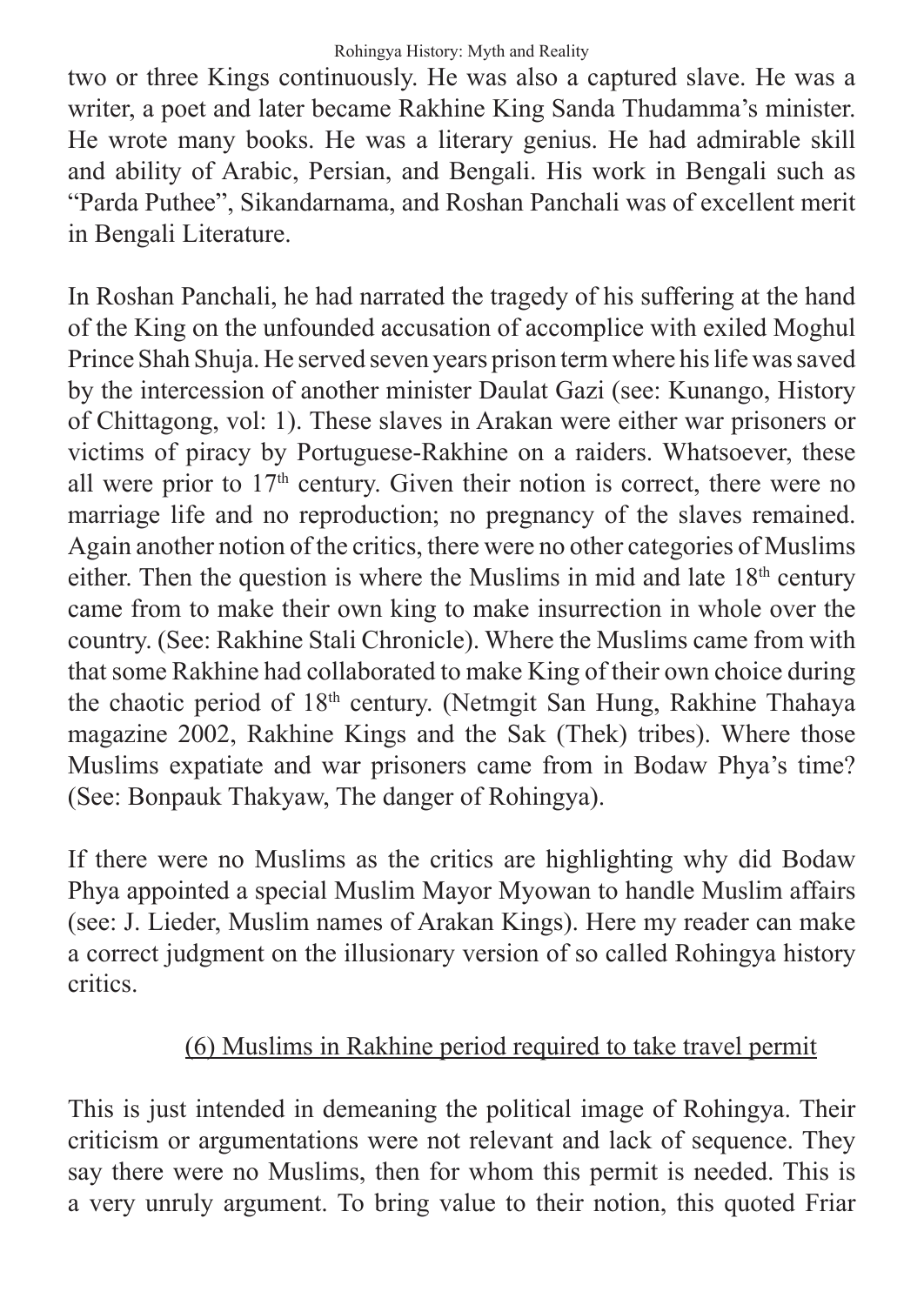Manrique. There is none this sort of remark in Manrique's works. Referring to Marique, Dr. Kunango writes: Muslims in Mrauk-U then was a privileged class. For various reasons, Arakan Kings had to rely on Muslims. Counselors of Arakan Kings were Muslims. Units of armed forces were composed of Muslims. Senior Ministers such as Sulaiman, Majlis, Naverez, Syid Musa, Daulat Razi, Ashrof, Shah Alawal and many others were Muslims. Even Arakan foreign correspondence was found in Persian, the writing language of Muslims in Arakan. J. Lieder had discovered some instances of correspondence in Persia with Dutch at Batavia in 18th century. (See: J. Lieder, The Ascendance of Mrauk-U Dynasty).

Muslim armed forces were the main strength of Kings Min Khamaung (a) Hussein Shah and Min Razagyi (a) Salim Shah in their wars against the Portuguese in early  $17<sup>th</sup>$  century. So, how can it be logical to imagine Muslims required travel permit. Dr. Kunango narrated Portuguese attempted two times in early 17<sup>th</sup> century to seize the throne of Arakan. Each time it was suppressed ruthlessly. Hundreds were killed. Their stronghold at Sandwip Island was captured. Other hundreds were kept in confinement. This confined Portuguese required taking travel permit. Issuant of this permit was Arakan Governor of Chittagong. It was just to prevent the Portuguese from getting with the Moghul in the west, the rival of Rakhine. Marique's trip to Arakan itself was to rescue the confined Portuguese. (See: Dr. Kunango, History of Chittagong). If in Marique's record there were something like foreigners required travel permit, it was not for Muslims but for Portuguese alone. Muslims were not foreigners. They were natives. Noticeable point here is this permit was issued by Chittagong Governor. How could Muslims in Mrauk-U obtain this permit without traveling across the country up to Chittagong? When they can travel to Chittagong without permit, there were no Rakhine territories to go further with so said permit. This background confutes the notion that Muslims in Mrauk-U period required travel permit.

(7) R.B Smart's Burma gazetteer, Akyab district as a document to prove Rohingya's being aliens:

It is the biggest weapon of Rohingya's critics. Almost all opponents used to refer this book to disgrace Rohingya politically. Critics say R.B Smart had described this Muslims of Arakan as Chittagonians. May I ask has a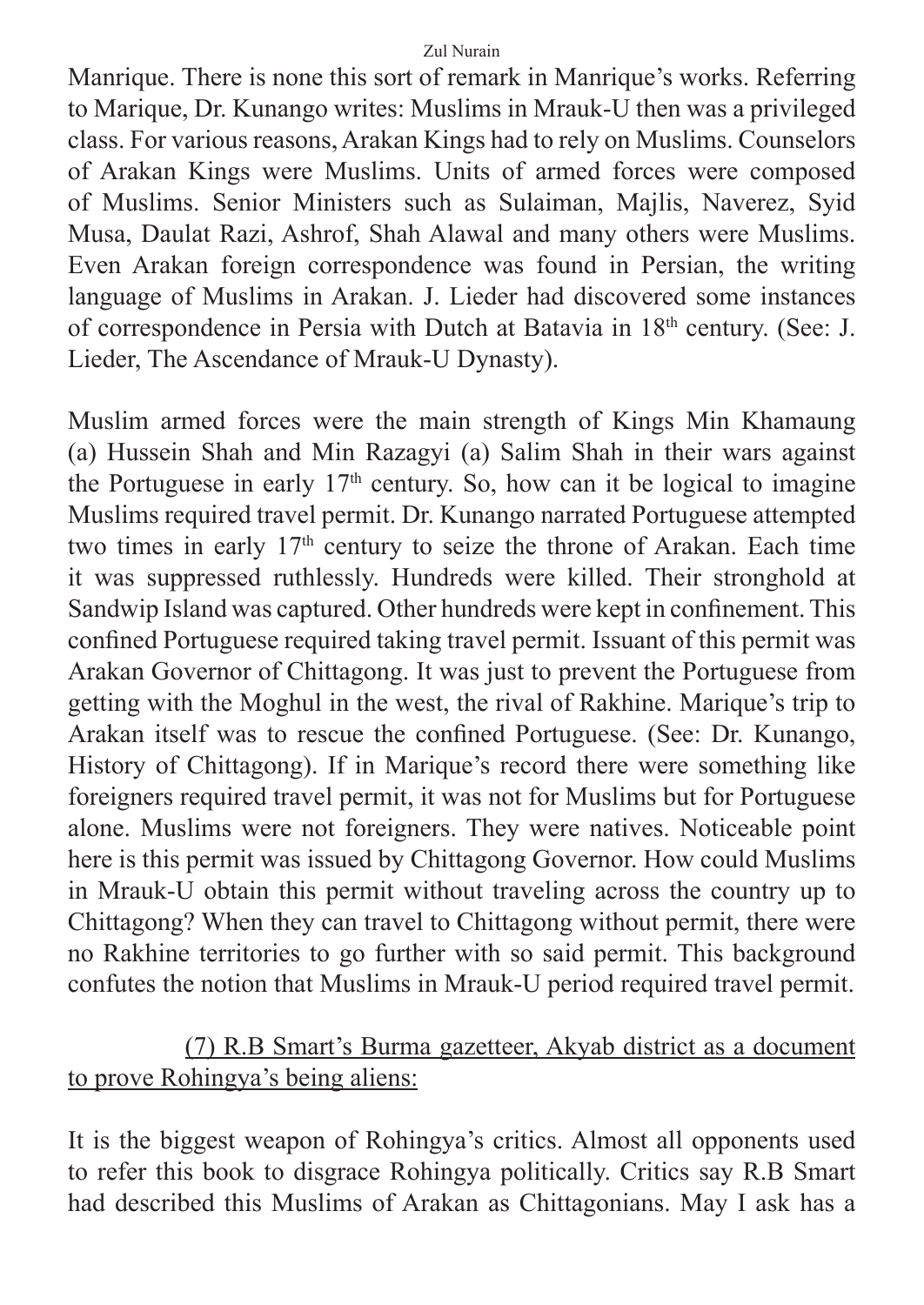writer or an officer the right or power to define or appellate a peoples' ethnic name. What shall you say? In the same gazetteer, he called Rakhine "Magh". Can Rakhine be "Magh" because R.B Smart said so -What is your response to this? Further major Anthony Irwin and Field Marshal William Slim too described Rakhine as "Magh" where as Muslims are called Arakanese. (See: A. Irwin, Burmese Outpost and W. Slim; "Defeat into Victory"). Do you accept "Magh" as your racial name because these entire British officials write so. These are the military officers with whom you fully co-operated in antifascist war ? So they cannot be said biased. In fact R.B Smart was only biased officer. He was motivated or influenced by his Rakhine staffers.

Another point the critics selected to highlight is British time immigrants and the increase Muslim population in the census returns. R.B Smart himself explained the causes of increase in the census returns. He said it was firstly due to returning of Burmese time expatriates. Secondly there were seasonal laborers who used to come into Arakan for seasonal work. The laborers from Chittagong used to come during open season when the census taking process was ongoing. These laborers were also included in the census. But once the season was over, the laborers returned to their home. They never remained for permanent settlement except a few. Some who remained in Arakan for permanent residency took F.R.Cs. Dr. Than Tun remarks these seasonal laborers as floating population. (See: Than Tun, Trade Development in Arakan, Myanmar Danna magazine 1999, August Issues). R. Adlof and Virginia Thomson explained the case of Indian immigrants more precisely. They say Indian immigrants into Burma proper were different from those into Arakan. Immigrants into Burma comprise traders, office staffers, and general workers. More or less most of them settled for long time in Burma. But immigrants into Arakan were mostly seasonal laborers. This group used to return to their homeland Chittagong after working season was over. (See: R. Adlof and Virginia Thomson; minority problem in south East Asia). These laborers included in the census under the headline of Muslims which included native Muslims too. There were not separate column for foreigners. Sometimes natives and immigrant laborers were jointly recorded as Chittagonians. Thus increase population of Muslims or Chittagonians was due to the system of British census taking.

They deliberately or unknowingly mixed the natives with foreigners. Thus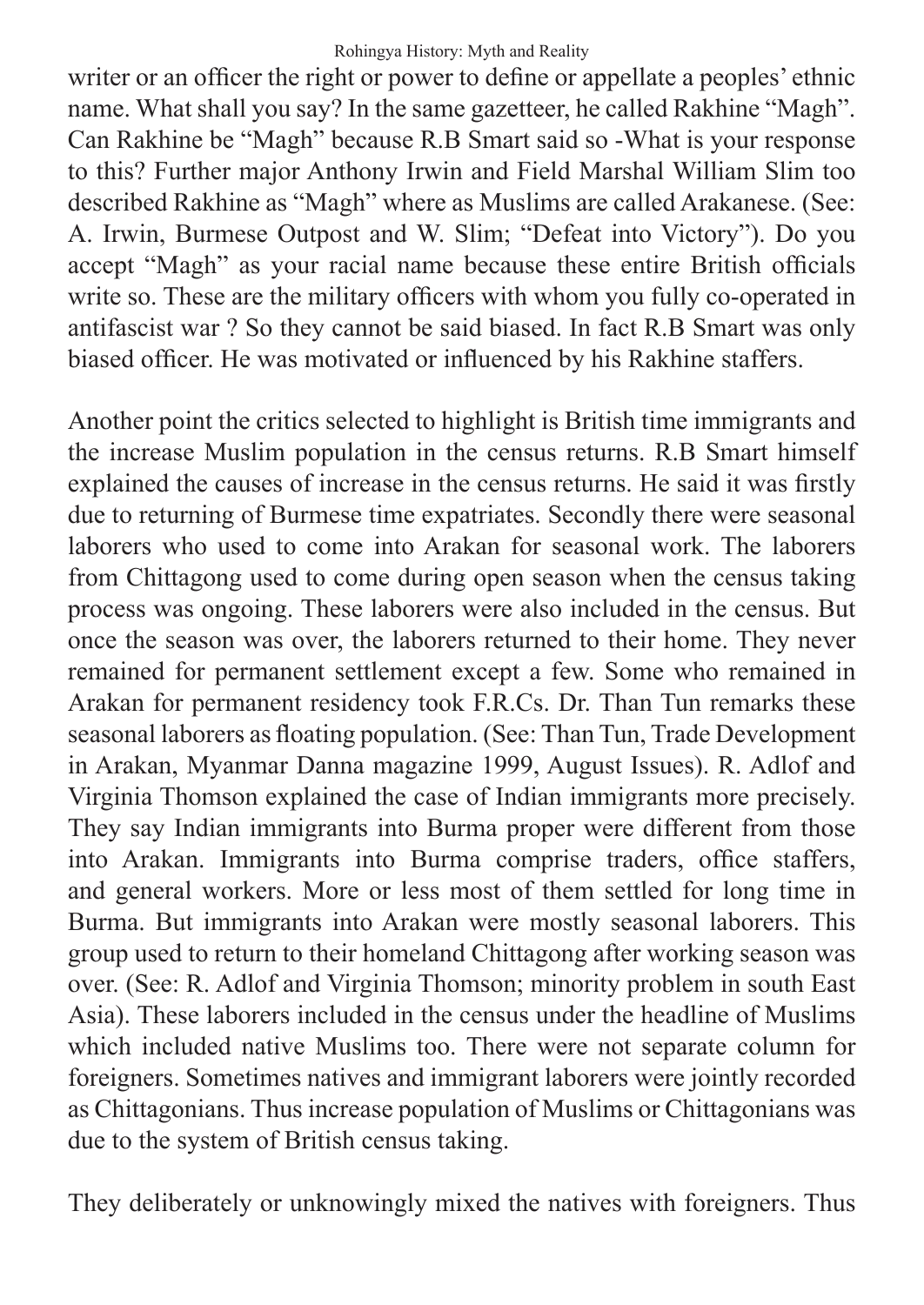this increase of census returns cannot be an excuse to charge natives to be Chittagonians or aliens. The price of British census incongruity should not be given by the Rohingyas. The most odious point is - Smart mentions the returning Rakhine as expatriates. Through expatriates consist of Muslims their case was omitted. Muslims were referred as Chittagonians. Is it fair? Is it right? Not at all. He was motivated expatriates originally from Rambree island chose Rathedaung area for their new settlement. That is why most Rakhine in Rathedaung area speak Rambree dialect. (See: R. B Smart; Burma gazetteer, Akyab district). Muslim expatriates who returned from Chittagong chose their new settlement in mostly northern townships. This was partly because of social disharmony between Rakhines and Muslims. Consequently Arakan north became Muslim majority area. Density of Muslims in the north further increased on the aftermath of 1942 pogrom.

### (8) 1942 Pogrom: Who suffered the worst ?

This charge is totally groundless. This so called riot is a historic landmark. In Rohingya villages, calendar years are calculated from that landmark year. Neither post war British Government nor post independence Myanmar Government made any effort to keep correct records of these events. Individual records may be unfair, unbalanced and sometimes difficult to publicize. Muslims records go against the interest of Rakhine whereas Rakhine records against the Muslim vice versa. After all to reduce the arguments of Rohingya's opponents, I chose the works of two active Rakhine leaders. In these records, we can find the hints who were the aggressors and who were the victims and who suffered the greatest loss.

These two leaders I choose to refer are also "Nainshan Gouri Prize" awardees. I hope their works will give some satisfactory answers to accusations raised by Rohingya's opponents. They unveiled some secrets of the riots although they too are very cautious and restraint to discuss the casualties and losses of Muslims. Yet seeing their works those who put the blame on Rohingya can adjust their views and accept what the truth in the field really was.

Critics say Muslims got arms from retreating British "Rajput" force and initiated the riot. Both Bonpauk Tha Kyaw and U Ba San say the remnants of last British forces were found in Akyab and Maung Daw in the early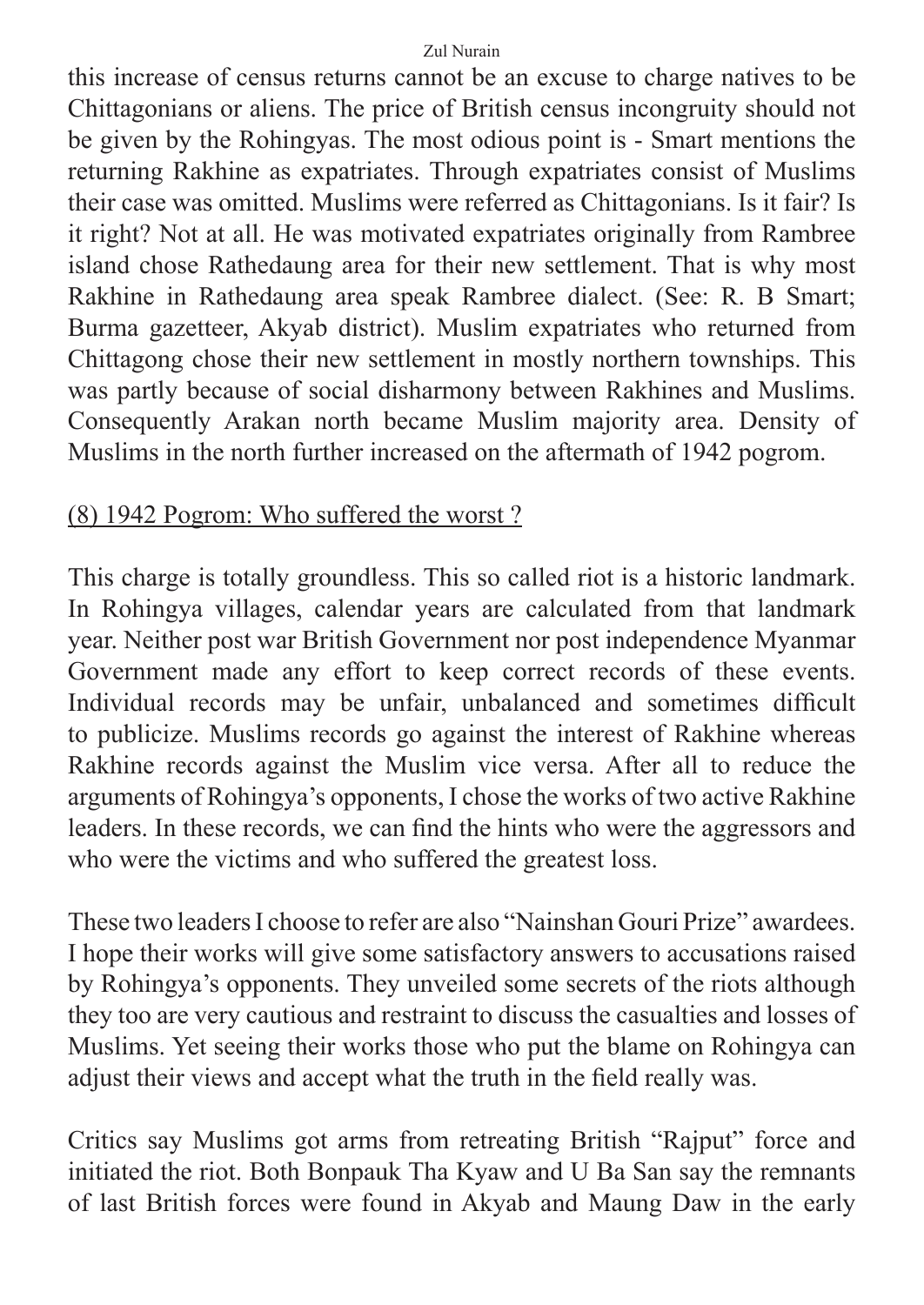1942. Muslims enjoyed the support of "Rajput" British force the riot should have started from towns where still were their presence. But both Bonpauk and U Ba San say the riot started from Myebou town in the south which is Rakhine majority area and British had completely withdrawn from there. Bonpauk say in the absence of proper Government in early 1942, militants units were formed in all townships of Akyab district. Akyab then had nine townships. He did not narrate who organized these militant units what he says is he was unable to control the militant gangs who were freely looting, rampaging and killing Muslim population there. Mimbya town became the headquarter of militants. Bonpauk says gang leaders take pride and boast to have killed hundreds of Muslims daily by their own hands. (see: Bonpauk Tha Kyaw; "Tawlenrey Khriway", 1973). Here is the analysis: if one leader can kill hundreds, dozens of leaders across the region then could have killed thousands a day. What about the acts of their followers? This anarchy lasted from mid-March to May. In this long period, we can imagine what the figure of the casualties. Most of the Muslim villages from Myebon to Kyauk Taw were burned down. Properties were looted.

When British withdrew, they handed over Arakan civil administration to commissioner U Kyaw Khaing. His police forces in the town were unable to enforce law and order. Actual power was in the hands of militant gang. Bonpauk says U Kyaw Khaing had been inflecting around the towns with his streamer. But he was 24 hours drunk. He was a terrible man. He could do little to improve law and order situation. Bonpauk says he asked the militants not to fight communal war but to prepare to fight the common enemy (British). He said after long effort and continuous persuasion some gang leaders along with their followers accepted finally to undergo a short term military training course sponsored by him. (See: Bonpauk, Tawlenray Khriway). This all happened in central and south Arakan save Kyaukpyu town and Sandoway district. These riot stricken towns were Muslim minority area. Both Bonpauk and U Ba San did not mention any aggressive acts from the side of Muslims there. They did not discuss any act of resistance. It might be Muslims there were armless, unprepared and unexpectedly the victims of killing spree. Being subjected to grusome massacres, Muslims began to flee into the north of the country where Muslims are majority. But the route to that haven is not smooth one. There were not proper roads or paths. It was an area of wild jungle from Kyauk Taw to Buthidaung in the north-west.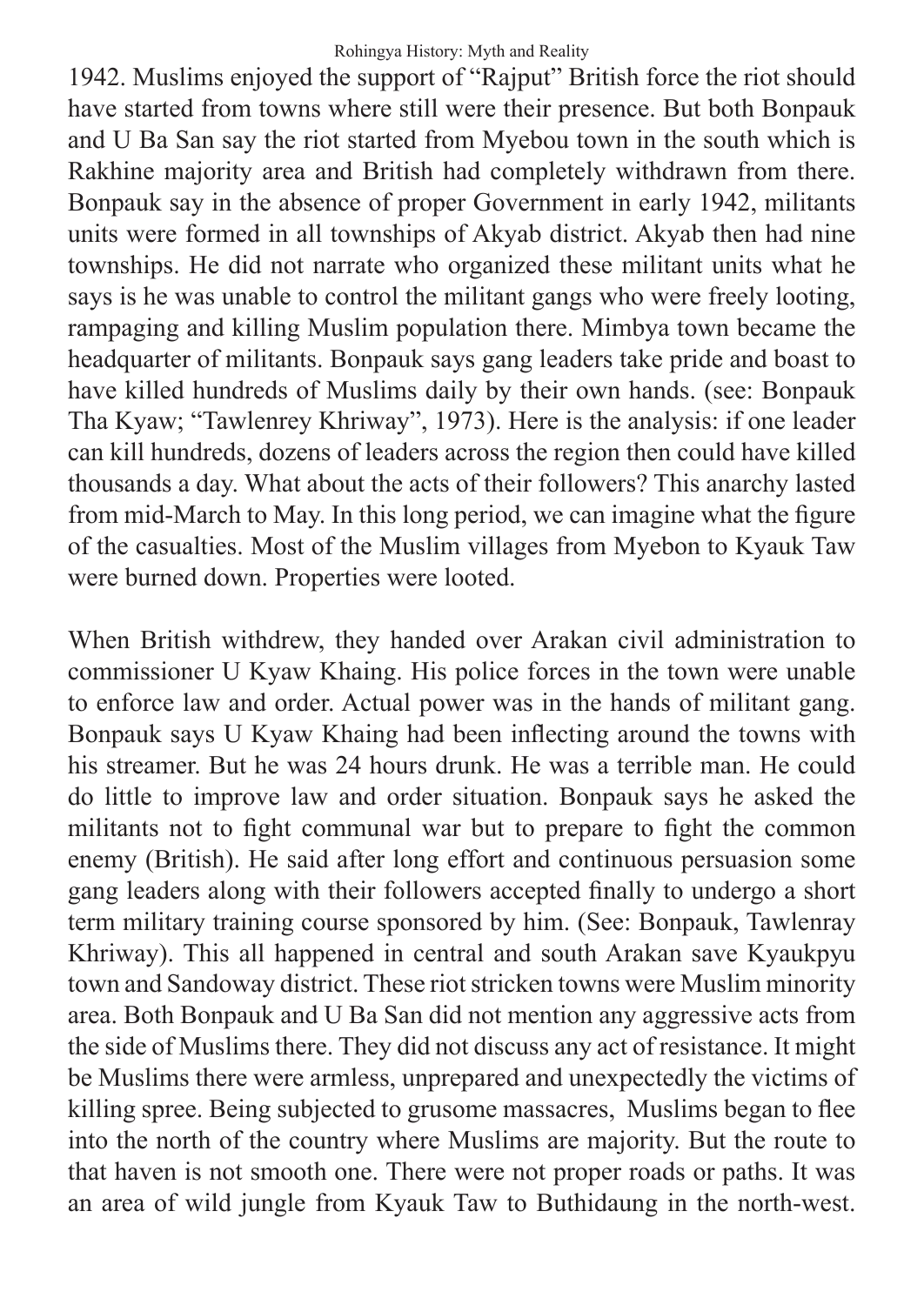The jungle covered an area of about 40 miles width. This jungle area was blocked by parallel mountain ranges and rivers. The worst thing was this fleeing caravans were not allowed to run away freely. They were blocked on the way by the militants. In some cases, all found on the way were murdered. This notion was substantiated by the remark of Field Marshal William Slim. Marshal Slim described in his book, he faced a great difficulty to cross Apauk-Wa pass from Rathedaung-Buthidaung side to Kyauk Taw in 1944, i.e. two years after the riot, because the pathway along the pass was blocked by human skeletons. (See: F. W Slim; "Defeat into victory").

Muslim version remark on commissioner U Kyaw Khaing was different. Muslims said he supplied arms and ammunitions to the militants from police stations which were under his control. So Muslims saw him as the most responsible person for their losses of men and materials. So when Muslims saw him returning from his inspection journey (a journey Muslims take to be encouraging to the Rakhine community in Buthidaung) from Buthidaung he was ambushed by Muslims and died on board his launch.

Both Bonpauk and U Ba San did not mention any casualties of Rakhine in inner Arakan. Both say Muslims in Akyab alone with the help of "Rajput" forces did some excessive deeds on Rakhine in the earliest days of the year.

Muslims who could escape the onslaught in inner Arakan rashly fled into the north. Despite risk of life thousands could cross the jungle way and reached the Mayu region. Some stationed them and some had crossed the border to reach India, where British Government had sheltered them in "Raungpur" refugee camps. Mosheyegar described the number to be sixty thousand. Muslim version of the refugee figure is more than that. After the war until post independence Government the refugees were repatriated with co-ordination of official, of both Governments. Mosheyegar says still some thirteen thousand refugees were not allowed to come back. The Muslim returnees were not able to settle down in their original places in central and south Arakan. They had to settle down in Akyab, Buthidaung and Maung Daw townships. Thus hundreds of villages along with their land properties deserted by the Muslims were occupied by Rakhine community in Myebon, Minbya, Pauk-Taw, Punnakyunn, Kyauk Taw, Mrauk-U and Rathedaung townships. Some refugees could not return. Those returnees were unable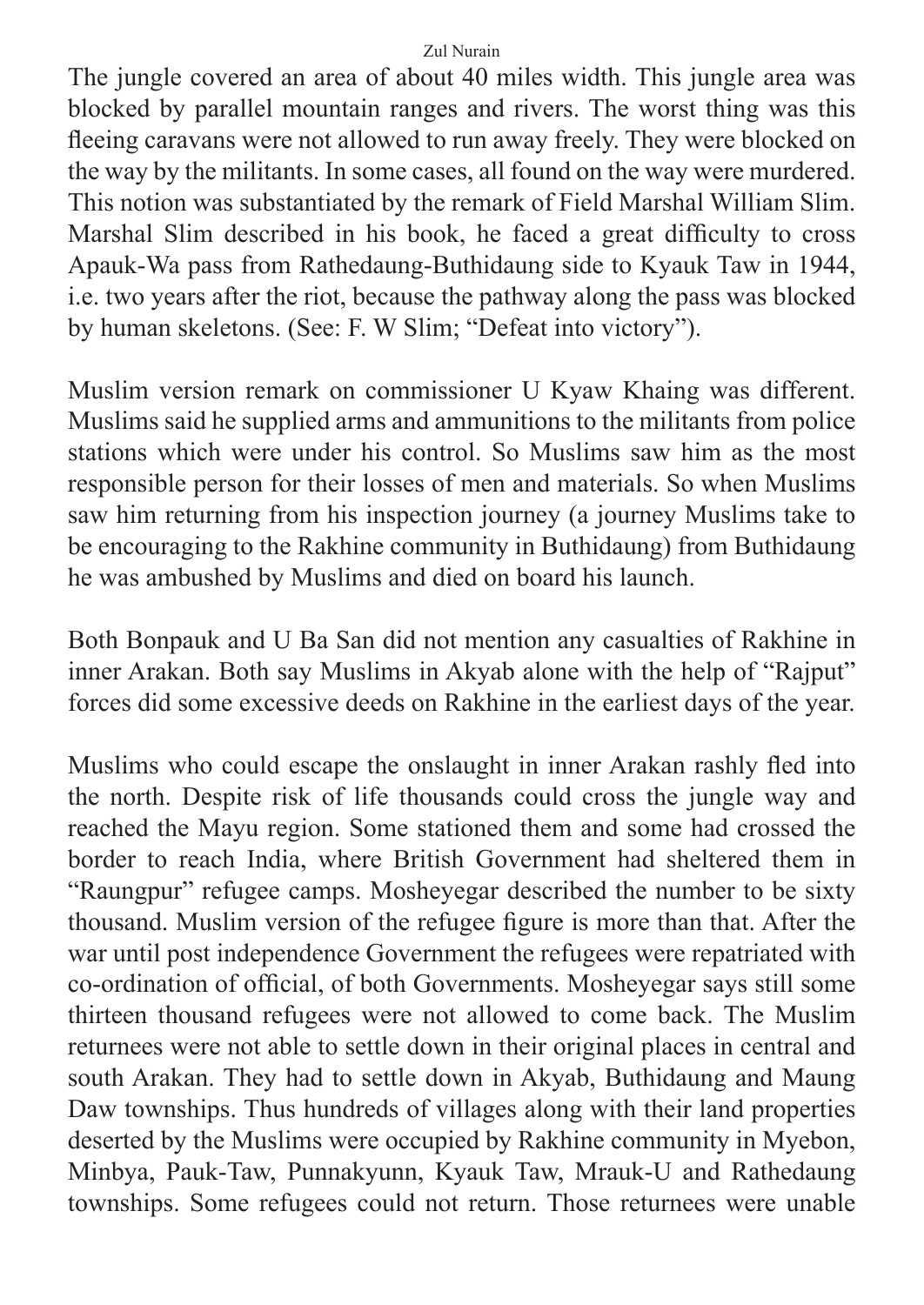#### Rohingya History: Myth and Reality

to access their original villages and properties. According to Mosheyegar, these two are among the causes of rising Mujahid movement later. (See: M. yagar; "Muslims of Burma", 1972).

BIA army led by Bo Yan Aung reached Arakan a few weeks ahead of Japanese Army. U Thein Pe Myint writes BIA maneuvered hard to reach Arakan ahead of Japanese Army. (See: Thein Pe Myint; Tawlenrey Khrithee). Bo Yan Aung made his headquarter at Minbya. Bonpauk says he became very friendly with Bo Yan Aung. He saves some lives of the militant leaders by interceding with Bo Yan Aung. This means Bo Yan Aung realized the excesses done by the militants in the vacuum of proper Government. Law of the land then was in their hands. They were free to act on their will. Later when Japanese reached that area, Japanese commander had arrested one Buddhist clergy Sayadaw U Sein Dah of Myebon on charges of patronizing the massacre of Muslims and burning down of their villages. But Bo Yan Aung interceded to save the life of the clergy. (See: Bonpauk; 1973). Sayadaw U Sein Dah was a very influential figure. He ever led an insurgent movement along with Bonpauk from pre-independence period. (See: Tetmadaw Thamaing, vol: 4, Pg-190).

Muslims in Arakan there were very thankful to Japanese for their timely arrival which protected their plight from turning to the worst. Some Muslims, in some case village wide got safely and security in the hands of Japanese army that they did not had to flee.

Bonpauk narrated having got information of the situation in Buthidaung (north Arakan where Rakhine were at the threat of Muslim revenge, all elders in Akyab gathered at "Rupa" village primary school where it was decided to send arms and ammunition) to Buthidaung to rescue the Rakhine there. But perhaps a few days later the launch loaded with arms and ammunitions was captured by Japanese early in the mooring before it could depart for it destination. Those in charge of the launch were saved from punishment by the intercession of Bo Yan Aung. This narration of Bonpauk indicates the fact the arson, looting and acts of massacre were not accidental but well organized and enjoyed the patronization of some influential elderly people.

Bonpauk writes when British withdrew from Akyab in early 1942, he made friendship with Karen soldiers' in charge of arsenals in Akyab. He said he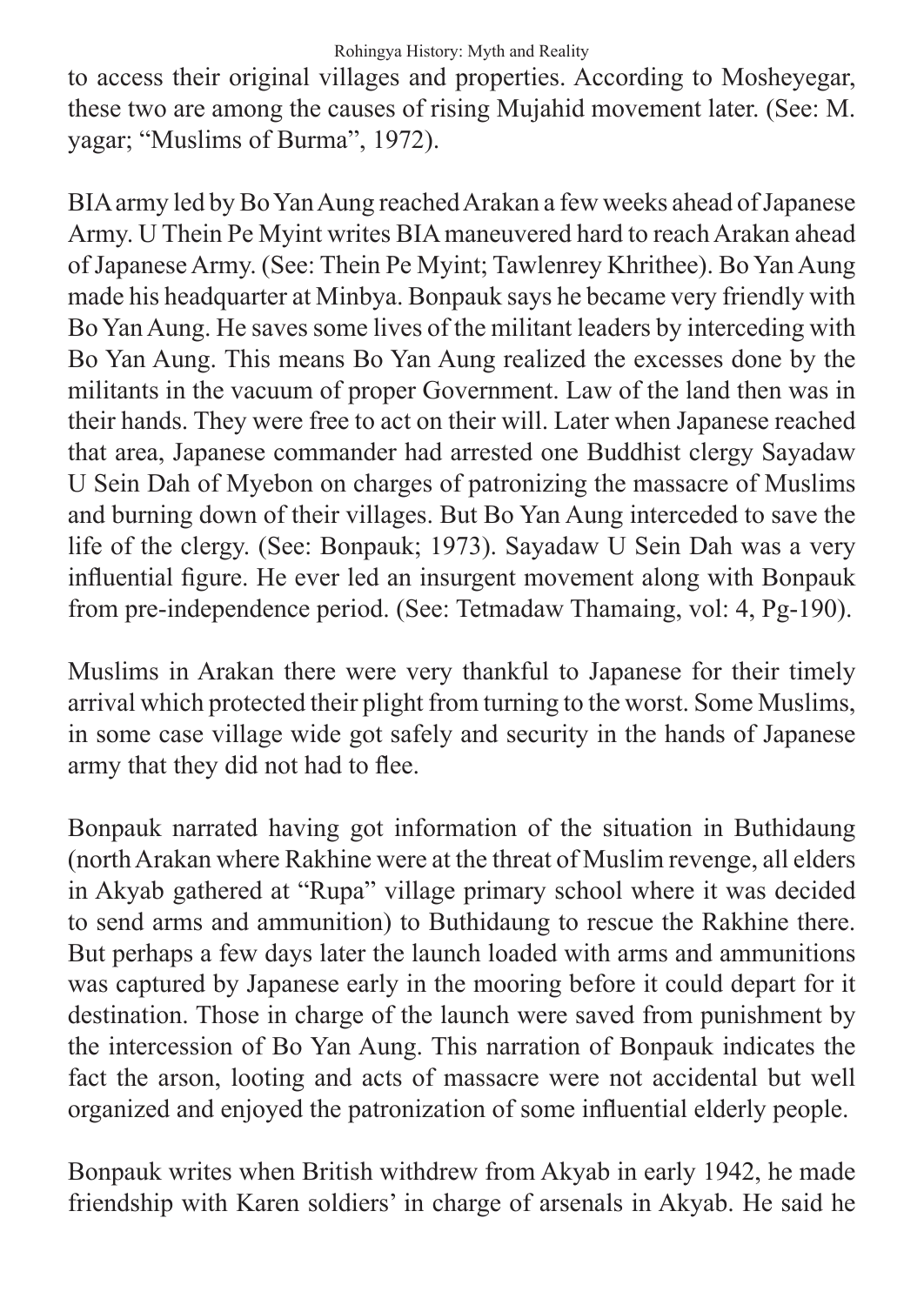looted the arsenal of Plauk Taung (Akyab) and sent four raw boats loaded arms and ammunitions to Laung Che Chang, Minbya. Minbya was the headquarter of militant gangs. God knows for who intended this military equipments and where these reached.

Both Bonpauk and U Ba San write Rakhine in Maung Daw, Buthidaung suffered up to some extend especially due to retaliatory acts of refugees from south and central Arakan. Maung Daw was safer, because there still was British rule. Rakhine in Maung Daw able to cross to the other side of the border where they were sheltered in "Dainuspur refugee camp". Mosheyegar said their number was about twenty thousand.

The main fatality of Rakhine occurred in Buthidaung when a motor Launch overloaded with fleeing refugees sank. It was in May, Bo Yan Aung was returning from his peace making trip to Maung Daw. Rakhine in Buthidaung highly frightened by pending assault of Muslim retaliation rashly jumped into a motor launch so as they can accompany Bo Yan Aung on his way back to Akyab. This overloaded launch capsized and sank. Both Bonpauk and U Ba San narrated the death toll of the accident about three hundred. Some Rakhine in Buthitaung also ran away through the jungle route in the east to central Arakan. Thus due to this riot of 1942 demographic structure of Arakan changed. North Arakan became Muslim area where as central and south Arakan became Rakhine dominant area. (See: Anthorny Irwin; Burmese Outpost).

To finalize the footage of this crisis is that Muslims were contained and restraint. Retaliation in Maung Daw, Buthidaung were not as wild as expected. Muslim losses were hundred times larger than the Rakhines. In the absence of official record one can express his imagination freely. Fact is the victors are blaming the victims. If there were international criminal court of just like today many gentleman some of whom later enjoyed high ranking Government position would had gone to the tribunal.

In the riot stricken townships from Myebon to Rathedaung approximate total Muslim population would had been then about four or five lakh roughly half of the total population of Akyab district. One fourth of them were assumed to have been killed. Half of them were uprooted. Only one fourth was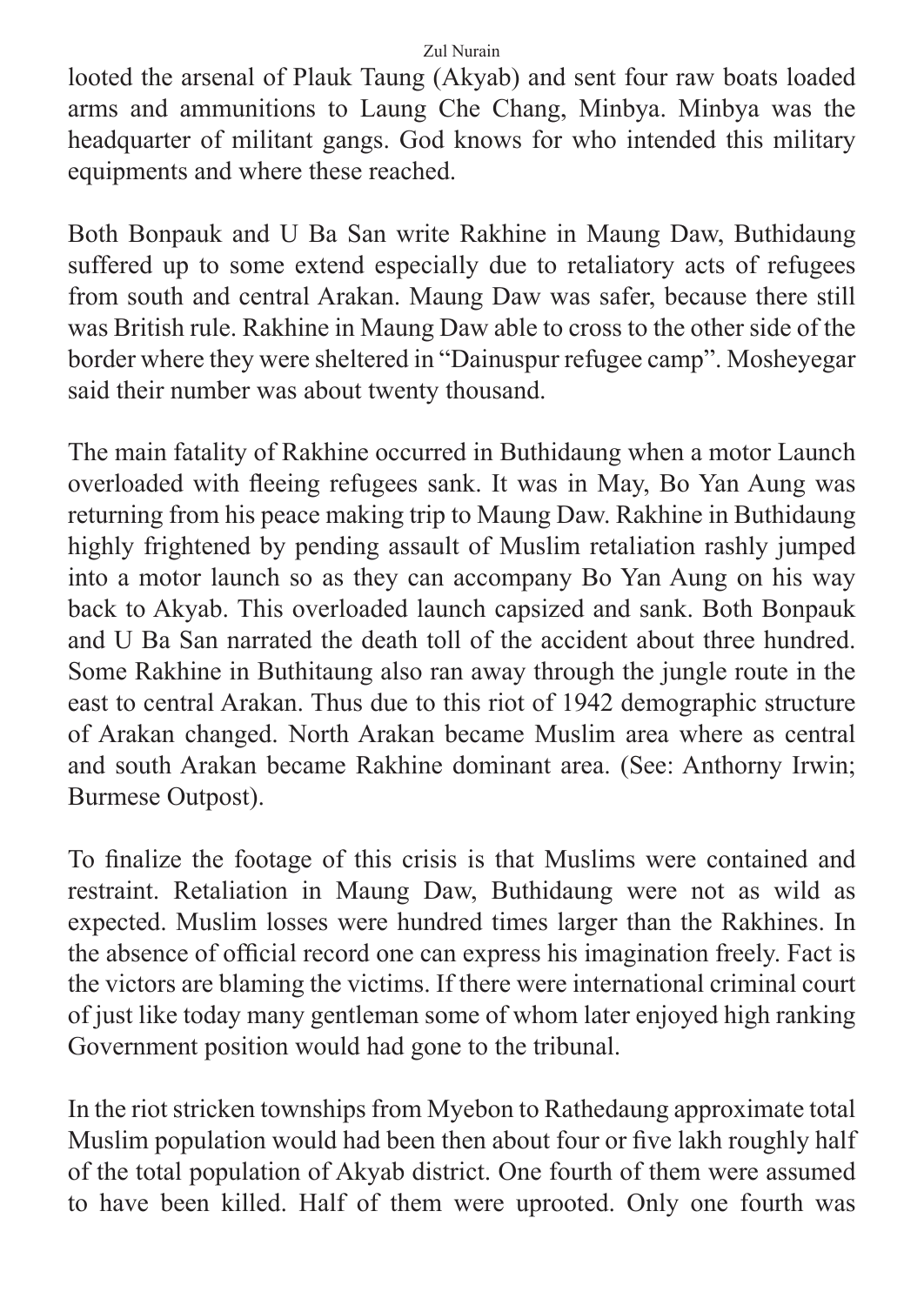Rohingya History: Myth and Reality

able to remain in their original places mainly due to the help provided by Japanese.

In fact this crisis was not a riot in full meaning. It was one sided massacre. It was in the series of many agendas well planned by exchisionist in Arakan. It was nothing but ethnic cleansing in its full meaning during the darkness of Second World War.

(9) Mujahids (Muslim insurgents) in the north Arakan persecuted the Rakhines or not ?

It was one of the interesting issues. Israeli historian Mosheyegar listed the causes of Mujahid uprising. He points out –

- (1) Thousands of refugees in India camp were not allowed to return.
- (2) Those allowed to return were not given the right to return to their original places.
- (3) Muslim Government staffs were discharged from jobs.
- (4) Land properties were seized to distribute among Rakhine population.

These and many other discriminatory acts led the Muslims to take arms. (M.yegar; Muslims of Burma, 1972). These who do not know the grassroots facts and situation will be apt to believe that Mujahid indeed exercised some gruel deeds over the Rakhine minority there. Biased and bigotry literature and black propagandas of almost half a century indeed had some effects in the mind of people today. Many got a wrong image of Mujahids as well as Rohingya. Many think Mujahids and Rahingyas are the same. The main course of Mujahid uprising, besides those mentioned above was the existence of Rakhine armed insurgent groups. The bitter experience of 1942 riot compelled them to feel insecure without armed group to protect them. There were a lot of logic and rationale that kept the insurgent groups in Arakan at a status quo-position especially in the context of inter-group relations. North Arakan was the stronghold of Mujahids, whose movement started in 1948. Their main stream group surrendered in 1961 having an understanding with the Government. Some even think Mujahids are then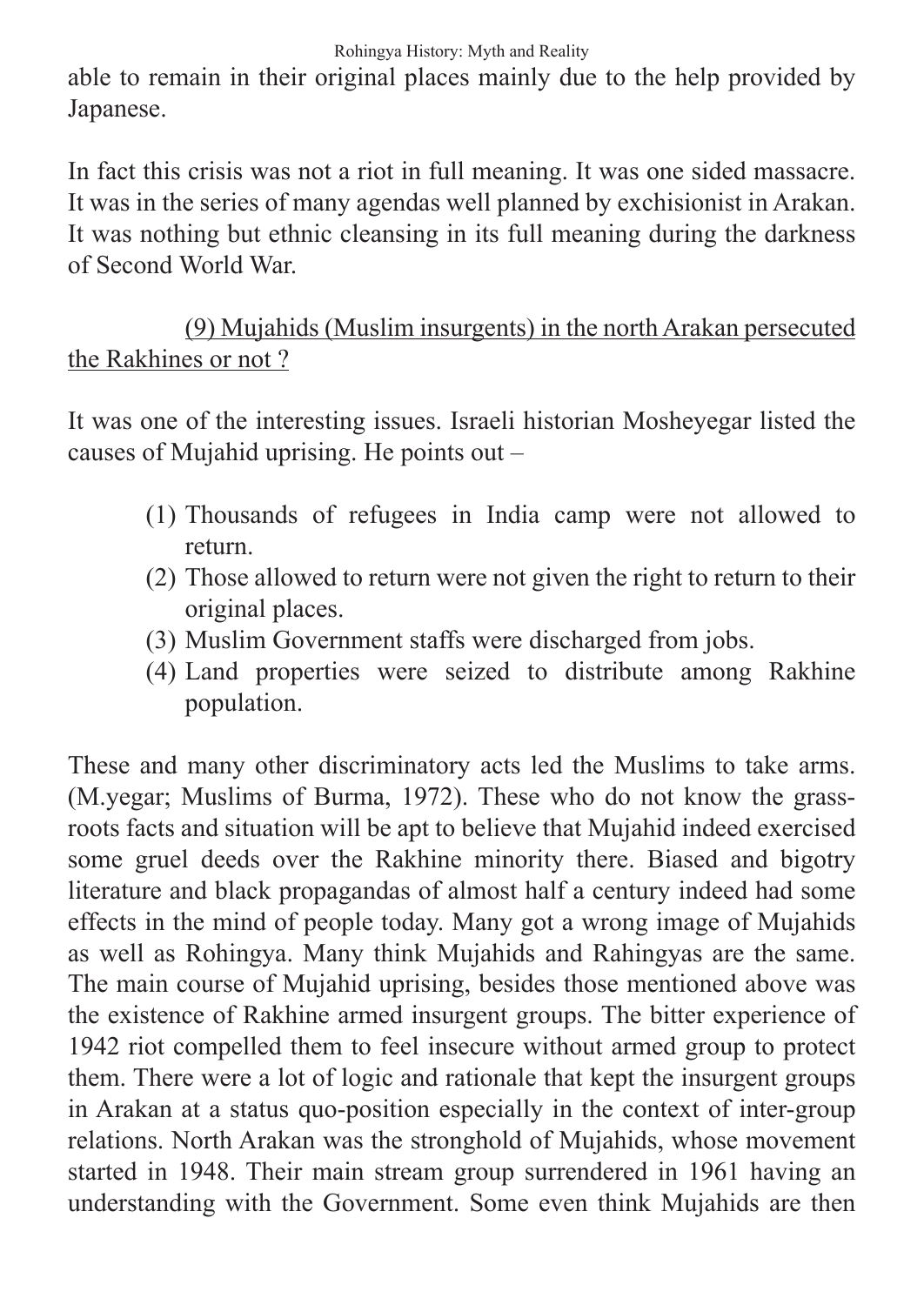Pakistani. Government has no reason to facilitate foreign insurgents. Mujahids got firm promises from the Government to get genuine indigenous race status in Burma. (See: Brig: Aung Gyi's speech at Mujahid surrendering ceremony, "The future of Mayu").In facts Mujahid sometimes were very uncivil; sometimes they have had rough edges. They sometimes killed persons and burnt down villages if they found them non cooperative and non supportive. But these all were exercised on Muslims not on Rakhine. They might be elite about Mujahid's cruelty on Rakhine, in practice there is no record of Rakhine being killed and Rakhine villages having been burnt down. Instead according to former Mujahid elderly men Rakhine enjoyed a special status in their domain. Mujahids were restraint and contained in dealing with Rakhine. They were said to be very cautious not to flare up any racial problem. There were unwritten understanding among the insurgent groups not to exercise their power excessively towards opposite race. If Mujahids persecuted the Rakhine as it is accused today. Rakhine insurgents in the south would not have stood still with their arms folded. They would naturally retaliate on Muslims ad midst them. But that sort of thing actually did not take place anywhere. Even sometimes insurgent groups of various colors and races were in alliance. If there were any excess on the part of Mujahids as some elements today are trying to highlight. (See: Critique of Rahingya's false History, Japan, 2003), it was unnoticeable compare to the cruelties exercised on Rohingya by BTF paramilitary force exclusively composed of Rakhine personal. In response to complaint raised by Rohingya parliamentarians Government had to take action against those culprits and finally BTF was replaced by Chin Special Rifles headed by captain Khin Za Mon. (see: Some hints in Tetmadaw Thamaing, vol: 4, Pg-40). Some Rakhine had shifted from the north to the south in the late 1940s, not because they were oppressed or persecuted by Mujahids but just to obtain the share of free land abandoned by Muslims there. Perhaps there might be some who felt guilty conscious and over feared. They would have their own reasons.

### (10) Bangladeshi entered into Arakan en masse or not ?

It is one of the latest accusations against the Rohingyas. They say it because they are free to say so. Seasons favor them. They think they can delude the world. It is part of the strategy to strip Rohingya of all their rights, to discolor their image, to perpetrate discriminatory grasp forever. Their version in this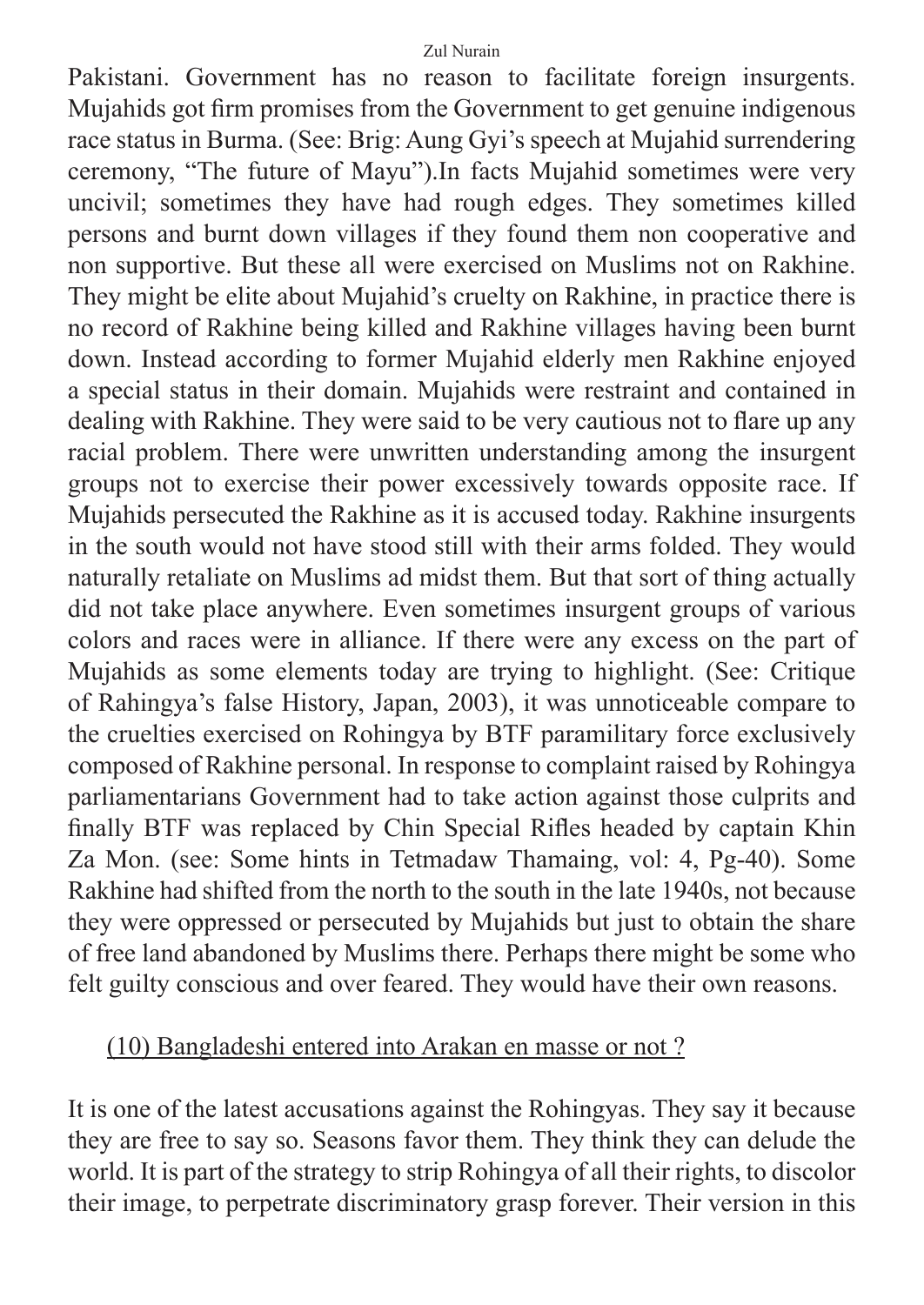connection is, Bangladesh is poor with an overcrowded population of 150 million. It has not alternative other than sending its people into neighboring countries. So India had to erect barrier across the border. So indeed there might be infiltration into Myanmar too which needed preventive actions. Facts in grassroots are not as we imagined. Bangladesh is fully aware of the political, social, economic situation of Arakan. It is neither industrialized nor socially harmonious region. There is refugee problem too. Native Muslims are almost a starving. These natives have no right to go beyond their own townships. They are toiling hard to meet both ends. They are just eking out for a living. Do they share their fortune with foreigners? I think not. Due to economic scarcity they have a lot of family disputes for fair division of family property. Above all there is a furcating Government mechanism. There is full enforcement of law. How can a foreigner enter to this place? Further a Bangladeshi is very distinctive in the midst of Rohingya. Accent of dialect is different. Anyone can easily single out him or her and trips will very promptly go to the Government agent or department concerned which is why it is about 15 years, now there have been a Na Sa Ka Force (Border Immigration Control Forces) stationed along the border on several places, but no news of illegal entrants ever head. I think this fact alone is more than to modify the above accusation.

### (11) Rohingya different culturally from Rakhine to consider them to be Rakhine or Myanmar national:

Name, Language different, even different from general Burmese Muslims. Important point is being different from Rakhine is not a crime. Thinking it as a crime and fostering that notion to strip Rohingya of their right is only racism. Every people have its own right to preserve their culture and language. Of course there is some rationale that over sea immigrants should have to discard their old being and adopt the culture of their new choice of land. But Rohingyas are not over sea immigrants. As seen above they are there from the start of the history. From legal point of existing Myanmar Law Rohingyas are not bound to be alike to Rakhine. Myanmar Laws don't force anyone to adopt other's culture. The region Rohingyas line has been culturally independent for many many centuries. It is not like the environment of Myanmar Muslims, who live in this midst of Burman. Burmese automatically became their first Language. Most of them are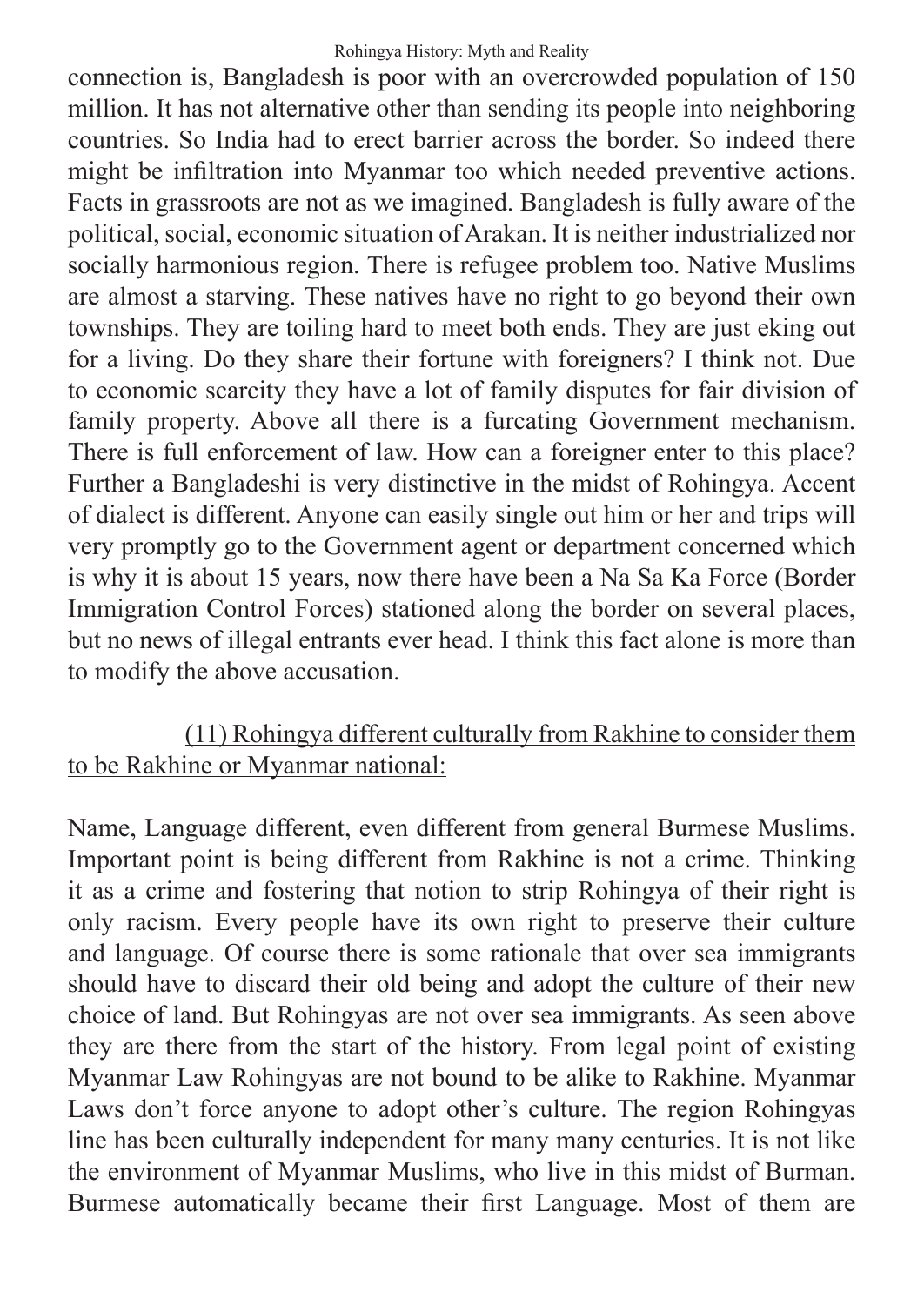Burmese mix-blood. When we study the Etymology of Arakan it has never been a Rakhine Pyi. Rakhine Pyi became only from 1974. There was an "Arakanistan" movement led by U Hla Tun Pru, for many Myanmar State Council Member, during pre independence period. (See: U Kyaw Wints; "History of Myanmar", 1958, Pg-62). So Arakan is for all Arakanese. If it was the property of only Rakhine, we could have abandoned it from the very beginning. Making cultural affinity a criteria of enjoying nationality is hegemonic tendency, and racial chauvinism.

Of course there are some Muslims who speak Rakhine Language, due to mix marriage or proximity of settlement. They are very tiny percentage of Muslims in Arakan. Sometimes we find the offsprings of foreigners speak Rakhine Language; can he or she is Arakanese benefice? We must note until independence, almost all Rakhine, especially in the north were bilingual. Rohingya Language was so dominant through out Arakan History that it has been means of communication in Arakan. It was the common language of Arakanese. Rohingya, Hindus, Daing Net, Bruwa and some hilly peoples commonly use this Rohingya Language as their first language with a slight difference of accent. Thus Rakhine had no option other than to learn that Rohang Language. (See: Francois Buchanin, "A study on the Languages of Burma Empire, 1798). Buchanin had analyzed in detail about the dominance of Rohingya Language then.

As we have seen above Rohingya was a privileged community in Maruk-U period. They were never compelled to speak Rakhine Language. In contrast, Rakhine speak Rohingya Language. Not the common people, the ruling class too used to speak in Rohingya. King Thiri Thudamma conversed with Friar Manrique in Indian Language. (See: M. Collis; "The Land of Great Image". Rakhine not only preferred the language but used to keep Muslim names. Nearly twenty Rakhine Kings were found with Muslim names. In this backdrop history, how can we expect Rohingya to speak Rakhine and to keep Rakhine names?

If Rohingya were aliens, immigrated into Arakan in search of greener pastures they would have adopted Rakhine Language and culture. They would have picked up the settled native people's language. Adoptability enhances social and economic comfort. But the case in Arakan was adverse of it. Rohingya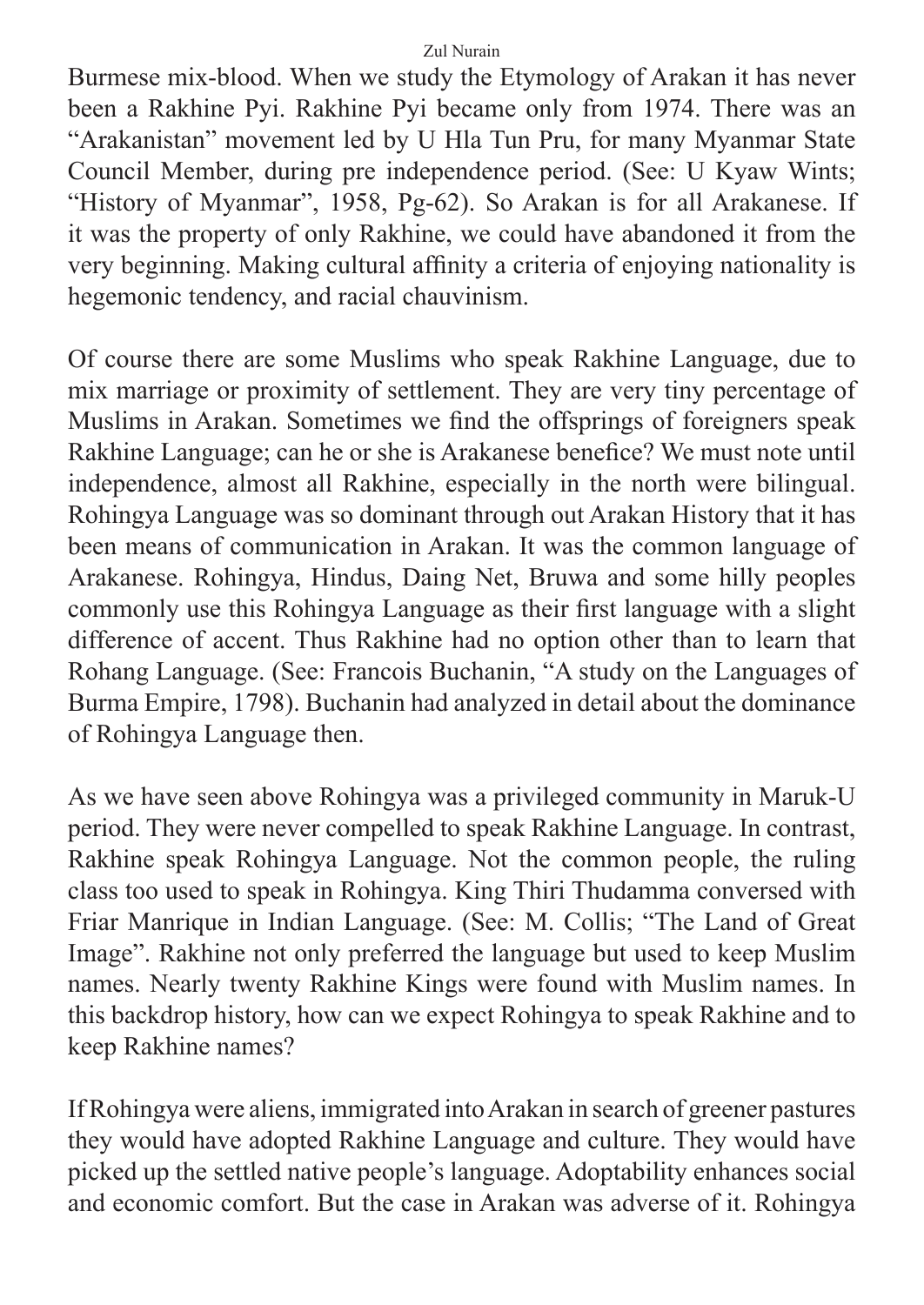were the settled native population, where Rakhine lately entered and got political supremacy. The late entrants had no option other than learning and adopting the language of the natives for their routine communication. So Rohingya's not speaking Rakhine and not keeping Rakhine names have had a strong historical background. This deeply rooted culture cannot be faded away over night despite the demand of present day political and social atmosphere there. Rohingya's sticking to their own culture should not be a factor to measure them as not being benefice natives but aliens. We can see similar distinctive ethnic and cultural phenomena in all the borders of Myanmar.

The cultural influence of this Muslims in Arakan was very deep. Rakhine Kings have Muslim names. Rakhine poet name was Abdu Min Nyo. Rakhine treasury officers were called Dabaing (Dewan).Rakhine post officers were called Shah Bandar. Terms of official rank and file were in Persian. Arakan Naval Fleet was with Muslim names such as Ghurab, Pangyi, and Zalbah etc. (see: Kunango). Weaponry of Rakhine artillery seized by Bodaw Phya bear Muslim names inscribed on them in Persian. (See: Pamela; "The Lost Kingdom).

So in this case of this Arakan Muslims or Rahingya, cultural affinity with the dominant Rakhine should not be stiff criteria. Assessing the above background, we should consider this issue with some discount.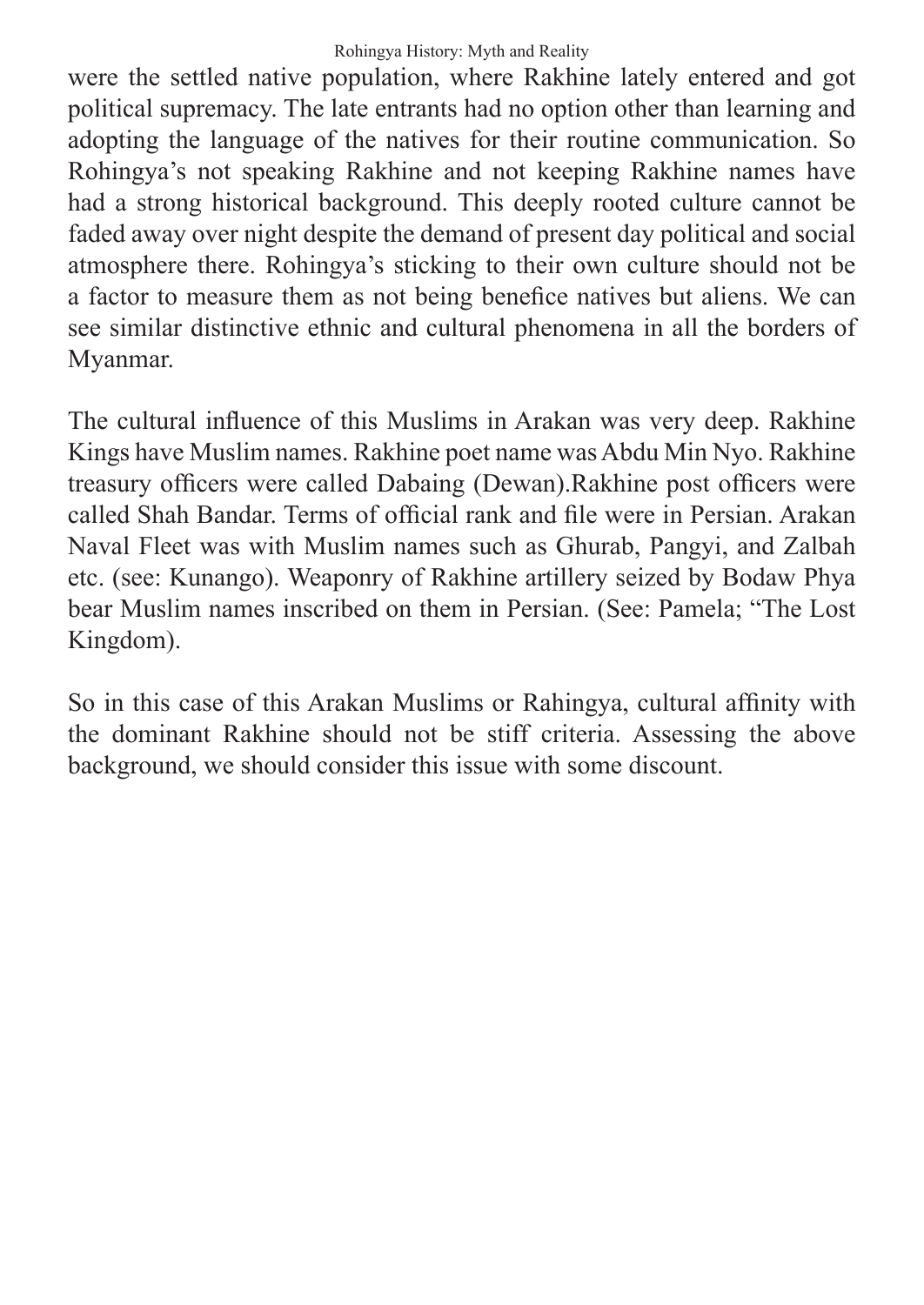## **The Paradox of Rakhine History Version**

The version of Rakhine on their ethnic root is paradoxical. Sometimes they say, they are Tibeto-Burman and akin to Burman proper. Sometime they say they are not from the Tibeto-Burman stock, but Indo-Aryan. Two opposite promises, perhaps for linkage of history, civilization, and grandeur of the past they styled as Indo-Aryans whose rule prevailed in Arakan for more than a millennium until the over run of Burmans. On the other hand not to alienate from their original stock they say they are Burman. Actually the second version seemed correct. In earlier Rakhine chronicles and literature we see Rakhine claimed them as Myanmar. (See: Dannya Waddy Areydaw Pon).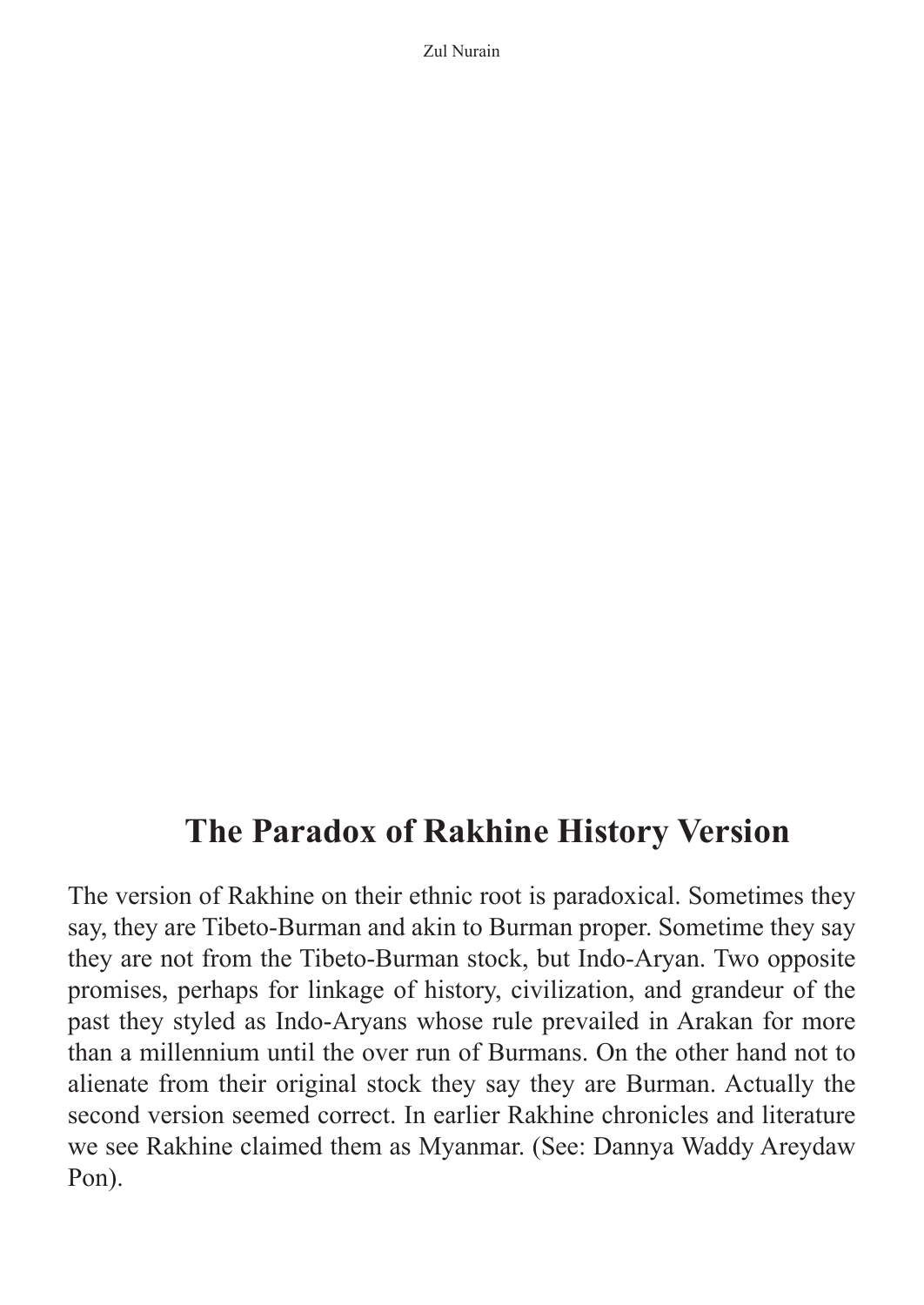#### Rohingya History: Myth and Reality

Rakhine in Bangladesh still take Myanmar as their official appellation. Thus the claim to be Indo-Aryan is a plot twist and turn of Rakhine chroniclers to grab away the past history from Rohingya. Rakhine called Indian "Kalaah" as the Burman do. If they themselves are Indian, is it logical to call others as "Kalaah" (see: also above P: 22).

The double paradox is they sometimes claim to be "Maghadi" people from central India where Lord Buddha was born. One of the reasons of calling the Rakhines as "Magh" is because they were from Maghada. But in Muslim sense "Magh" means pirate. Historians say Maghadi people migrated into Chittagong-Arakan region due to religious persecution and these migrants mixed up with natives. Thus Chittagong dialect was Maghadi influence. It has been so extensive that Chittagong dialect is divorced from Bengali proper. Chittagong dialect's being different from Bengali must naturally due to the influence of language of neighboring Burman. But there is no Burmese or Rakhine penetration because those people in early Arakan were Maghadi (north India). Only the influence of Maghadi parakrit is found in Rohingya. Maghadi influence in Rohingya is stronger because Rohang is further away from Bengal than Chittagong. So Bangali impact on Rohingya language is linear. In another way we can say Chittagong Language was highly influenced by the Language of early Arakan. That is it is not Rohingya who speak Chittagonian dialect but it is Chittagonian who speak Rohingya Language. Arakan's early inscriptions bear greater similarity with Rohingya Language despite some changes in Rohingya language in the course of centuries. Rakhine language has no trace of Maghadi or early inscriptions of Arakan. It is just an early form of Burmese. Thus there are adages in Burma. "Pein Reit mamaing Rakhine Mae and Rakhine Ohhara, Myanmar Pohhrana" meaning "ask Rakhine for correct spelling and Rakhine daily usages are Myanmar's glossaries". In ethnic aspect the feature, the complexion of Rakhine has no affinity with ethnic Maghadi or Indian. By all measure of ethnicity Rakhine is a Burman race. They are in all aspect; especially the southerners are entirely similar to Burman. No Burmese historian says that Myanmar (Burmans) is Maghadis. So there is no a single strand of reason to assume Rakhine to be Maghadi. If there were Maghadi migrants into Arakan they would be the Rohingya of today. Linguistic and ethnic affinities with those central Indian are only found in Rohingya.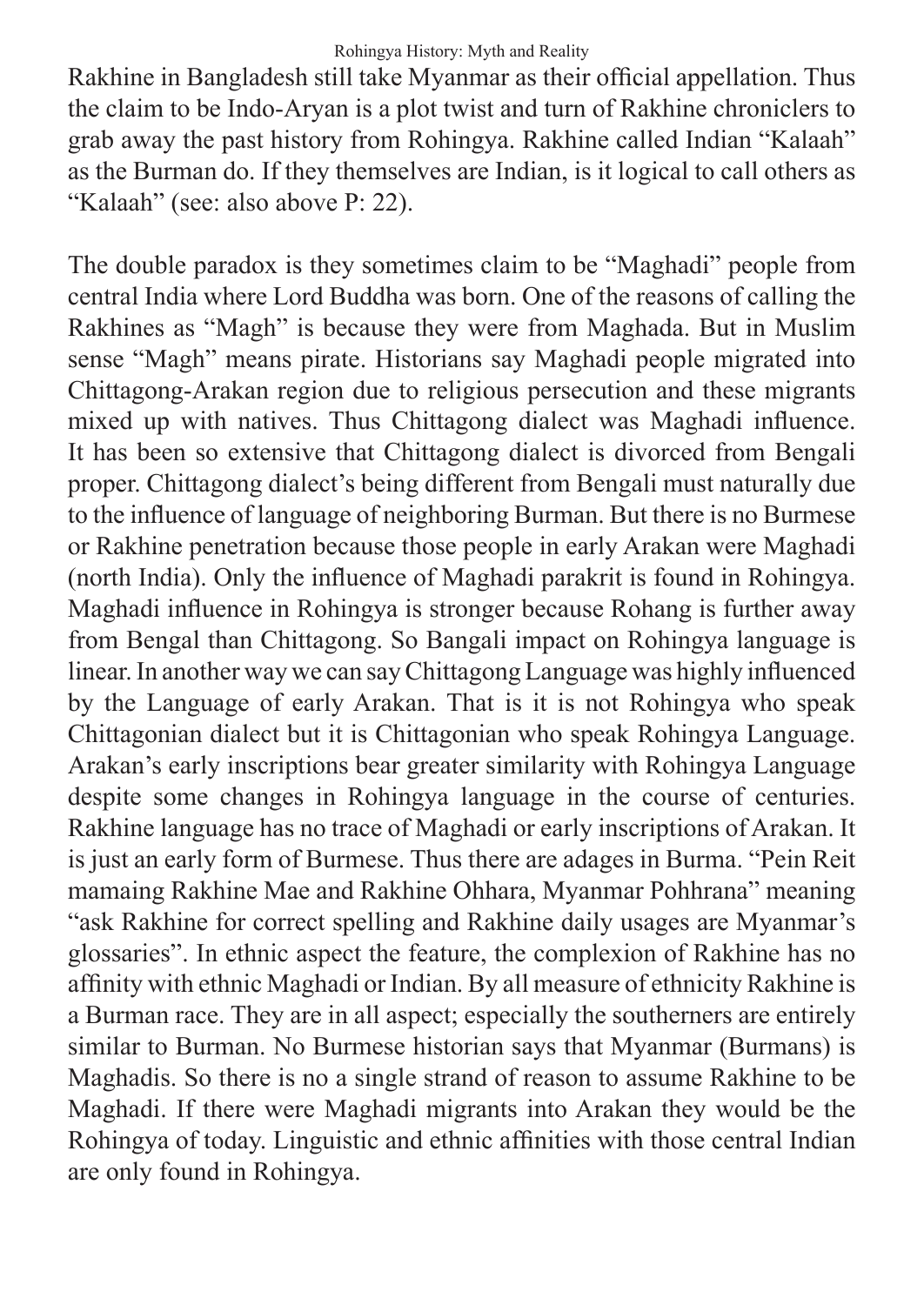## **Nationality**

Rohingyas were genuine nationality of Myanmar. How? The question of citizenship was no serious issue in Myanmar and Rakhine period. It became a political issue only during British time because of massive immigrants' stiffen. When Burma was politically separated from in Indian in 1937 natives remained citizen where as foreigners had got to register as foreigners under 1940 foreigner registration act. Rohingya still were calm as Burmese citizen in 1935, under Governor's council; there was a legislative council too. Rhingya got representation there as natives not as Indian. Their MLC was "Goni Maracan" of Akyab. Those who contested with Goni Maracan were advocate U Aung Tun Khaing and U Shwe Tha. That was the proof of they were natives' runners.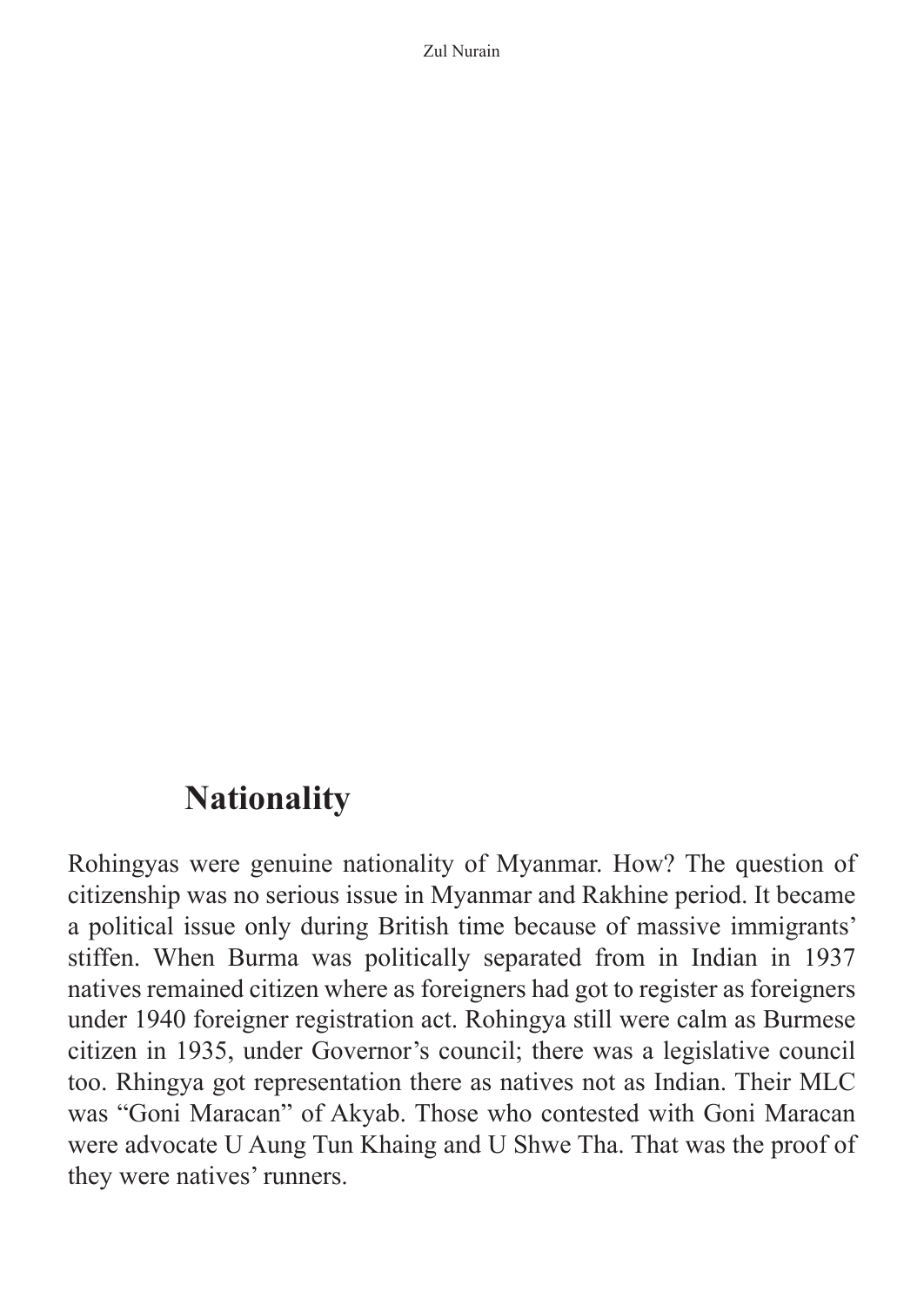Thus Goni Maracan was too a native representative. Boghoke Aung San gave them full citizenship rights. Rohingya were allowed to represent in his time in the constitutional assembly. After independence the question of citizenship became more serious and important. Then 1948 citizenship act was enacted. Under 1947 constitution and 1948 Burma citizenship act, Rohingya still enjoyed full citizenship rights. Mr. Sultan Ahmed and Mr. Abdul Gaffer were members, 1947 constitution drafting committee (see: U Kyaw Win  $+$  3; "History of Myanmar", 1958-62). That was the proof of Bogoke's recognition of Rohingya as Myanmar citizen 1947. Rohingya got the right to elect and to be elected in all elections of state organs, specially the parliament. They have M.Ps, parliament secretaries and even one minister once. Sultan Mahmood M.P from Buthidaung was health minister in U Nu's Last Patasa Government. These all passed smoothly because every one then knew that Rohingyas were indigenous people of Myanmar not Indians. Rohingya region was provided with school, hospital, post office. Rohingya have been regular tax payers until today. They obtained Burmese passport in case of foreign travel. They got employment in all Government departments including armed forces and police forces.

Another legal and historical point is Bogyoke Aung San himself had settled Rohingya's citizenship question with Pakistani leader Mr. M. Ali Jinna at his Krachi meeting on  $7<sup>th</sup>$ , January, 1947.. But the situation turned different recently. Rohingya cannot get nationality scrutiny cards. They have been treated as foreigners or stateless. Their life in every sphere is constricted. To be frank, 1982 citizenship new law is so discriminatory that Rohingya virtually became stateless and unwelcome community in Myanmar.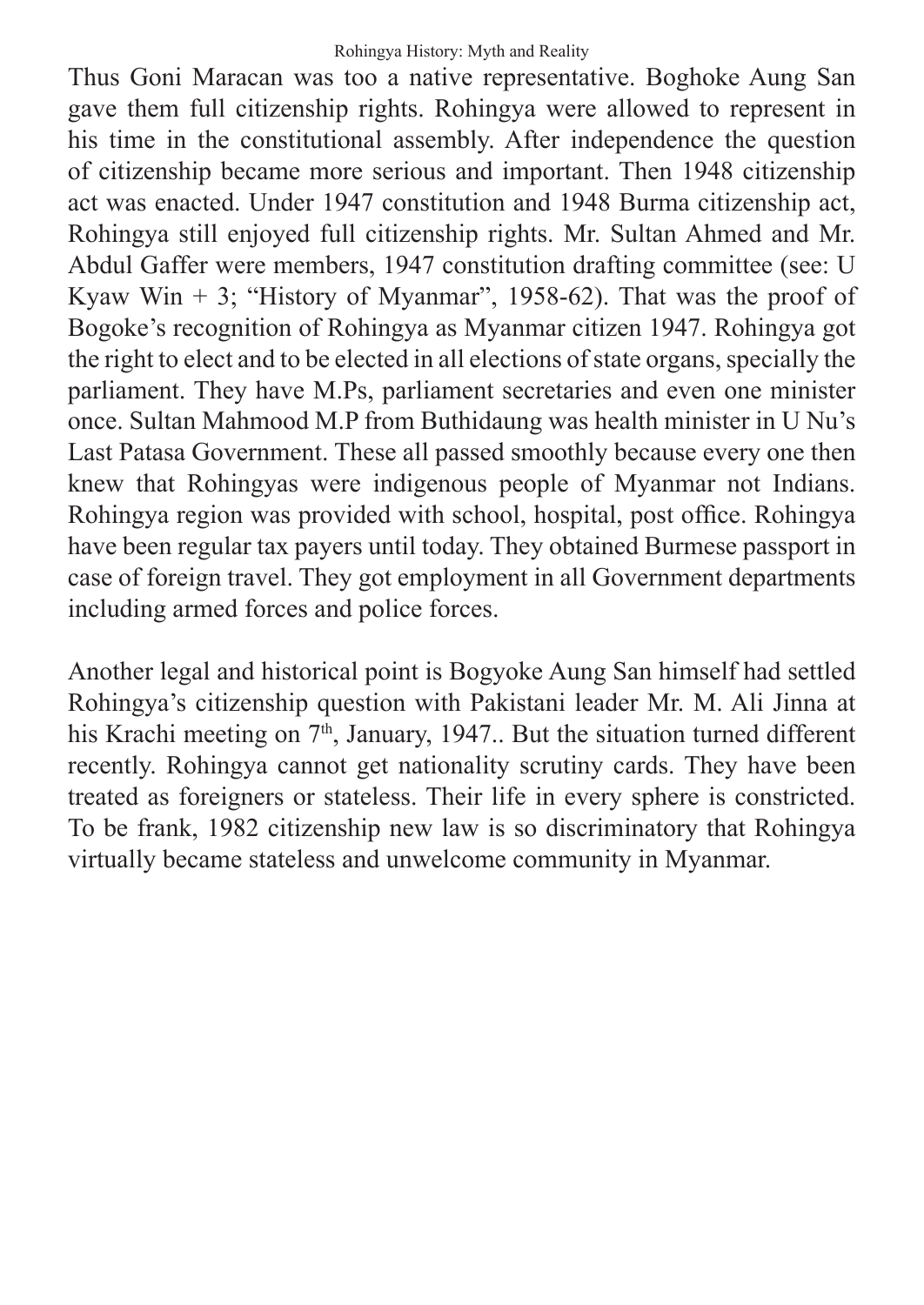## **The Situation**

No one can deny the shining dynasty of Mrauk-U, Arakan was founded by the help of Muslims (see: above P: 21). The grandeur and splendor we relished there were the fruits of Muslim contribution. We were a political fixture in Mrauk-U age. Bodaw Phaya appointed an especial Muslims Myowan for Muslim affairs (see: J. Lieder; Muslim name of Arakan Kings). The critics of Rohingya say, "We agree with you". We accept those early Muslims. They are today very much alike to us. They speak Rakhine Language. They adopted Rakhine culture. So they are among so called 135 indigenous Myanmar nationals. Of course they are none but the Kamans. You see Kaman is so called because they were archers. It is a Persian term. Persian on those days was Arakan's official language. Name of places, peoples, official destination etc. were mostly in Persian. The term Magh (Rakhine) is also a Persian word depicting pirate. Rakhine were famous for their piracy along with Portuguese. From among the followers of Shah Shujah, the archers were recruited as the King bodyguards (see: above P: 13). By singling out these archers (Kaman) you cannot distract the attention from mainstream Muslims who are Rohingya. There are dozen of categories of Muslims in Arakan besides the Kamans. Kaman is not the whole but a part of the whole. Kamans claim to be ethnically Rakhine. U Hla Tun Pru complemented that notion (see: U Hla Tun Pru; "History of Rakhine Nationalities, 1982). Here the question is not of Rakhine with Muslim faith. Question here is of those whom you called "Kalaa".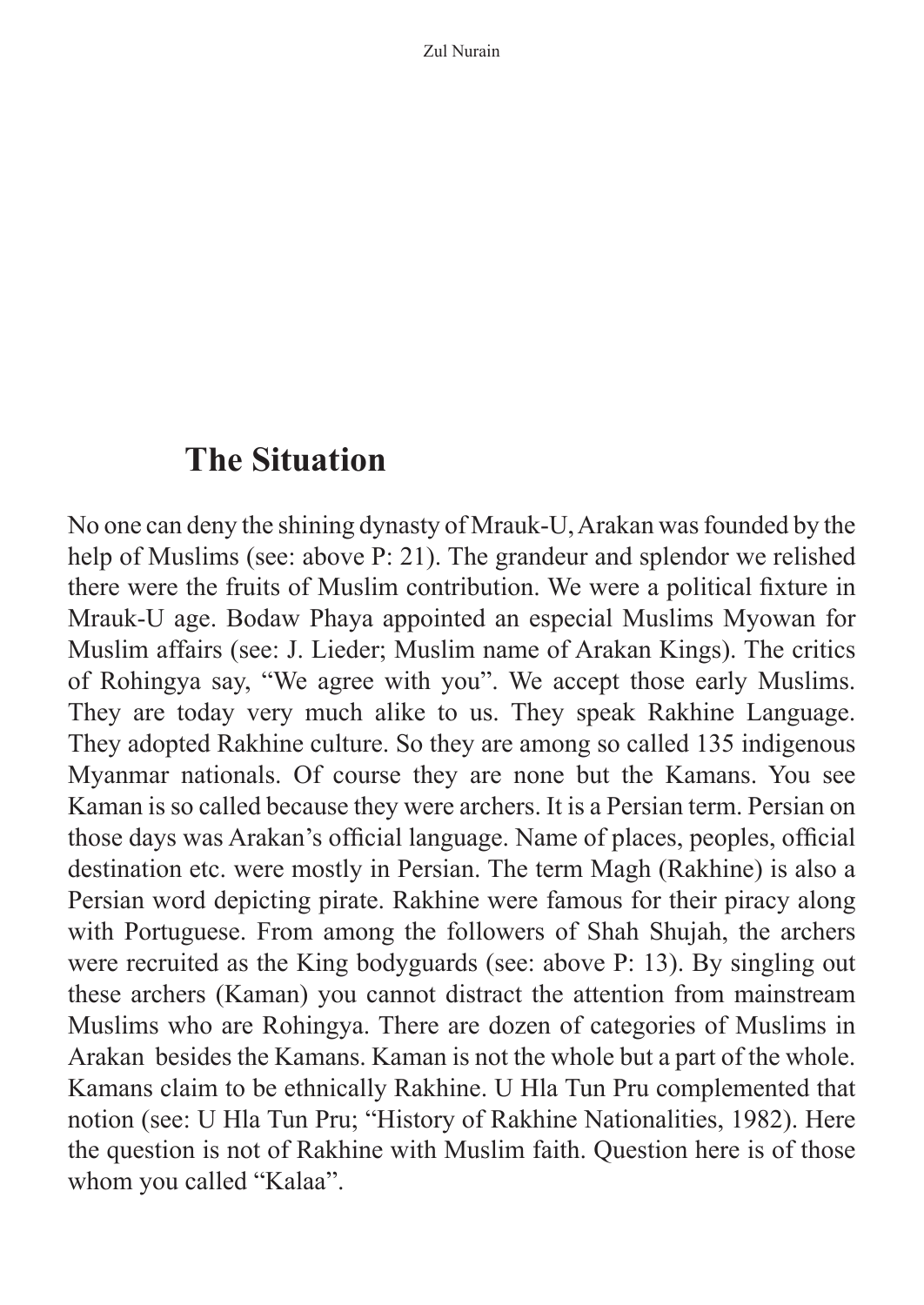Singling out the Kamans as the symbol of early Muslims described above is nothing but a ploy to suppress the rest of the Muslims. Kamans were deported by Sanda Wizeya (1710-19) in early  $18<sup>th</sup>$  century to Akyab and Rambree islands. In 1737, about 2 decades after the Kaman deportation Sultan Razi Ketra ascended to the throne of Arakan. The question is "early Muslims" means the followers, supporters of Sultan Raza Ketra.

Kaman population is in thousands today. They cannot represent the whole Muslim community. Rakhine chronicles say when Muslim King Sultan Razi Ketra was dethroned there was a countrywide insurrection of Muslims. (See: Rakhine State Chronicle, 1984). At that time, Kamans were exiled in Rambree and Akyab islands. Countrywide means Muslims from all towns involved. So how can exiled Kaman alone can be singled out to be the early Muslim of Arakan. Twist and turn is not always useful in politics. It is the age of knowledge and awareness. We cannot befool the people all the time. So be fair and sincere to us. Age of ignorance is gone. Everyone wants to preserve his own identity. You must reel on with Rohingya. They have been a filature in Arakan's politics and demography. Rohingya naturally have their dreams and visions. Let us respect the feeling and freedom of others. The solution lies only there.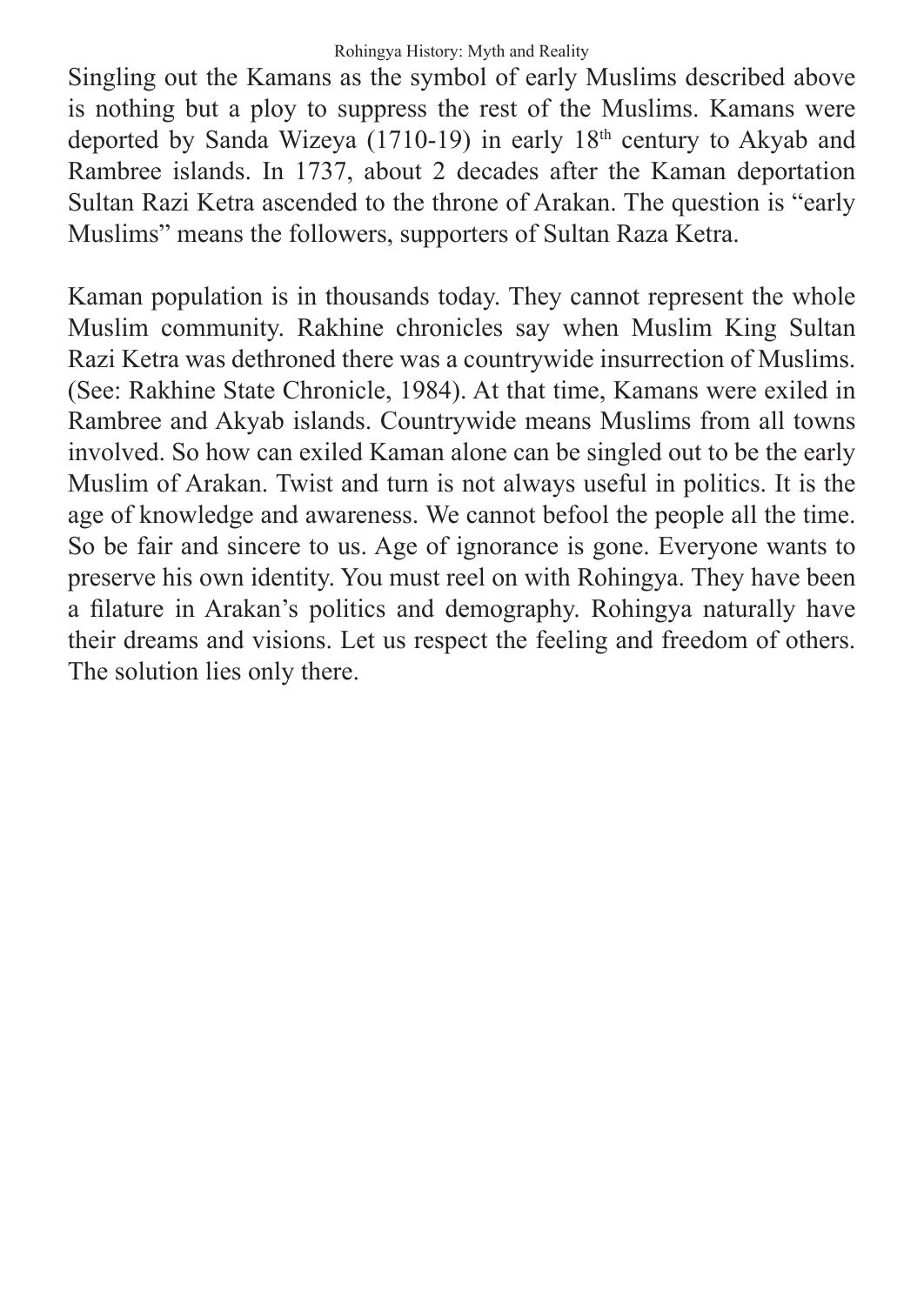## **The Last Word**

Judging from all these historical and legal background we can say Rohingya is a rightful fixture in Arakan political landscape. We cannot reverse by gone history. We can give trouble, we can impoverish a people, we can degenerate by force a people for sometime, but not forever. We cannot annihilate a race as a whole on our own will. It might be possible to change political maps of the world. But it is almost difficult to extinguish a people. Despite Hitler Holocaust there still are Jews. In Rowanda and Bosinia there still are those peoples who were subjected to genocide. My advice to all of us is let us wash out our rusty out-worn mentality and racialistic ideas. Century long chauvinism does not bring any good fruits. Hatred on us breeds hatred. Amity and friendship will bring prosperity. It is time for us to come into sense and reasons. We must stop bickering. Unless we are courageous enough to accept the reality of history we will be in fiasco.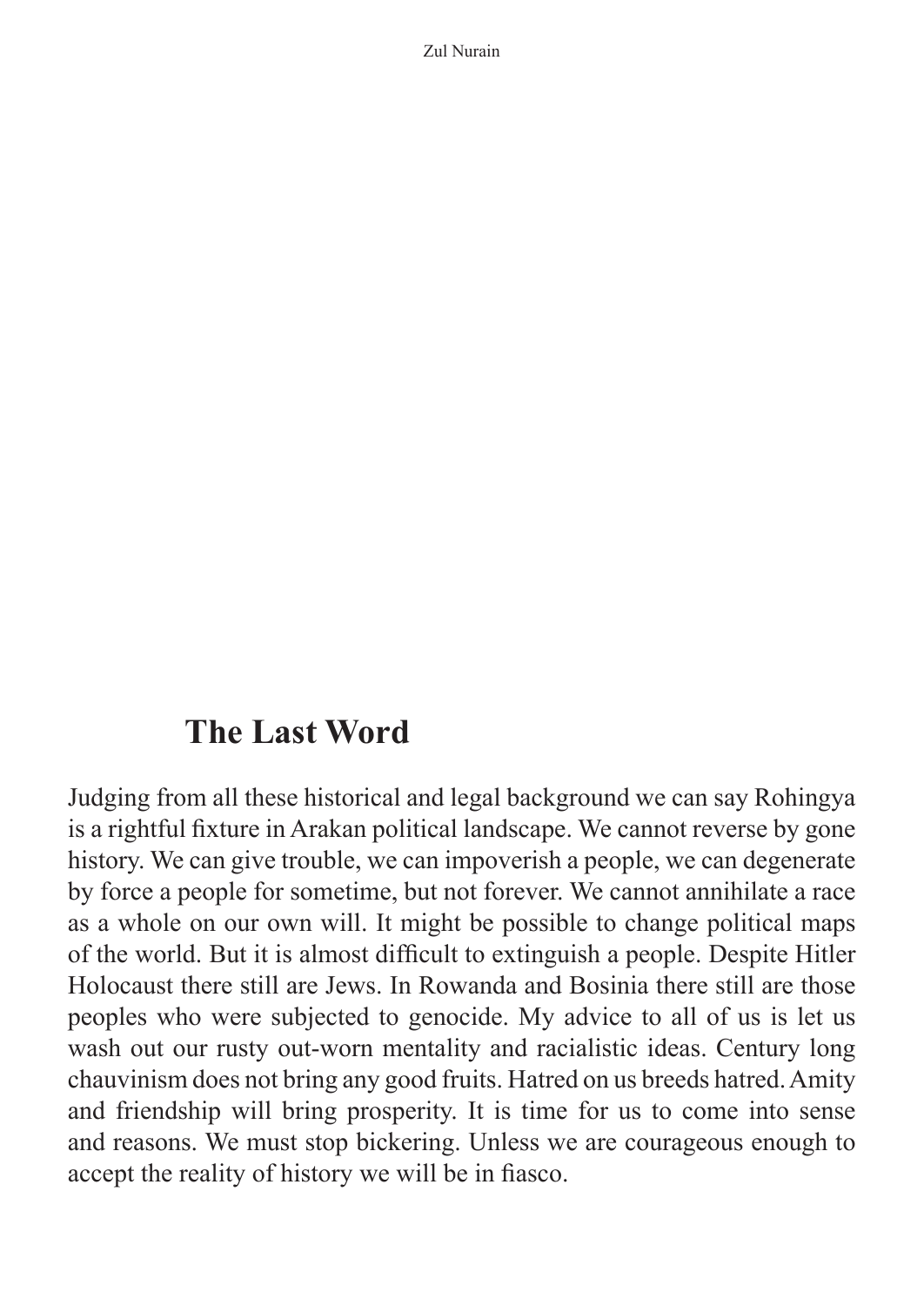#### Rohingya History: Myth and Reality

Whatever is the contention we are Arakanese intrinsically. Our food, our clothes, our language, our behavior, our mentality, all bear a lot of identical phenomena despite our differences on culture and belief. We have lived in Arakan for centuries and have grown to love it. Outsiders know us as Rakhine. We feel enraged when one is insulted in the name of Rakhine.

By mispropaganda or false presentation of Rohingya's identity perhaps we can fool some people for sometime not all forever. The world is very waking today. Many voluntary historians are unearthing the history of minorities. Many outfits, organizations are working for the salvation of oppressed minorities. Today one third of Rohingyas are in overseas countries living as expatriates. Yet today half of about 35 lakh Arakan population is Rohingya. Arakan means not only Rakhine. It is a multiracial state. Our attachment is too exclusively "Rakhineness" of Arakan is a delusion. Ultra nationalistic rhetoric and adulterated historical literature (just like the critique, published in Japan in 2003) to please the ignorant will lead us into a ruinous future. Let us search for a common platform as it was in the past to share and enjoy the future. (Zul Nurain)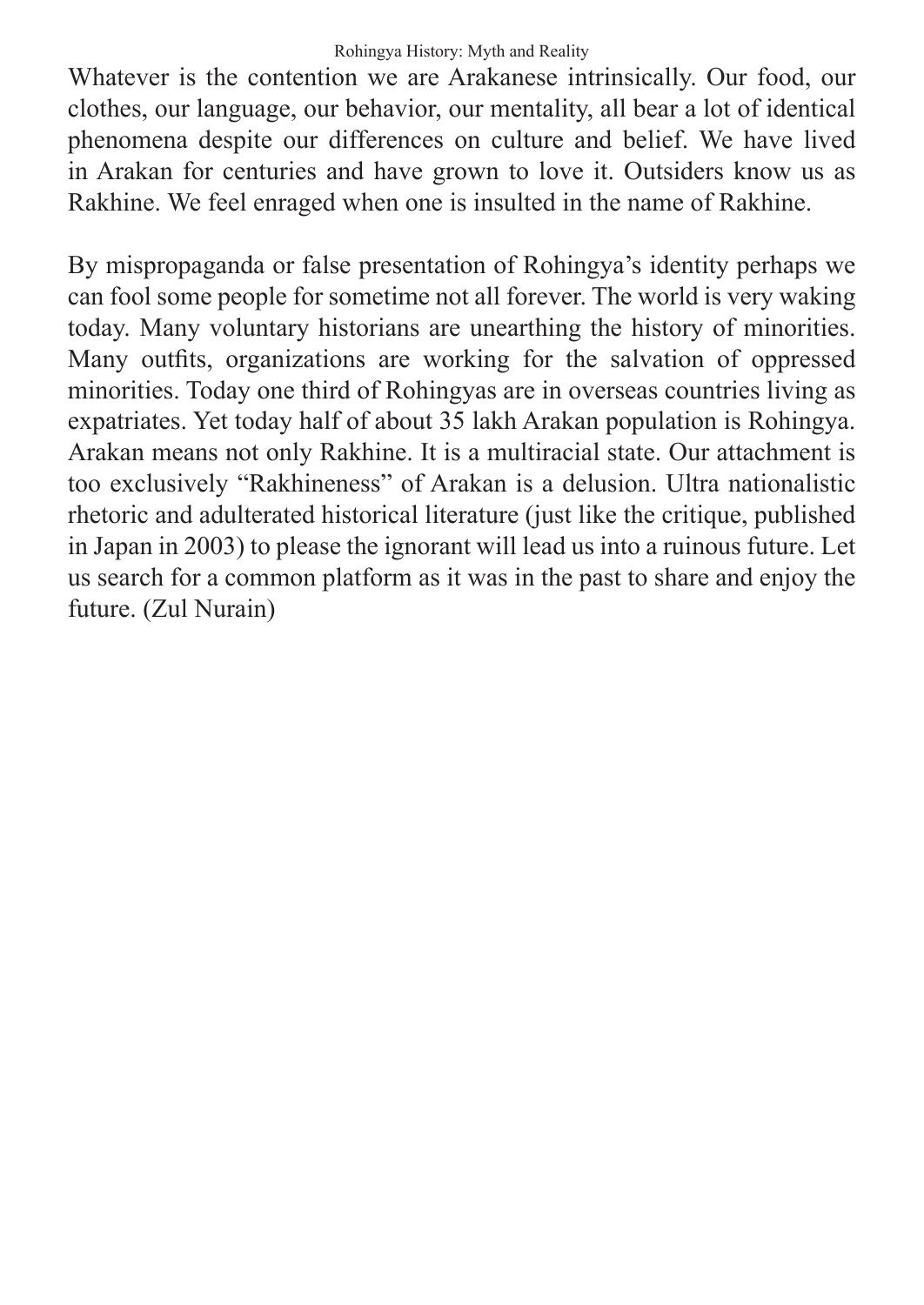# **"The Author's Note"**

This treatise is controversial and contentious in nature because it explores the hidden truth of Arakan history which in fact goes against the vested interest of some people. The explanation on repudiation and blames just hit the nail right on the head. So there will be some elements who will try to give trouble to the writer. But on the whole, my desire is to go through diversity to unity and to sort out our future on historical realities. My wish is the betterment of Arakan. Yet, I am cautious to introduce myself. In a good atmosphere, I will write a more complete preface for this treatise. I will work to gain the symphony and philanthropy of admirers of Rohingya in this period of their dire plight. I wish good luck and prosperity for all my readers. Long live Rakhine-Rohingya friendship.

Yours,

Zul Nurain

Aung San (Bogyoke)

(Father of Nobel Peace Laureate Daw Aung San Suu Kyi ) (a city in Indonesia, indices)

Abdul Gaffer (M.L.C -1947)

Amarathu Badr Makan (a Mro ruler of traditional period of 10<sup>th</sup>

century)

Bodaw Phya (Myanmar King) Dannya Waddy Emile Forcchammer Gesapa Nadi (Kaladan River) Harvey G.E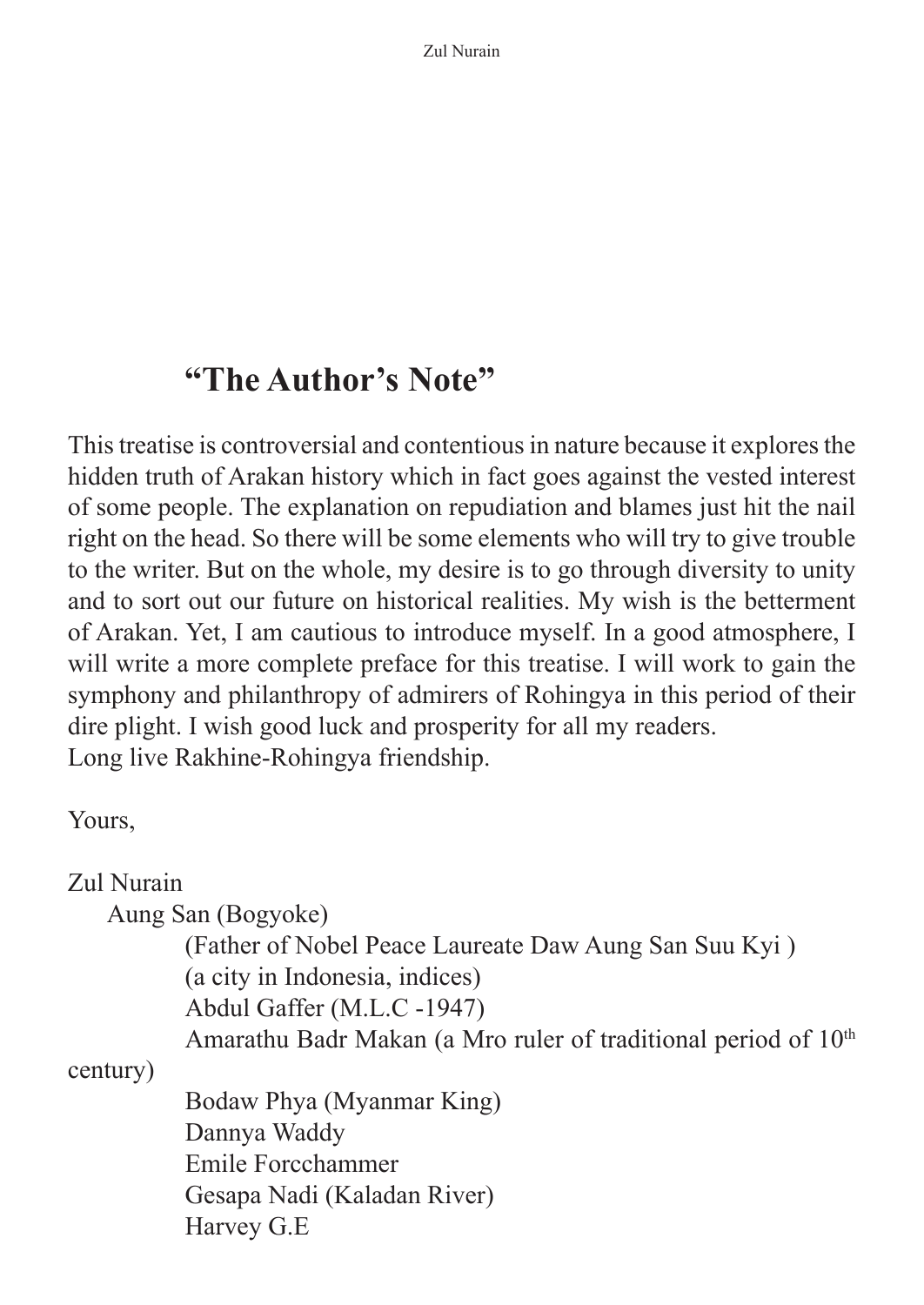Rohingya History: Myth and Reality Insana Nadi (J. Lieder, Jinna, M.A) Kaman Kalapanzan Kethathein (1st King of preset Rakhine) Magh Mosheyegar Maghada Manrique (a Portuguese Priest lived in Arakan about 10 years) Malayu Nadi Mahamuni (the holiest Buddhist Shrine of Ancient Arakan) Makha Mahavira (an early Wethali King who intergraded a Kingdom) Narameik Hla Narapaddi Min Ngamin Ngadon (the Sak (Thek) King who lost Arakan to Burman) Plauktaung (Arsenal) Pamela Guttmann (a prominent scholar on Arakan History) Paipru Rajput (British Army Personnel) Sirimabu Nadi Sindhi Khan Slim Shah II (Min Raza Gyi) Sultan Mahmood (Minister in U Nu cabinet), Ramu (in Burmese PannWa) Sultan Ahamed (Parliament Secretary), Dr. Than Tun Sanda Thudamma San Shwe Bu Sultan Raza Karera Sulatain Sandra (Wethali King) Sanda Dewi (Queen of Sulatain Sandra) Smart R.B Shah Shujah (a Maghul Prince exiled in Arakan in 1660 A.D) Sambawek (First City of Rakhine Dynasty) Sein Dah Pu (aelergy) U Nu U Kyaw Kahine (Commissioner) Wethali (Verseli)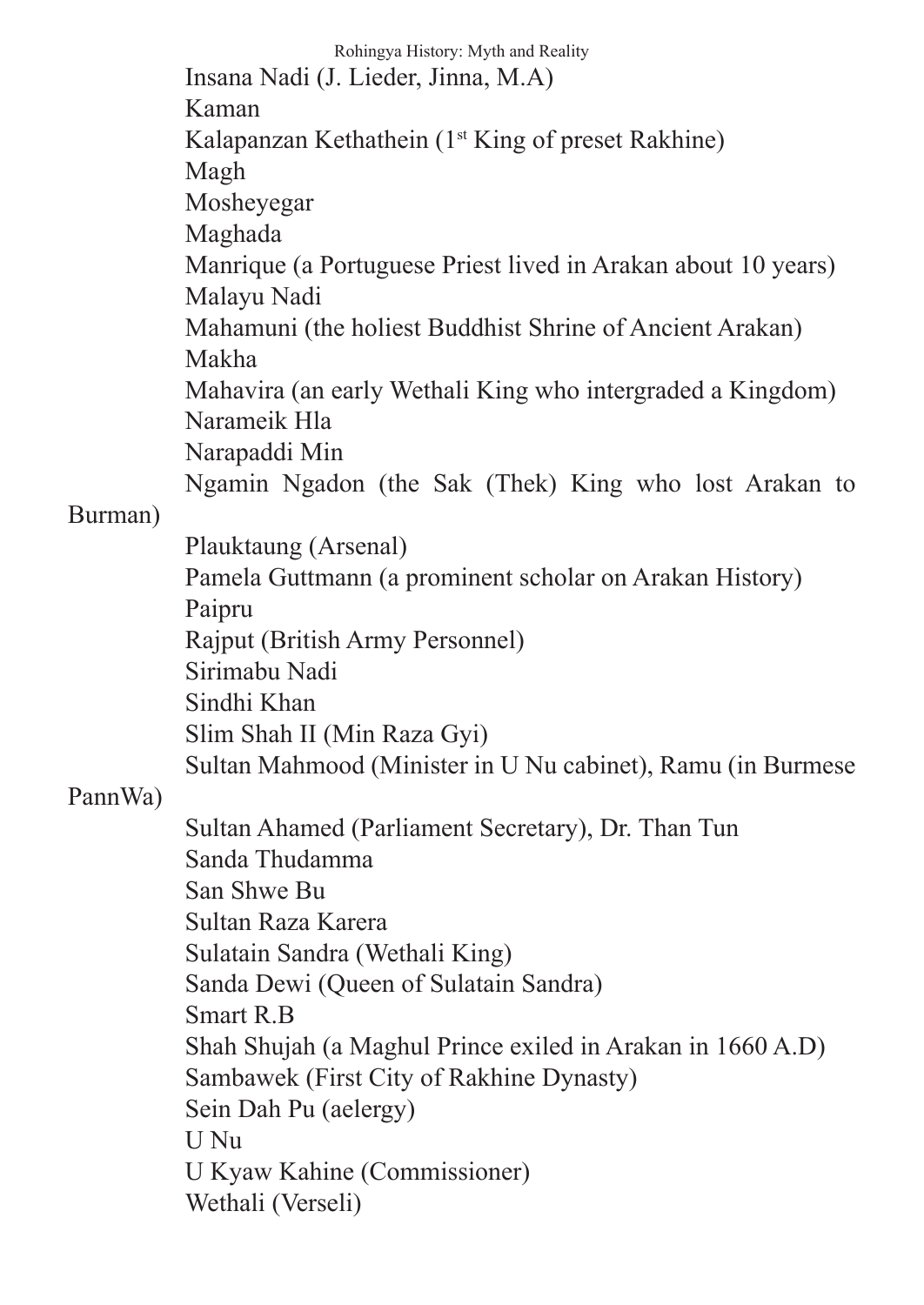Zul Nurain Wali Khan (Retinue) W.S Desai (Sraff Ayagon University) Zabouk Shah (Min Ba Gyi) Zainaddin (Principal of national high school) Amir Hamza (legendary Muslim King of north Arakan) AtuAwal (a minister of King Sandra Thu) Ali Khan (2nd Mrauk-U King dominate) Bo Yan Aung Bon Pauk Thar Kyaw (wartime Rakhine Leader) Htin Aung, Dr. Hanumeah (a missionary) Hanifa Kalima Shah (Ba Saw Pru, 3rd Mrauk-U King) Keyapuri, Kyaw Thek, Dr. Letwaidak Kethreetaung (the capital of Mro period) Kadir (Indian missionary) Mon Min Khoung (Ava King) Razadirit (Mon King) Robertson (Captain-Laung Kyet (Arakan capital before Mrauk-U) Mir Jumla (Chief of staff or Dahli King) Kalapanzan (valley, river) Mujahids (Muslim insurgent group in Arakan) Parapura (the capital King Mahavira first founded) Ptolemy (Synonymous to Pruma, north Maung Daw) Pruma Pyinsa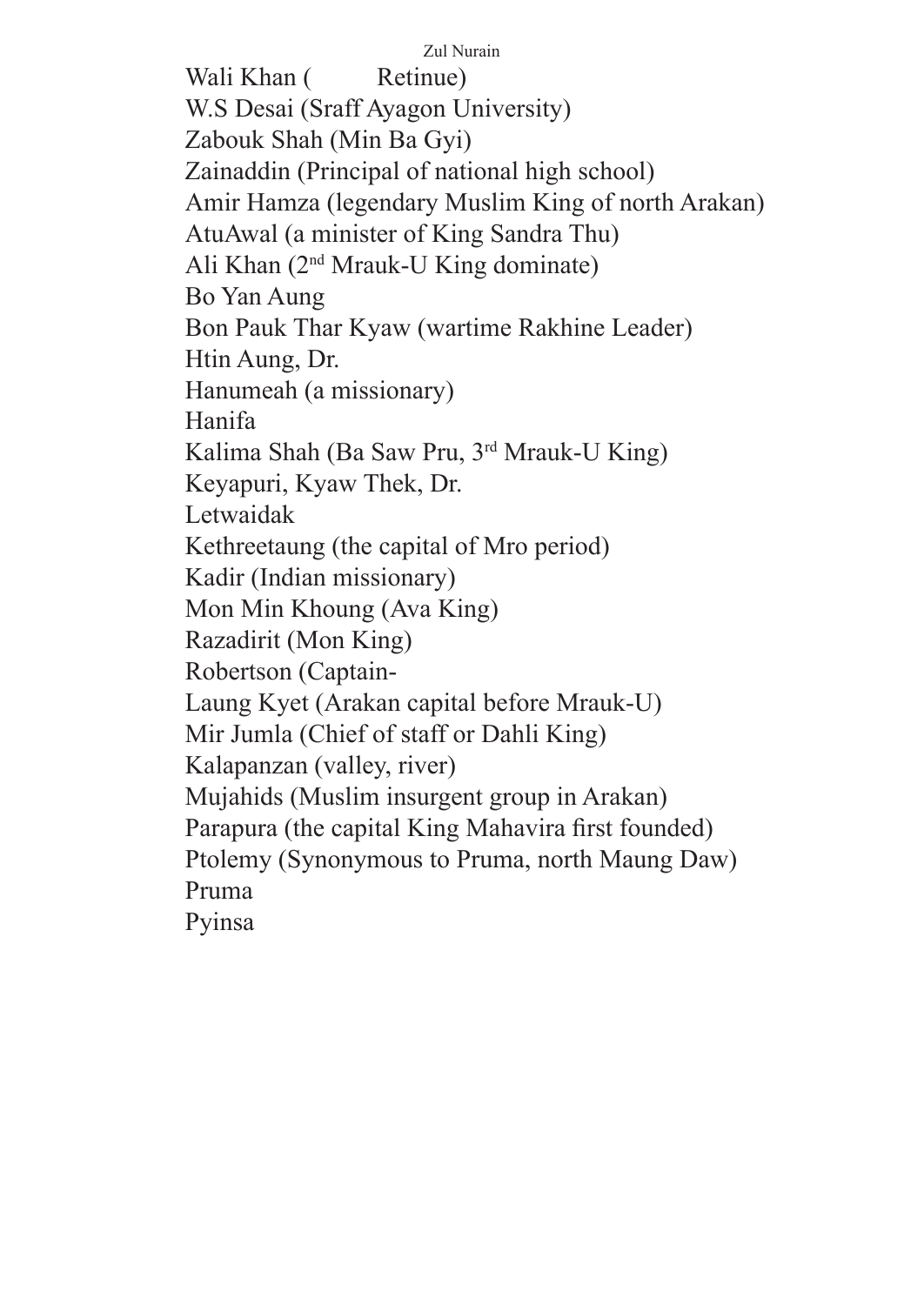## **Burmese:**

Rohingya Thamaing Lingko Wepan Kyinn; a critique, Pub: in Japan by a group of Rakhine, 2003.

- 1. Ba San, U; My experiences during the resistance, 2002, Yangon.
- 2. Nyo Mya, U; Kungbaung Shapondaw, 2003, Yangon.
- 3. Tetmaddaw Thamaing vol: 4, Tetmaddaw Mawkuntaik, 1996.
- 4. Kyaw Win + 3, U; Myanmar Naing Ngan Thamaing, 1958-62, Yangon, 1992.
- 5. Thar Kyaw, Bon Pauk ;( 1) Tawlen Rey Khriway, Yangon, 1973.

 (2) - The danger of Rohingya to the Union. A thesis forwarded to the SLORC Government in 1990.

6. Po Glae, U; Our Bogyoke, 1967, Pg-244 (he was press secretary), Yangon, 2003.

7. Hla Tun Pru, U; History of Arakan nationalities, 1997, at the meeting with Mr M.A. Jinna).

(1) – Arakan Treasure Trove

- (2) History of Arakan, a combination of his articles, 1984-1992, published in Malaysia.
	- $(3) -$

8. Than Tun, Dr;  $(1) - 80<sup>th</sup>$  birthday memorial Bulletin,

2003.

(2) – North Arakan, (an article) in

Keliya magazine, August, 1994.

(3) – Trade development in north – west Arakan (an article) in Myanmar Dahnna magazine, July + August issues, 1999.

- 9. Syadaw, Rambree; Dannya Waddy Areydawpon.
- 10. Syadaw, U Nyana; Dannya Waddy Maha Razwin.

11. U Tha Tun, Pandid; Rakhine Maha Razwin, B.E 1282.

12. Htin Aung, Dr; Burma before 1280 A.D, Tromps, U Aung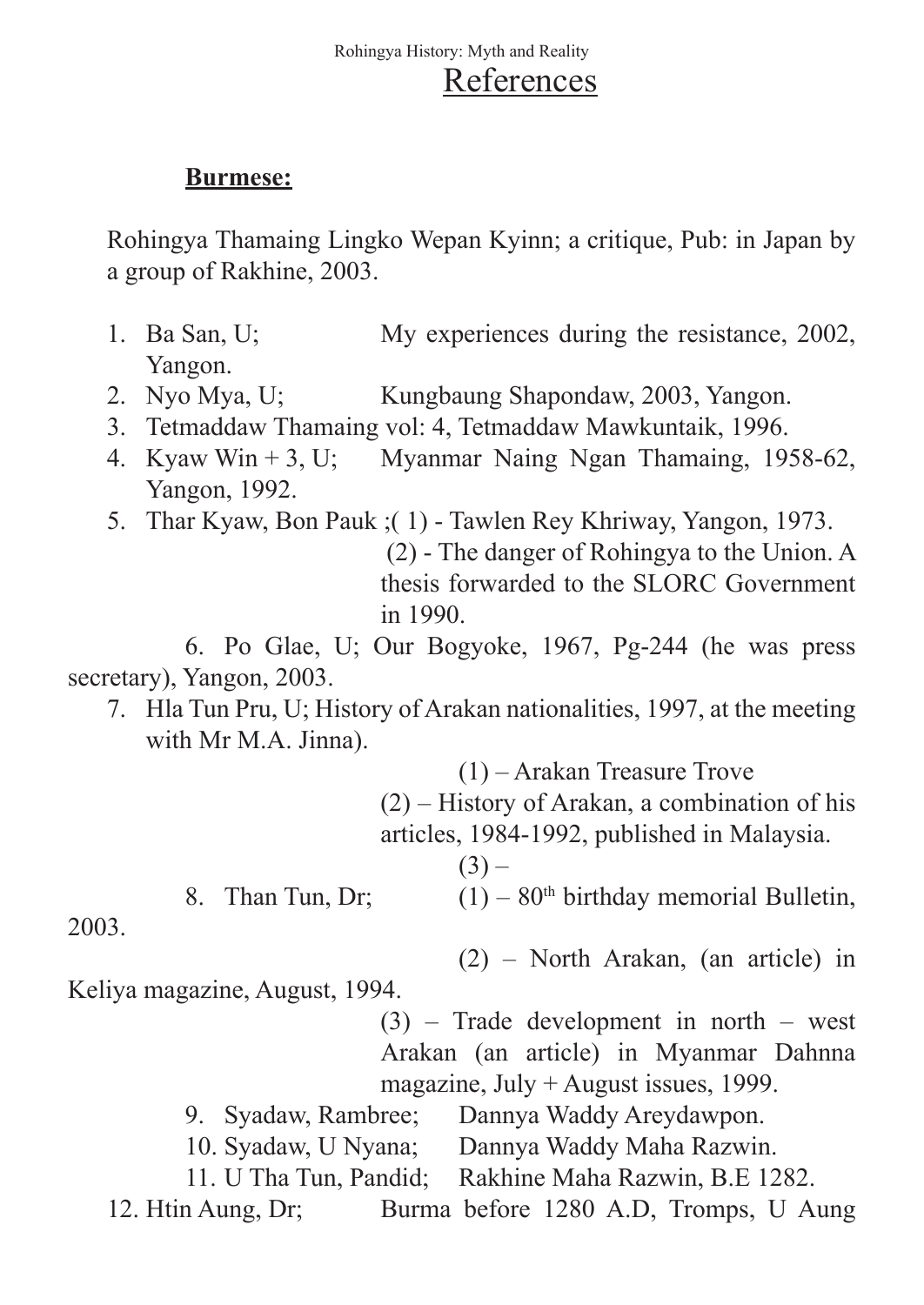|                      | Zul Nurain                                        |
|----------------------|---------------------------------------------------|
|                      | Thane, Daung Sadai, Yangon, 2003.                 |
| 13. Kyaw Thek, Dr.   | Pyitaung Su Myanmar Naing Ngan Thamaing,          |
|                      | Khaikmyan Sabai, Yangon.                          |
| 14. Lay Maung, $U$ ; | Myanmar Naing Ngan Bey Thamaing, vol - I,<br>1973 |
|                      |                                                   |

## **English:**

| 1. Kunango, S.B, Dr;  | History of Chittagong vol $-$ I, 1978,         |
|-----------------------|------------------------------------------------|
|                       | Chittagong, (His Ph.D thesis).                 |
| 2. J.H.Lieder, Dr.    | $(1)$ – A critical study of Manrique work on   |
|                       | Arakan History, 2002.                          |
|                       | (2) – Muslim names for Arakan Kings,           |
|                       | Arakanese Research journal II Cox bazaar,      |
|                       | B.D 2003.                                      |
|                       | $(3)$ – Ascendance of Mrauk-U Dynasty (an      |
|                       | article), 2004. J. Lieder took his Ph.D on     |
|                       | Arakan history, 1998.                          |
| 3. Guttmann, Pamela;  | $(1)$ – Ancient Arakan, her Ph.D thesis, 1976. |
|                       | $(2)$ – The Lost Kingdom, Bangkok.             |
| 4.                    |                                                |
| 5.                    |                                                |
| 6. Yegar, Moshe;      |                                                |
| 7. Phayre,            |                                                |
| 8. Thomson, Virginia; |                                                |

- 9. Smart, R.B
- 
- 10. Robertson, Captain;
- 11. Sen, Hmartya;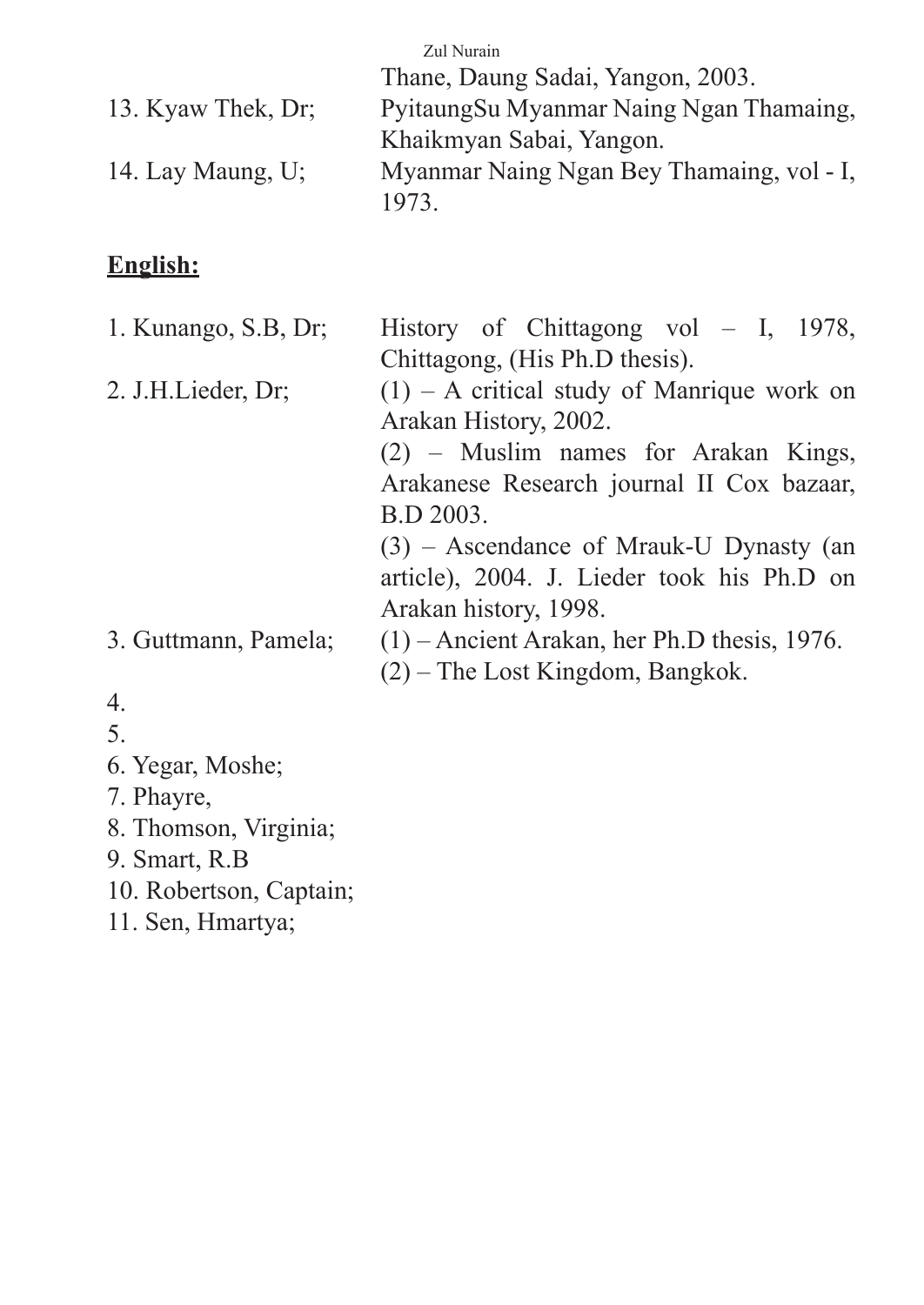Rohingya History: Myth and Reality

The material in this e-book is copyright. You may save an electronic copy or print out parts of this website solely for your own use provided that you do not modify such copy.